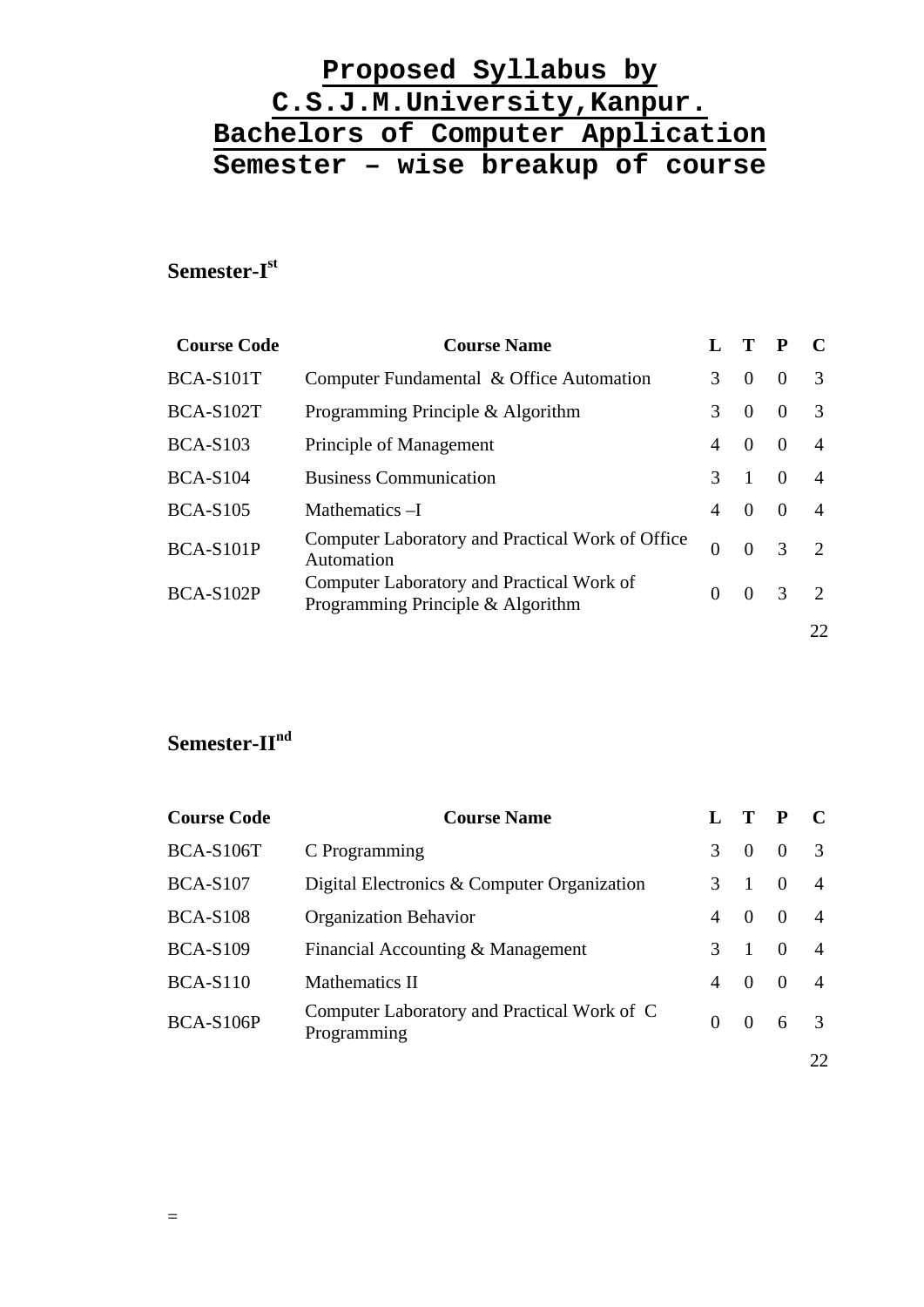# **Semester-IIIrd**

| <b>Course Code</b> | <b>Course Name</b>                             |               |                | $\mathbf{P}$   | $\mathcal{C}$               |
|--------------------|------------------------------------------------|---------------|----------------|----------------|-----------------------------|
| BCA-S201T          | Object Oriented Programming Using $C++$        | 3             | $\theta$       | $\overline{0}$ | 3                           |
| <b>BCA-S202T</b>   | Data Structure Using $C & C++$                 | 3             | $\overline{0}$ | $\overline{0}$ | 3                           |
| <b>BCA-S203</b>    | Computer Architecture & Assembly Language      | $\mathcal{F}$ | $\boxed{1}$    | $\overline{0}$ | $\overline{A}$              |
| <b>BCA-S204</b>    | <b>Business Economics</b>                      | $\mathcal{F}$ | $\overline{1}$ | $\overline{0}$ | $\overline{A}$              |
| <b>BCA-S205</b>    | <b>Elements of Statistics</b>                  | $\mathcal{R}$ | $\overline{1}$ | $\theta$       | 4                           |
| BCA-S201P          | Computer Laboratory and Practical Work of OOPS | $\Omega$      | $\Omega$       | 3              | $\overline{2}$              |
| BCA-S202P          | Computer Laboratory and Practical Work of DS   | $\Omega$      | $\theta$       | 3              | $\mathcal{D}_{\mathcal{L}}$ |
|                    |                                                |               |                |                | 22                          |

# Semester-IV<sup>th</sup>

| <b>Course Name</b>                                                                      |                |          |                | $\mathbf{C}$                                                             |
|-----------------------------------------------------------------------------------------|----------------|----------|----------------|--------------------------------------------------------------------------|
| Computer Graphics & Multimedia Application                                              | $\mathcal{F}$  | $\theta$ | $\Omega$       | 3                                                                        |
| <b>Operating System</b>                                                                 | $\mathcal{E}$  |          |                | $\overline{4}$                                                           |
| Software Engineering                                                                    | $\mathcal{E}$  |          |                | $\overline{4}$                                                           |
| <b>Optimization Techniques</b>                                                          | $\mathcal{E}$  |          |                | $\overline{4}$                                                           |
| Mathematics-III                                                                         | $\overline{4}$ |          | $\overline{0}$ | $\overline{4}$                                                           |
| Computer Laboratory and Practical Work of<br>Computer Graphics & Multimedia Application | $\Omega$       | $\Omega$ | 6              | $\overline{3}$                                                           |
|                                                                                         |                |          | $\overline{0}$ | $\mathbf{P}$<br>$1 \quad 0$<br>$1 \quad 0$<br>$\overline{0}$<br>$\sim 1$ |

22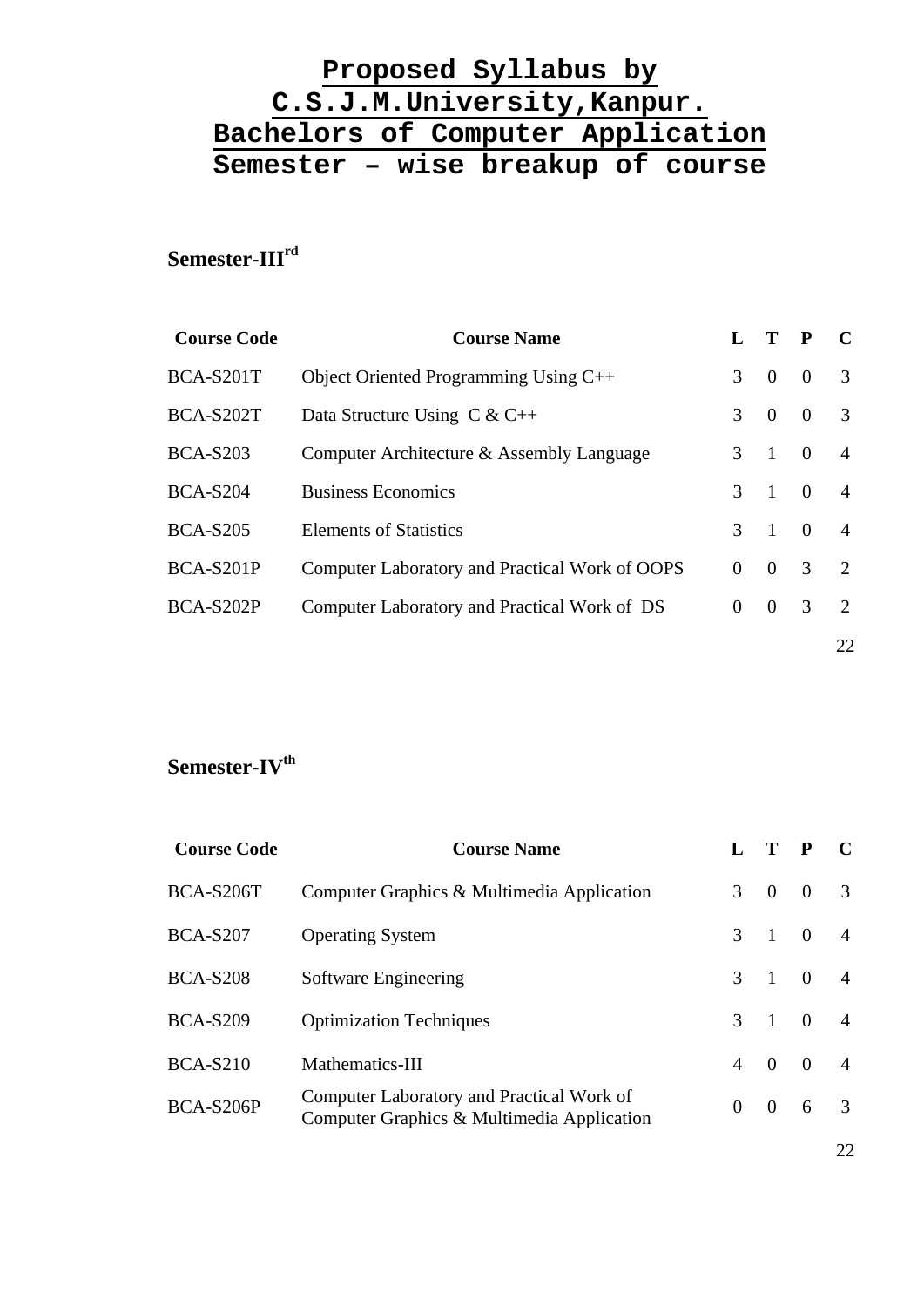# $Semester-V<sup>th</sup>$

| <b>Course Code</b> | <b>Course Name</b>                                                                        | L             | Т              | P                           | $\mathbf C$                 |
|--------------------|-------------------------------------------------------------------------------------------|---------------|----------------|-----------------------------|-----------------------------|
| <b>BCA-S301T</b>   | Introduction to DBMS                                                                      | 3             | $\overline{0}$ | $\theta$                    | 3                           |
| <b>BCA-S302T</b>   | Java Programming and Dynamic Webpage<br>Design                                            | 3             | $\overline{0}$ | $\Omega$                    | 3                           |
| <b>BCA-S303</b>    | <b>Computer Network</b>                                                                   | 3             | $\mathbf{1}$   | $\overline{0}$              | 4                           |
| <b>BCA-S304</b>    | <b>Numerical Methods</b>                                                                  | $\mathcal{F}$ | 1              | $\Omega$                    | $\overline{4}$              |
| <b>BCA-S305</b>    | Minor Project                                                                             | $\theta$      | 1              | 2                           | $\mathcal{D}_{\mathcal{L}}$ |
| <b>BCA-S306</b>    | Viva-Voice on Summer Training                                                             | 0             | $\theta$       | $\mathcal{D}_{\mathcal{L}}$ | 1                           |
| <b>BCA-S301P</b>   | Computer Laboratory and Practical Work of<br><b>DBMS</b>                                  | $\theta$      | $\overline{0}$ | 3                           | $\mathcal{D}_{\mathcal{L}}$ |
| BCA-S302P          | Computer Laboratory and Practical Work of<br>Java Programming & Dynamic Webpage<br>Design | 0             | $\overline{0}$ | 3                           | $\mathcal{D}_{\mathcal{L}}$ |
|                    |                                                                                           |               |                |                             | 21                          |

# **Semester-VIth**

| <b>Course Code</b> | <b>Course Name</b>                                      |                |                | P        |                |
|--------------------|---------------------------------------------------------|----------------|----------------|----------|----------------|
| <b>BCA-S307</b>    | <b>Computer Network Security</b>                        | $\overline{A}$ | $\Omega$       | $\Omega$ |                |
| <b>BCA-S308</b>    | Information System: Analysis Design &<br>Implementation | 3              | $\mathbf{1}$   | $\theta$ |                |
| <b>BCA-S309</b>    | E-Commerce                                              | 4              | $\Omega$       | $\theta$ | $\overline{4}$ |
| <b>BCA-S310</b>    | Knowledge Management                                    | $\mathcal{R}$  | $\overline{1}$ | $\theta$ | $\overline{4}$ |
| <b>BCA-S311</b>    | Major Project                                           | $\overline{0}$ | 3              | 6        | 5              |
| <b>BCA-S312</b>    | Presentation/Seminar based on Major Project             |                |                |          |                |
|                    |                                                         |                |                |          | 22             |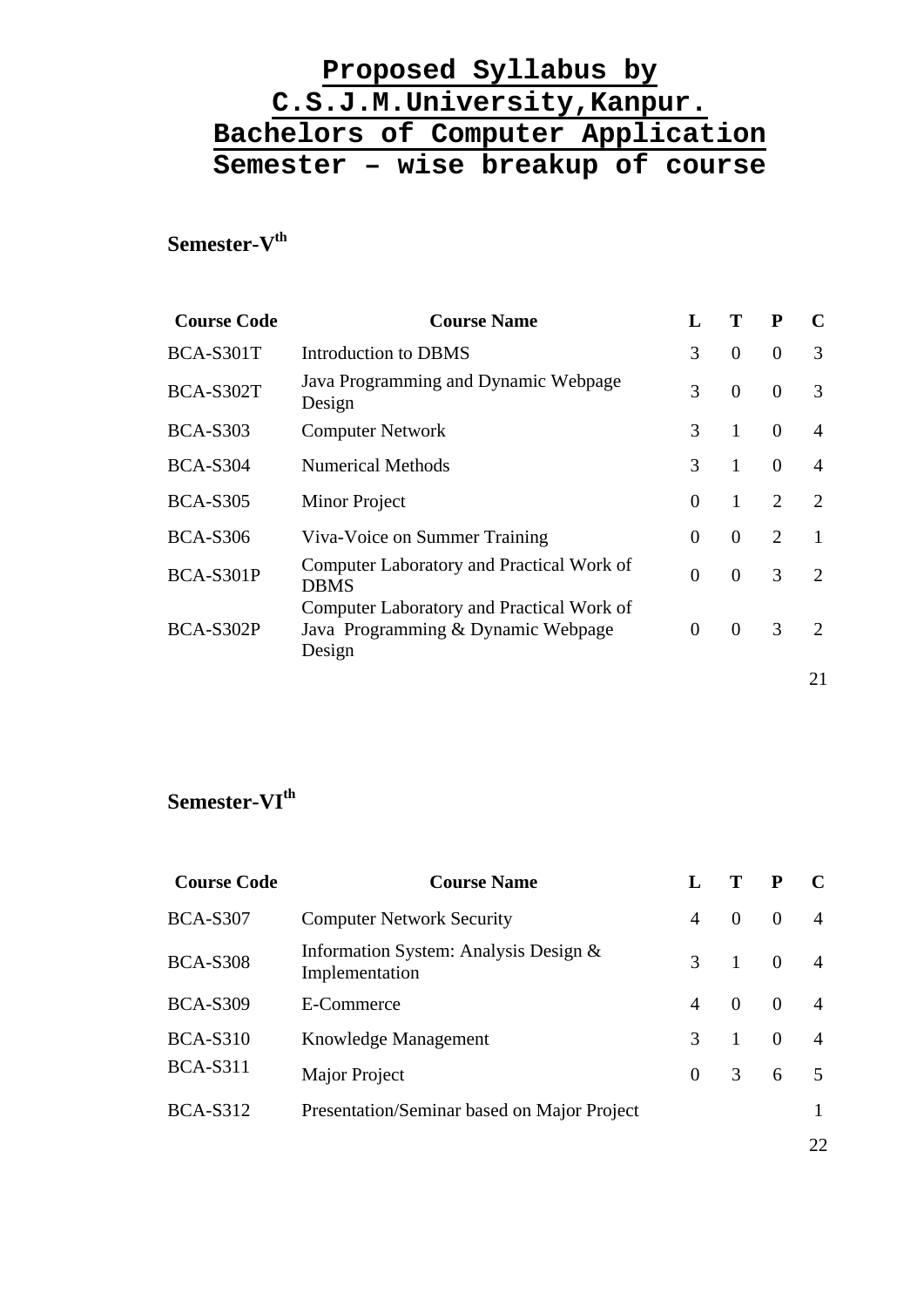# **Semester-Ist**

| Course<br>Code   | <b>Course Name</b>                                                                   | <b>External</b> | <b>Internal</b> | Total | $\mathbf{L}$ | Т            | $\mathbf{P}$ | $\mathcal{C}_{\mathcal{C}}$ |
|------------------|--------------------------------------------------------------------------------------|-----------------|-----------------|-------|--------------|--------------|--------------|-----------------------------|
| BCA-S101T        | <b>Computer Fundamental</b><br>& Office Automation                                   | 75              | 25              | 100   | 3            | $\Omega$     | $\Omega$     | 3                           |
| BCA-S102T        | Programming Principle &<br>Algorithm                                                 | 75              | 25              | 100   | 3            | $\Omega$     | $\Omega$     | 3                           |
| <b>BCA-S103</b>  | Principle of Management                                                              | 75              | 25              | 100   | 4            | $\Omega$     | $\Omega$     | 4                           |
| <b>BCA-S104</b>  | <b>Business Communication</b>                                                        | 75              | 25              | 100   | 3            | $\mathbf{1}$ | $\theta$     | 4                           |
| <b>BCA-S105</b>  | Mathematics -I                                                                       | 75              | 25              | 100   | 4            | $\Omega$     | $\Omega$     | $\overline{4}$              |
| BCA-S101P        | Computer Laboratory and<br>Practical Work of Office<br>Automation                    |                 |                 | 50    | $\Omega$     | $\Omega$     | 3            | $\mathcal{D}_{\mathcal{L}}$ |
| <b>BCA-S102P</b> | Computer Laboratory and<br>Practical Work of<br>Programming Principle &<br>Algorithm |                 |                 | 50    | $\Omega$     | $\Omega$     | 3            | $\mathcal{D}_{\mathcal{L}}$ |
|                  |                                                                                      |                 |                 | 600   |              |              |              | 22                          |

# **Semester-IInd**

| <b>Course</b><br>Code | <b>Course Name</b>                                            | <b>External</b> | <b>Internal</b> | <b>Total</b> |                  |          |          |               |
|-----------------------|---------------------------------------------------------------|-----------------|-----------------|--------------|------------------|----------|----------|---------------|
| <b>BCA-S106T</b>      | C Programming                                                 | 75              | 25              | 100          | 3                | $\Omega$ | $\Omega$ | $\mathcal{R}$ |
| <b>BCA-S107</b>       | Digital Electronics $\&$<br><b>Computer Organization</b>      | 75              | 25              | 100          | $\mathcal{R}$    | -1       | $\Omega$ | 4             |
| <b>BCA-S108</b>       | <b>Organization Behavior</b>                                  | 75              | 25              | 100          | 4                | $\Omega$ | $\Omega$ | 4             |
| <b>BCA-S109</b>       | Financial Accounting $&$<br>Management                        | 75              | 25              | 100          | 3                |          | $\Omega$ | 4             |
| <b>BCA-S110</b>       | Mathematics II                                                | 75              | 25              | 100          | $\overline{4}$   | $\Omega$ | $\Omega$ | 4             |
| <b>BCA-S106P</b>      | Computer Laboratory and<br>Practical Work of C<br>Programming |                 |                 | 100          | $\left( \right)$ |          | 6        | 3             |
|                       |                                                               |                 |                 | 600          |                  |          |          | 22            |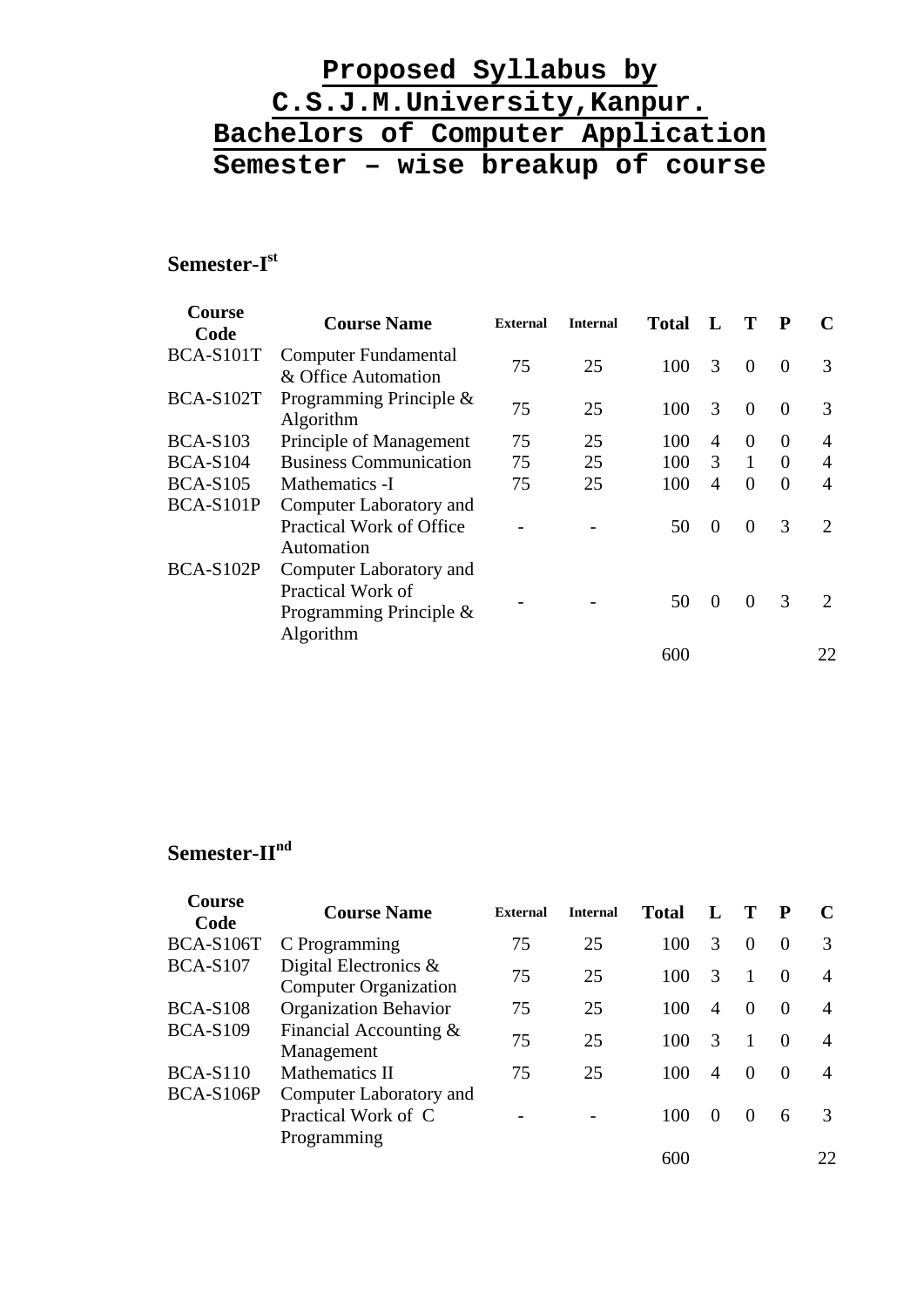# **Semester-IIIrd**

| Course<br>Code   | <b>Course Name</b>            | <b>External</b> | <b>Internal</b> | <b>Total</b> |          |          | $\mathbf{P}$  | $\mathbf C$                 |
|------------------|-------------------------------|-----------------|-----------------|--------------|----------|----------|---------------|-----------------------------|
| BCA-S201T        | <b>Object Oriented</b>        | 75              | 25              | 100          | 3        | $\Omega$ | $\Omega$      | $\mathcal{F}$               |
|                  | Programming Using C++         |                 |                 |              |          |          |               |                             |
| BCA-S202T        | Data Structure Using C        | 75              | 25              | 100          | 3        | $\Omega$ | $\Omega$      | $\mathcal{F}$               |
|                  | $&C++$                        |                 |                 |              |          |          |               |                             |
| <b>BCA-S203</b>  | Computer Architecture &       | 75              | 25              | 100          | 3        |          | $\Omega$      | 4                           |
|                  | <b>Assembly Language</b>      |                 |                 |              |          |          |               |                             |
| <b>BCA-S204</b>  | <b>Business Economics</b>     | 75              | 25              | 100          | 3        |          | $\Omega$      | 4                           |
| <b>BCA-S205</b>  | <b>Elements of Statistics</b> | 75              | 25              | 100          | 3        |          | $\Omega$      | $\overline{A}$              |
| BCA-S201P        | Computer Laboratory and       |                 |                 |              | $\Omega$ | $\Omega$ | $\mathcal{R}$ | $\mathcal{D}_{\mathcal{L}}$ |
|                  | Practical Work of OOPS        |                 |                 | 50           |          |          |               |                             |
| <b>BCA-S202P</b> | Computer Laboratory and       |                 |                 |              |          |          | $\mathcal{R}$ | $\mathcal{D}_{\mathcal{L}}$ |
|                  | Practical Work of DS          |                 |                 | 50           | $\theta$ | $\theta$ |               |                             |
|                  |                               |                 |                 | 600          |          |          |               | 22                          |

# Semester-IV<sup>th</sup>

| Course<br>Code   | <b>Course Name</b>                                                                                      | <b>External</b> | <b>Internal</b> | <b>Total</b> |                |          | P        |     |
|------------------|---------------------------------------------------------------------------------------------------------|-----------------|-----------------|--------------|----------------|----------|----------|-----|
| <b>BCA-S206T</b> | Computer Graphics $\&$<br>Multimedia Application                                                        | 75              | 25              | 100          | $\mathcal{R}$  | $\theta$ | $\Omega$ | 3   |
| <b>BCA-S207</b>  | <b>Operating System</b>                                                                                 | 75              | 25              | 100          | 3              |          | $\theta$ | 4   |
| <b>BCA-S208</b>  | Software Engineering                                                                                    | 75              | 25              | 100          | $\mathcal{R}$  | 1        | $\Omega$ | 4   |
| <b>BCA-S209</b>  | <b>Optimization Techniques</b>                                                                          | 75              | 25              | 100          | $\mathcal{R}$  | 1        | $\Omega$ | 4   |
| <b>BCA-S210</b>  | Mathematics-III                                                                                         | 75              | 25              | 100          | $\overline{A}$ | $\Omega$ | $\Omega$ | 4   |
| BCA-S206P        | Computer Laboratory and<br>Practical Work of<br>Computer Graphics $\&$<br><b>Multimedia Application</b> |                 |                 | 100          | $\theta$       |          | 6        | 3   |
|                  |                                                                                                         |                 |                 | 600          |                |          |          | 22. |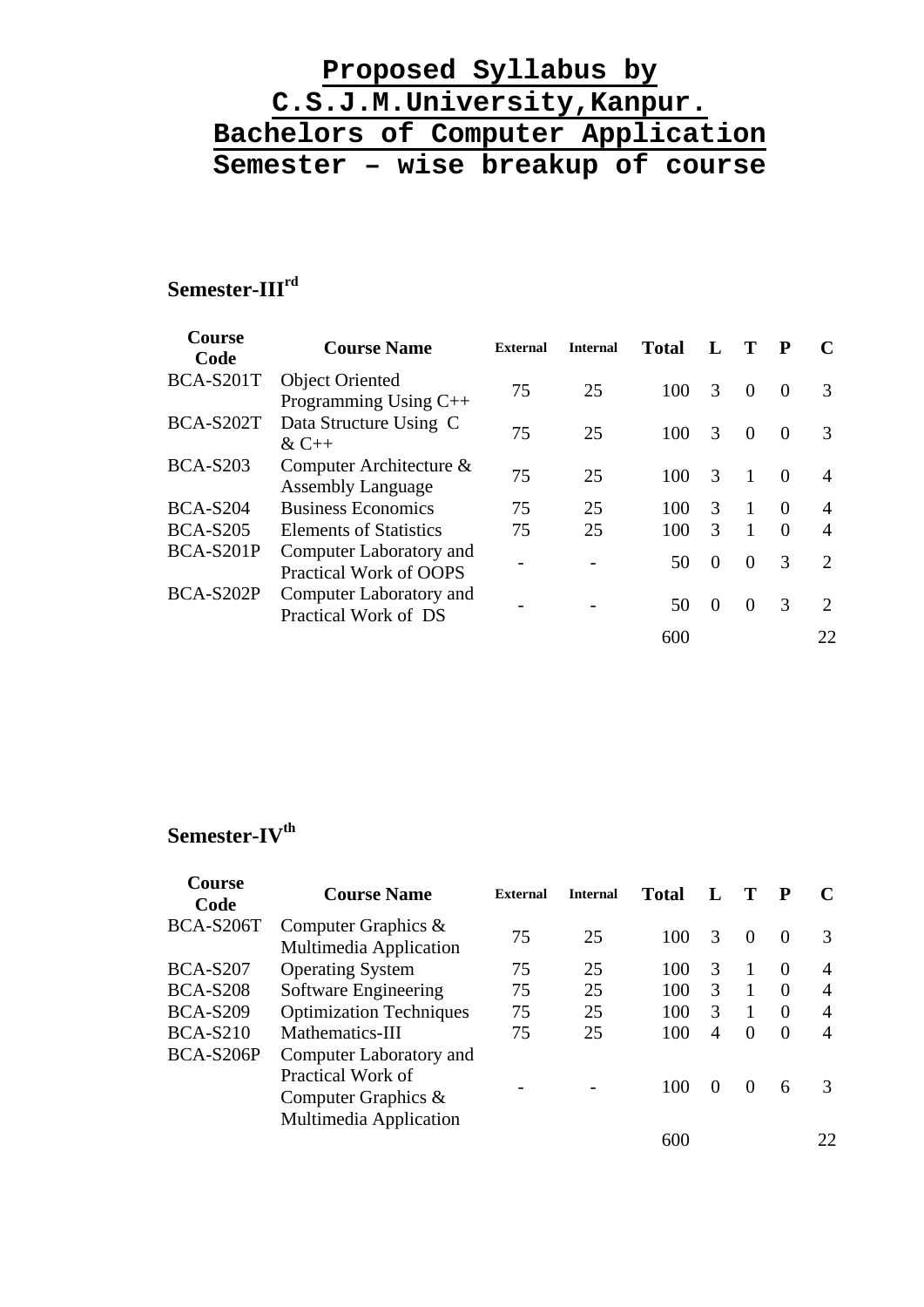# Semester-V<sup>th</sup>

| Course<br>Code   | <b>Course Name</b>                                                                                  | <b>External</b>          | <b>Internal</b> | <b>Total</b> |               | Т        | P                           |                             |
|------------------|-----------------------------------------------------------------------------------------------------|--------------------------|-----------------|--------------|---------------|----------|-----------------------------|-----------------------------|
| BCA-S301T        | Introduction to DBMS                                                                                | 75                       | 25              | 100          | 3             | $\theta$ | $\theta$                    | 3                           |
| <b>BCA-S302T</b> | Java Programming and                                                                                |                          |                 |              |               |          |                             |                             |
|                  | Dynamic Webpage                                                                                     | 75                       | 25              | 100          | 3             | $\Omega$ | $\Omega$                    | 3                           |
|                  | Design                                                                                              |                          |                 |              |               |          |                             |                             |
| <b>BCA-S303</b>  | <b>Computer Network</b>                                                                             | 75                       | 25              | 100          | 3             | 1        | $\Omega$                    | 4                           |
| <b>BCA-S304</b>  | <b>Numerical Methods</b>                                                                            | 75                       | 25              | 100          | $\mathcal{R}$ | 1        | $\Omega$                    | 4                           |
| <b>BCA-S305</b>  | Minor Project                                                                                       | $\overline{\phantom{0}}$ |                 | 50           | $\Omega$      | 1        | $\overline{2}$              | $\overline{2}$              |
| <b>BCA-S306</b>  | Viva-Voice on Summer<br>Training                                                                    |                          |                 | 50           | $\Omega$      | $\Omega$ | $\mathcal{D}_{\mathcal{L}}$ | 1                           |
| BCA-S301P        | Computer Laboratory and<br>Practical Work of DBMS                                                   |                          |                 | 50           | $\Omega$      | $\Omega$ | 3                           | $\mathcal{D}_{\mathcal{L}}$ |
| BCA-S302P        | Computer Laboratory and<br>Practical Work of Java<br>Programming & Dynamic<br><b>Webpage Design</b> |                          |                 | 50           | $\Omega$      | $\Omega$ | 3                           | $\mathcal{D}$               |
|                  |                                                                                                     |                          |                 | 600          |               |          |                             | 21                          |

# **Semester-VIth**

| <b>Course</b><br>Code | <b>Course Name</b>                                                | <b>External</b> | <b>Internal</b> | <b>Total</b> |          |          | $\mathbf{P}$ |                |
|-----------------------|-------------------------------------------------------------------|-----------------|-----------------|--------------|----------|----------|--------------|----------------|
| <b>BCA-S307</b>       | <b>Computer Network</b><br>Security                               | 75              | 25              | 100          | 4        | $\Omega$ | $\Omega$     | 4              |
| <b>BCA-S308</b>       | <b>Information System:</b><br>Analysis Design &<br>Implementation | 75              | 25              | 100          | 3        |          | $\Omega$     | 4              |
| <b>BCA-S309</b>       | E-Commerce                                                        | 75              | 25              | 100          | 4        | $\Omega$ | $\Omega$     | $\overline{4}$ |
| <b>BCA-S310</b>       | Knowledge Management                                              | 75              | 25              | 100          | 3        |          | $\Omega$     | $\overline{4}$ |
| <b>BCA-S311</b>       | Major Project                                                     |                 |                 | 150          | $\Omega$ | 3        | 6            | 5              |
| <b>BCA-S312</b>       | Presentation/Seminar<br>based on Major Project                    |                 |                 | 50           |          |          |              |                |
|                       |                                                                   |                 |                 | 600          |          |          |              | 22             |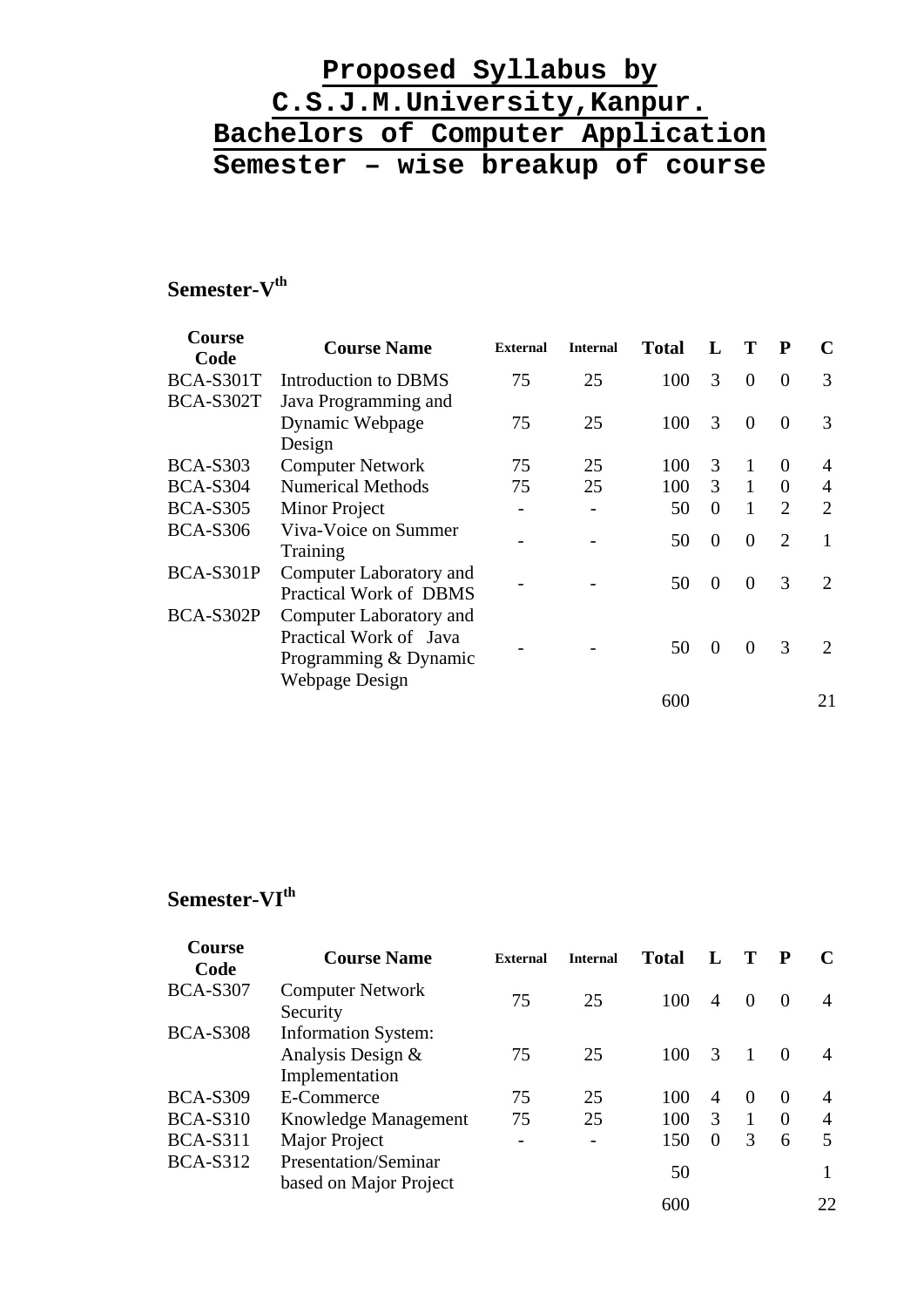| <b>Course Code Course Name</b><br><b>BCA-S101T</b><br><b>Computer Fundamental &amp; Office Automation</b>                                                                                                                                                                                                                                                                                                                                                                                                                                                                                                                                                                                                                                                                                                                                                 | L<br>$\overline{\mathbf{3}}$ | T<br>$\bf{0}$ | P<br>$\bf{0}$ | $\mathbf C$<br>3 |  |
|-----------------------------------------------------------------------------------------------------------------------------------------------------------------------------------------------------------------------------------------------------------------------------------------------------------------------------------------------------------------------------------------------------------------------------------------------------------------------------------------------------------------------------------------------------------------------------------------------------------------------------------------------------------------------------------------------------------------------------------------------------------------------------------------------------------------------------------------------------------|------------------------------|---------------|---------------|------------------|--|
| <b>UNIT-I</b><br><b>Introduction to Computers</b><br>Introduction, Characteristics of Computers, Block diagram of computer.<br>Types of computers and features, Mini Computers, Micro Computers, Mainframe<br>Computers, Super Computers.<br>Types of Programming Languages (Machine Languages, Assembly Languages,<br>High Level Languages).<br>Data Organization, Drives, Files, Directories.<br>Types of Memory (Primary And Secondary) RAM, ROM, PROM, EPROM.<br>Secondary Storage Devices (FD, CD, HD, Pen drive)<br>I/O Devices (Scanners, Plotters, LCD, Plasma Display)<br>Number Systems<br>Introduction to Binary, Octal, Hexadecimal system<br>Conversion, Simple Addition, Subtraction, Multiplication<br><b>UNIT-II</b><br><b>Algorithm and Flowcharts</b><br>Algorithm: Definition, Characteristics, Advantages and disadvantages, Examples |                              |               |               |                  |  |
| Flowchart: Definition, Define symbols of flowchart, Advantages and disadvantages,<br>Examples<br><b>UNIT-III</b><br><b>Operating System and Services in O.S.</b><br>Dos - History, Files and Directories, Internal and External Commands, Batch Files, Types of O.S.<br><b>UNIT-IV</b><br><b>Windows Operating Environment</b><br>Features of MS - Windows, Control Panel, Taskbar, Desktop, Windows Application, Icons,<br>Windows Accessories, Notepad, Paintbrush.<br><b>UNIT-V</b><br><b>Editors and Word Processors</b><br>Basic Concepts, Examples: MS-Word, Introduction to desktop publishing.<br><b>UNIT-VI</b><br><b>Spreadsheets and Database packages</b><br>Purpose, usage, command, MS-Excel, Creation of files in MS-Access, Switching between                                                                                             |                              |               |               |                  |  |
| <b>Referential Books:</b><br>1. Fundamental of Computers – By V. Rajaraman B.P.B. Publications<br>2. Fundamental of Computers – By P.K. Sinha<br>3. Computer Today- By Suresh Basandra<br>4. Unix Concepts and Application – By Sumitabha Das<br>5. MS-Office 2000(For Windows) – By Steve Sagman<br>6. Computer Networks – By Tennenbum Tata MacGrow Hill Publication                                                                                                                                                                                                                                                                                                                                                                                                                                                                                    |                              |               |               |                  |  |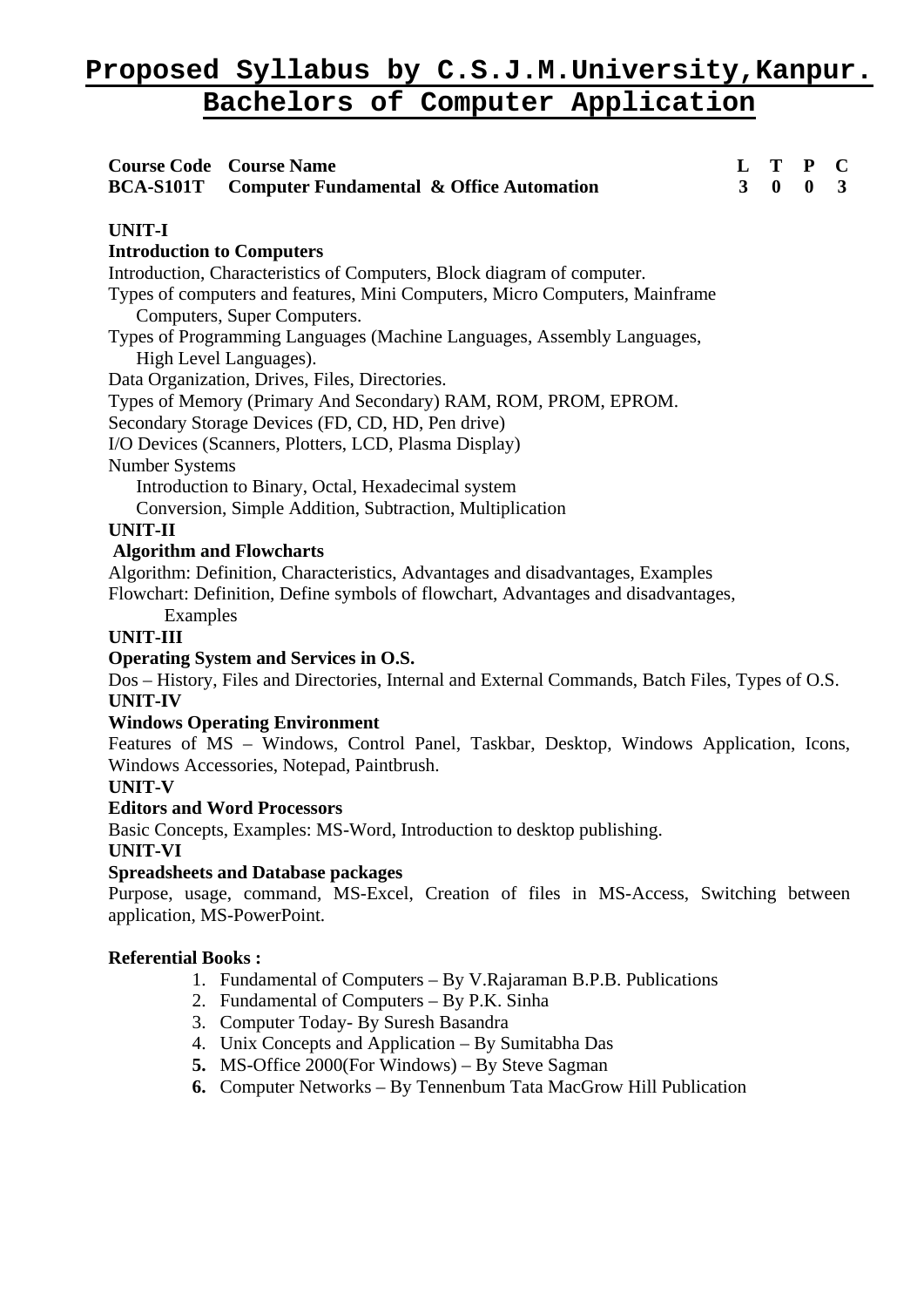**Course Code Course Name L T P C BCA-S102T Programming Principle & Algorithm 3 0 0 4** 

# **UNIT-I**

**Introduction to 'C' Language** 

History, Structures of 'C' Programming, Function as building blocks.

# **Language Fundamentals**

Character set, C Tokens, Keywords, Identifiers, Variables, Constant, Data Types, Comments.

# **UNIT-II**

# **Operators**

Types of operators, Precedence and Associativity, Expression, Statement and types of statements **Build in Operators and function** 

Console based I/O and related built in I/O function: printf(), scanf(), getch(), getchar(), putchar(); Concept of header files, Preprocessor directives: #include, #define.

# **UNIT-III**

# **Control structures**

Decision making structures: If, If-else, Nested If-else, Switch; Loop Control structures: While, Dowhile, for, Nested for loop; Other statements: break, continue, goto, exit.

# **UNIT-IV**

# **Introduction to problem solving**

Concept: problem solving, Problem solving techniques (Trail & Error, Brain Stroming, Divide & Conquer)

Steps in problem solving (Define Problem, Analyze Problem, Explore Solution)

Algorithms and Flowcharts (Definitions, Symbols), Characteristics of an algorithm

Conditionals in pseudo-code, Loops in pseudo code

Time complexity: Big-Oh notation, efficiency

Simple Examples: Algorithms and flowcharts (Real Life Examples)

# **UNIT-V**

# **Simple Arithmetic Problems**

Addition / Multiplication of integers, Determining if a number is +ve / -ve / even / odd, Maximum of 2 numbers, 3 numbers, Sum of first n numbers, given n numbers, Integer division, Digit reversing, Table generation for n,  $a^b$ , Factorial, sine series, cosine series,  ${}^nC_r$ , Pascal Triangle, Prime number, Factors of a number, Other problems such as Perfect number, GCD numbers etc (Write algorithms and draw flowchart), Swapping

# **UNIT-VI**

# **Functions**

Basic types of function, Declaration and definition, Function call, Types of function, Parameter passing, Call by value, Call by reference, Scope of variable, Storage classes, Recursion.

- 1. Let us C-Yashwant Kanetkar.
- 2. Programming in C-Balguruswamy
- 3. The C programming Lang., Pearson Ecl Dennis Ritchie
- 4. Structured programming approach using C- Forouzah & Ceilber Thomson learning publication.
- 5. Pointers in C Yashwant Kanetkar
- **6.** How to solve it by Computer R.G. Dromy
- **7.** Peter Norton's Introduction to Computers Tata MGHill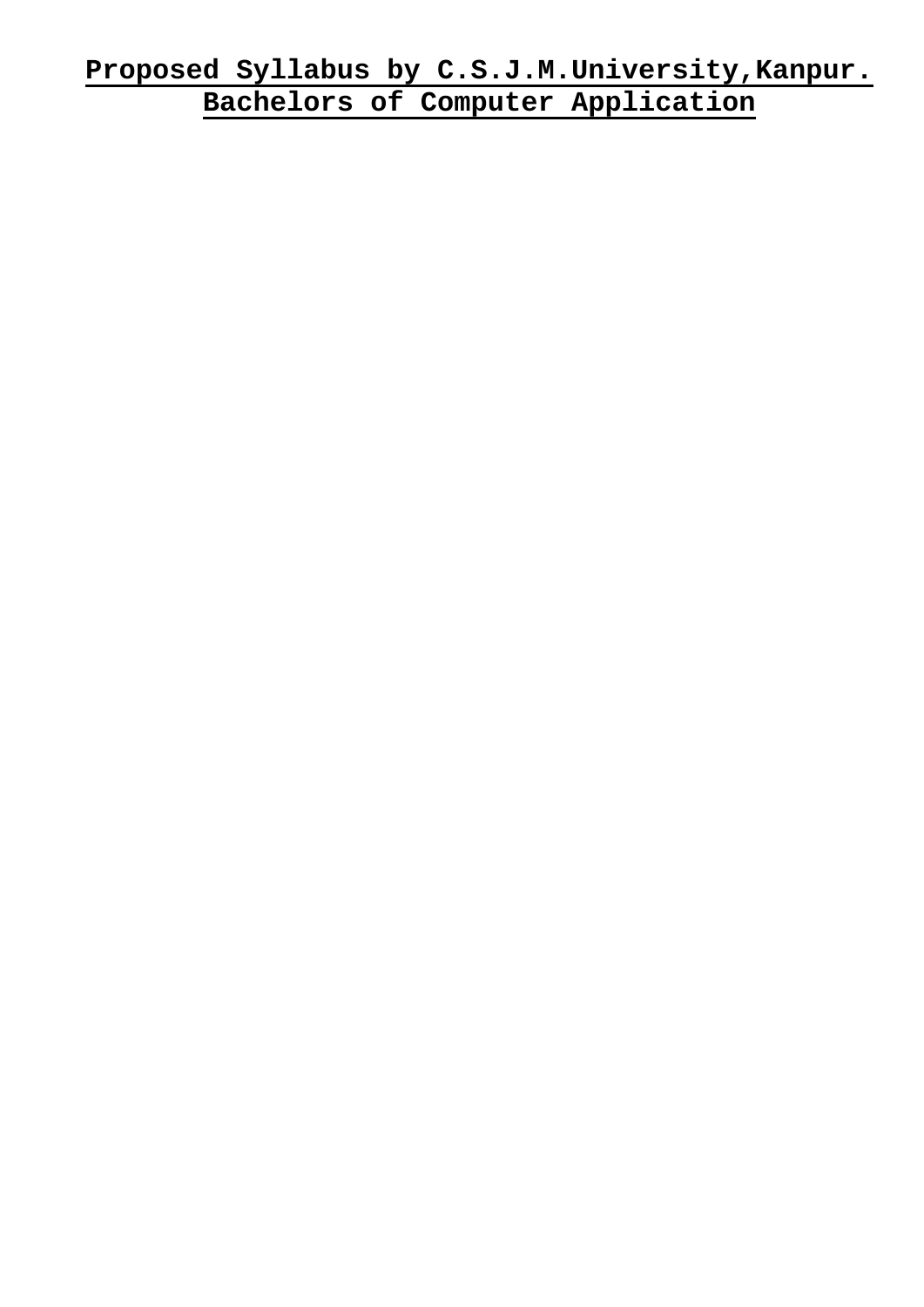| <b>Course Code Course Name</b>          |  | L T P C                     |  |
|-----------------------------------------|--|-----------------------------|--|
| <b>BCA-S103</b> Principle of Management |  | $4 \quad 0 \quad 0 \quad 4$ |  |

# **UNIT-I**

# **Nature of Management:**

Meaning, Defination, it's nature purpose, importance & Functions, Management as Art, Science & Profession- Management as social System Concepts of management-Administration-Organization, Management Skills, Levels of Management.

### **UNIT-II**

# **Evolution of Management Thought:**

Contribution of F.W.Taylor, Henri Fayol, Elton Mayo, Chester Barhard & Peter Drucker to the management thought. Business Ethics & Social Responsibility: Concept, Shift to Ethics, Tools of Ethics.

# **UNIT-III**

# **Functions of Management: Part-I**

Planning – Meaning- Need & Importance, types, Process of Planning, Barriers to Effective Planning, levels – advantages & limitations.

Forecasting- Need & Techniques

Decision making-Types - Process of rational decision making & techniques of decision making Organizing – Elements of organizing & processes:

Types of organizations, Delegation of authority – Need, difficulties

Delegation – Decentralization

Staffing – Meaning & Importance

Direction – Nature – Principles

Communication – Types  $\&$  Importance

#### **UNIT-IV**

#### **Functions of Management: Part-II**

Motivation – Importance – theories

Leadership – Meaning –styles, qualities  $\&$  function of leader

Controlling - Need, Nature, importance, Process & Techniques, Total Quality Management Coordination – Need – Importance

#### **UNIT – V**

Management of Change: Models for Change, Force for Change, Need for Change, Alternative Change Techniques, New Trends in Organization Change, Stress Management.

# **UNIT-VI**

#### **Strategic Management**

Definition, Classes of Decisions, Levels of Decision, Strategy, Role of different Strategist, Relevance of Strategic Management and its Benefits, Strategic Management in India

- 1. Essential of Management Horold Koontz and Iteinz Weibrich- McGrawhills International
- 2. Management Theory & Practice J.N.Chandan
- 3. Essential of Business Administration K.Aswathapa, Himalaya Publishing House
- 4. Principles & practice of management Dr. L.M.Parasad, Sultan Chand & Sons New Delhi
- 5. Business Organization & Management Dr. Y.K.Bhushan
- 6. Management: Concept and Strategies By J.S. Chandan, Vikas Publishing
- 7. Principles of Management, By Tripathi, Reddy Tata McGraw Hill
- 8. Business organization and Management by Talloo by Tata McGraw Hill
- **9.** Business Environment and Policy A book on Strategic Management/ Corporate Planning By Francis Cherunilam Himalaya Publishing House 2001 Edition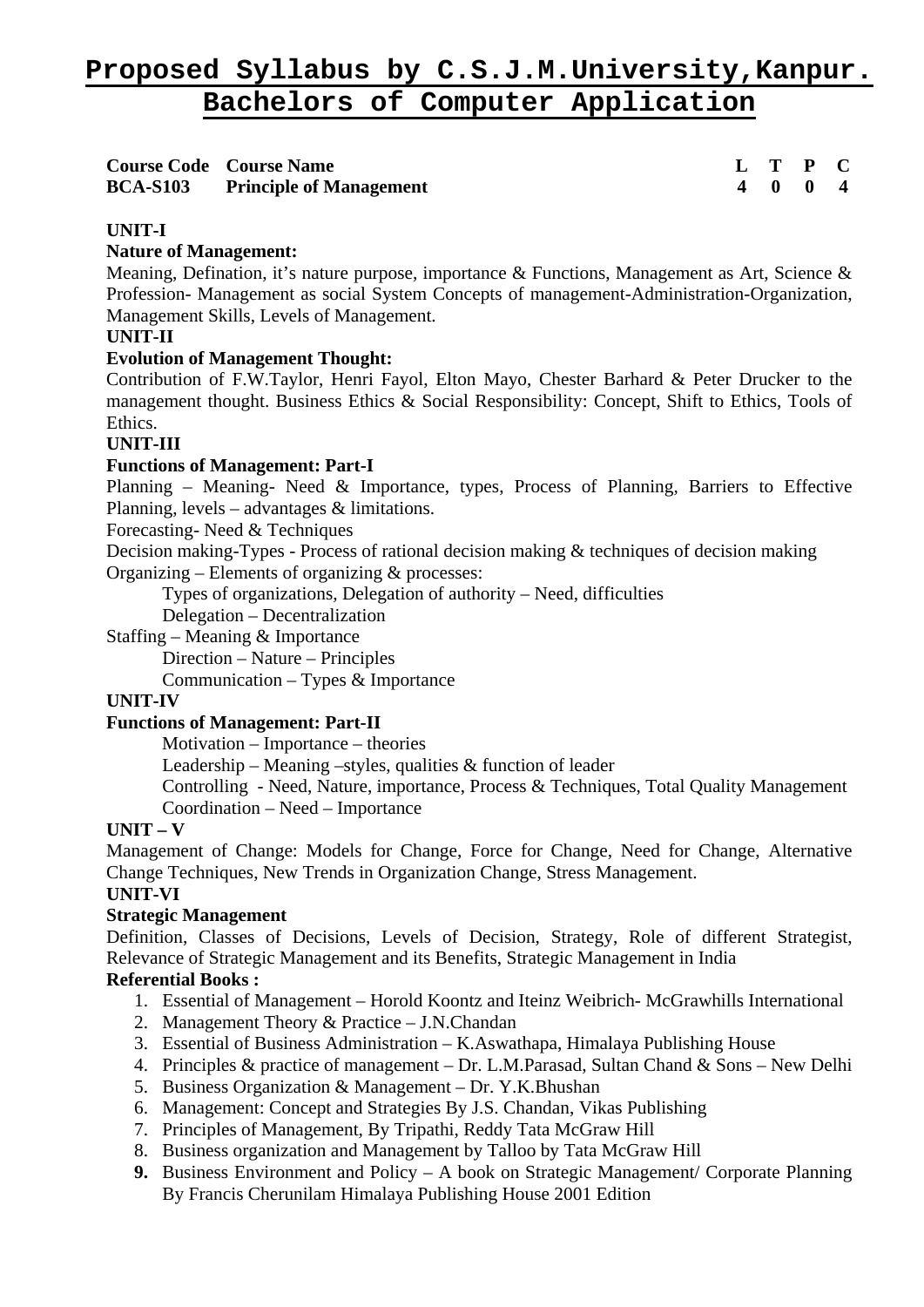# **Proposed Syllabus by C.S.J.M.University,Kanpur.**

# **Bachelors of Computer Application**

# **Course Code Course Name L T P C BCA-S104 Business Communication 3 1 0 4**

# **UNIT-I**

### **Means of Communication**:

Meaning and Definition – Process – Functions – Objectives – Importance – Essentials of good communication – Communication barriers, 7C's of Communication

### **UNIT-II**

### **Types of Communication:**

# **Oral Communication:**

Meaning, nature and scope – Principle of effective oral communication – Techniques of effective speech – Media of oral communication (Face-to-face conversation – Teleconferences – Press Conference – Demonstration – Radio Recording – Dictaphone – Meetings – Rumour – Demonstration and Dramatisation – Public address system – Grapevine – Group Discussion – Oral report – Closed circuit TV). The art of listening – Principles of good listening.

# **UNIT-III**

# **Written Communication**

Purpose of writing, Clarity in Writing, Pricinciple of Effective writing, Writing Techniques, Electronic Writing Process.

### **UNIT-IV**

#### **Business Letters & Reports**:

Need and functions of business letters – Planning  $\&$  layout of business letter – Kinds of business letters – Essentials of effective correspondence, Purpose, Kind and Objective of Reports, Writing Reports.

#### **UNIT-V**

# **Drafting of business letters:**

Enquiries and replies – Placing and fulfilling orders – Complaints and follow-up Sales letters – Circular letters Application for employment and resume

#### **UNIT-VI**

#### **Information Technology for Communication:**

Word Processor – Telex – Facsimile(Fax) – E-mail – Voice mail –Internet – Multimedia – Teleconferencing – Mobile Phone Conversation – Video Conferencing –SMS – Telephone Answering Machine – Advantages and limitations of these types.

#### **Topics Prescribed for workshop/skill lab**

Group Discussion, Mock Interview, Decision Making in a Group

- 1) Business Communication K.K.Sinha Galgotia Publishing Company, New Delhi.
- 2) Media and Communication Management C.S. Rayudu Hikalaya Publishing House, Bombay.
- 3) Essentials of Business Communication Rajendra Pal and J.S. Korlhalli- Sultan Chand & Sons, New Delhi.
- 4) Business Communication (Principles, Methods and Techniques) Nirmal Singh Deep &Deep Publications Pvt. Ltd., New Delhi.
- 5) Business Communication Dr.S.V.Kadvekar, Prin.Dr.C.N.Rawal and Prof.Ravindra Kothavade- Diamond Publications, Pune.
- 6) Business Correspondence and Report Writing R.C. Sharma, Krishna Mohan Tata McGraw-Hill Publishing Company Limited, New Delhi.
- 7) Communicate to Win Richard Denny Kogan Page India Privat Limited, New Delhi.
- 8) Modern Business Correspondence L.Gartside The English Language Book Society and Macdonald and Evans Ltd.
- 9) Business Communication M.Balasubrahmanyan –Vani Education Books.
- **10)** Creating a Successful CV –Siman Howard Dorling Kidersley.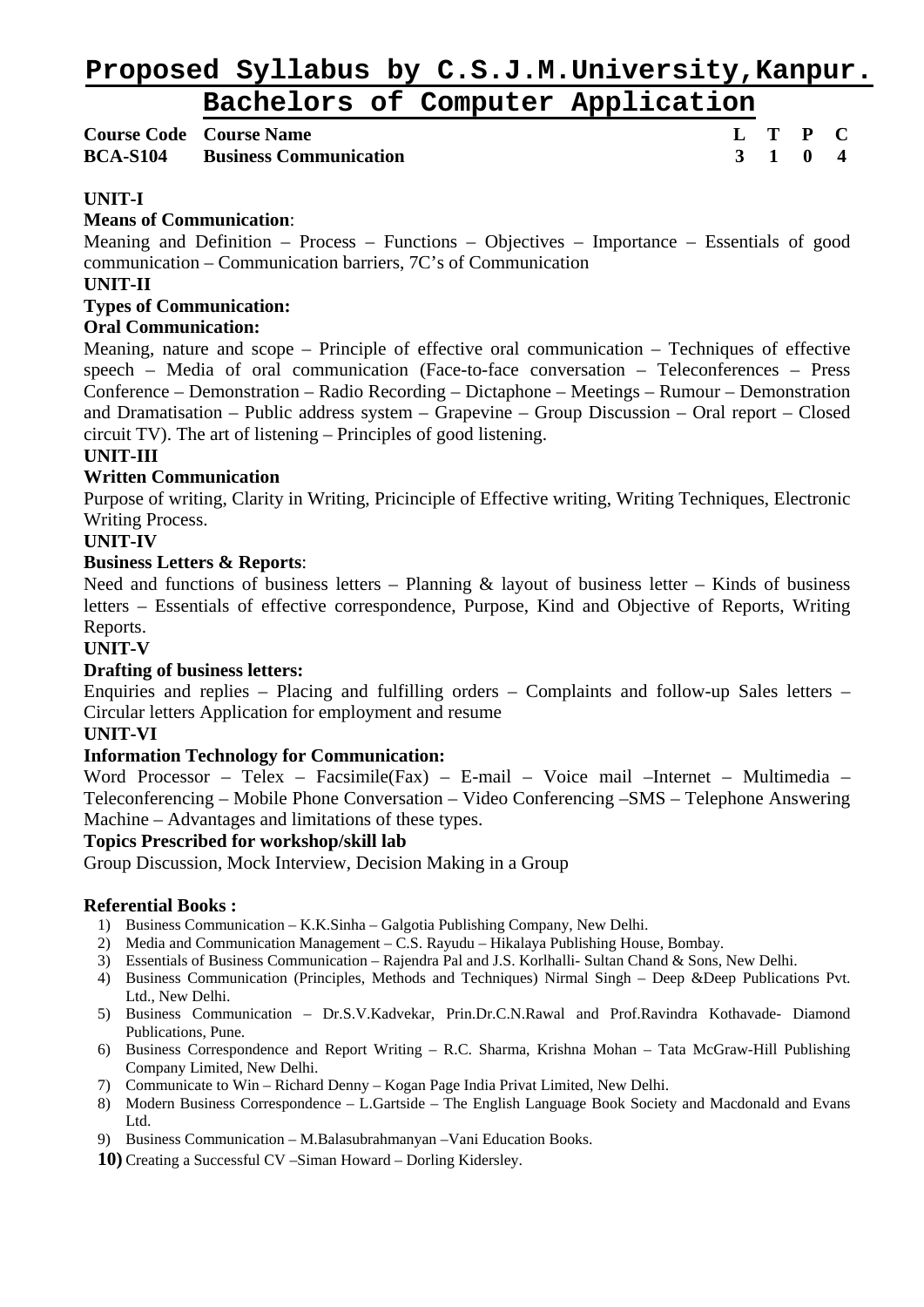| <b>Course Code</b> Course Name |  | L T P C |  |
|--------------------------------|--|---------|--|
| <b>BCA-S105</b> Mathematics -I |  | 4004    |  |

### **UNIT-I**

#### **DETERMINANTS:**

Definition, Minors, Cofactors, Properties of Determinants MATRICES: Definition, Types of Matrices, Addition, Subtraction, Scalar Multiplication and Multiplication of Matrices, Adjoint, Inverse, Cramers Rule, Rank of Matrix Dependence of Vectors, Eigen Vectors of a Matrix, Caley-Hamilton Theorem (without proof).

#### **UNIT-II**

# **LIMITS & CONTINUITY:**

Limit at a Point, Properties of Limit, Computation of Limits of Various Types of Functions, Continuity at a Point, Continuity Over an Interval, Intermediate Value Theorem, Type of **Discontinuities** 

#### **UNIT-III**

# **DIFFERENTIATION:**

Derivative, Derivatives of Sum, Differences, Product & Quotients, Chain Rule, Derivatives of Composite Functions, Logarithmic Differentiation, Rolle's Theorem, Mean Value Theorem, Expansion of Functions (Maclaurin's & Taylor's), Indeterminate Forms, L' Hospitals Rule, Maxima & Minima, Curve Tracing, Successive Differentiation & Liebnitz Theorem.

#### **UNIT-IV**

# **INTEGRATION:**

Integral as Limit of Sum, Fundamental Theorem of Calculus( without proof.), Indefinite Integrals, Methods of Integration Substitution, By Parts, Partial Fractions, Reduction Formulae for Trigonometric Functions, Gamma and Beta Functions(definition).

#### **UNIT-V**

#### **VECTOR ALGEBRA:**

Definition of a vector in 2 and 3 Dimensions; Double and Triple Scalar and Vector Product and physical interpretation of area and volume.

- 1. B.S. Grewal, "Elementary Engineering Mathematics", 34th Ed., 1998.
- 2. Shanti Narayan*,* "Integral Calculus", S. Chand & Company, 1999
- 3. H.K. Dass, "Advanced Engineering Mathematics", S. Chand & Company, 9th Revised Edition, 2001.
- 4. Shanti Narayan, "Differential Caluculs", S.Chand & Company, 1998.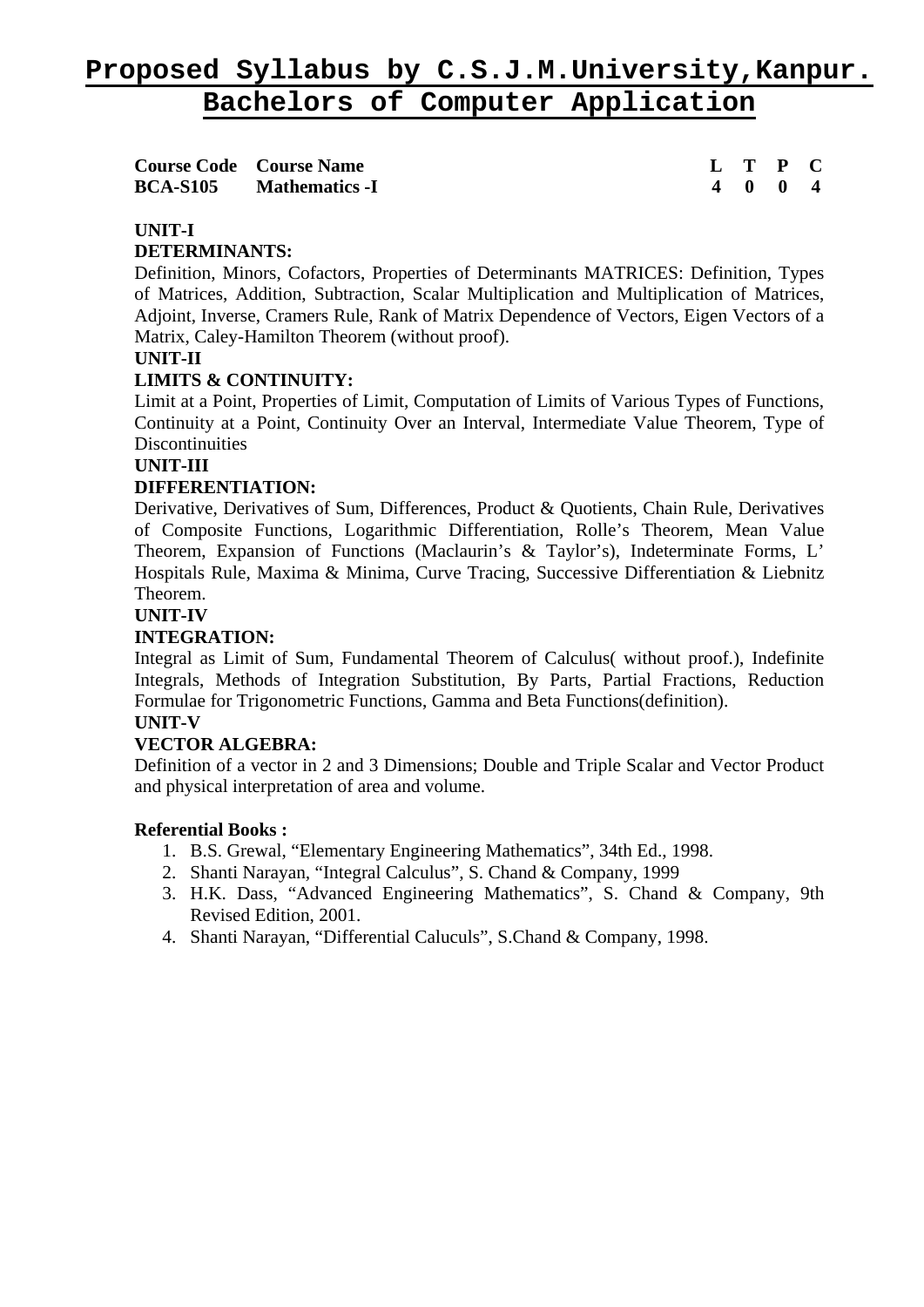| <b>Course Code Course Name</b>                                                         | L T P C |                             |  |
|----------------------------------------------------------------------------------------|---------|-----------------------------|--|
| <b>BCA-S101P</b> Computer Laboratory and Practical Work of Office<br><b>Automation</b> |         | $0 \quad 0 \quad 3 \quad 2$ |  |

Practical will be based on Paper Office Automation: Covers UNIT-III, UNIT-IV, UNIT-V, UNIT-VI of Syllabus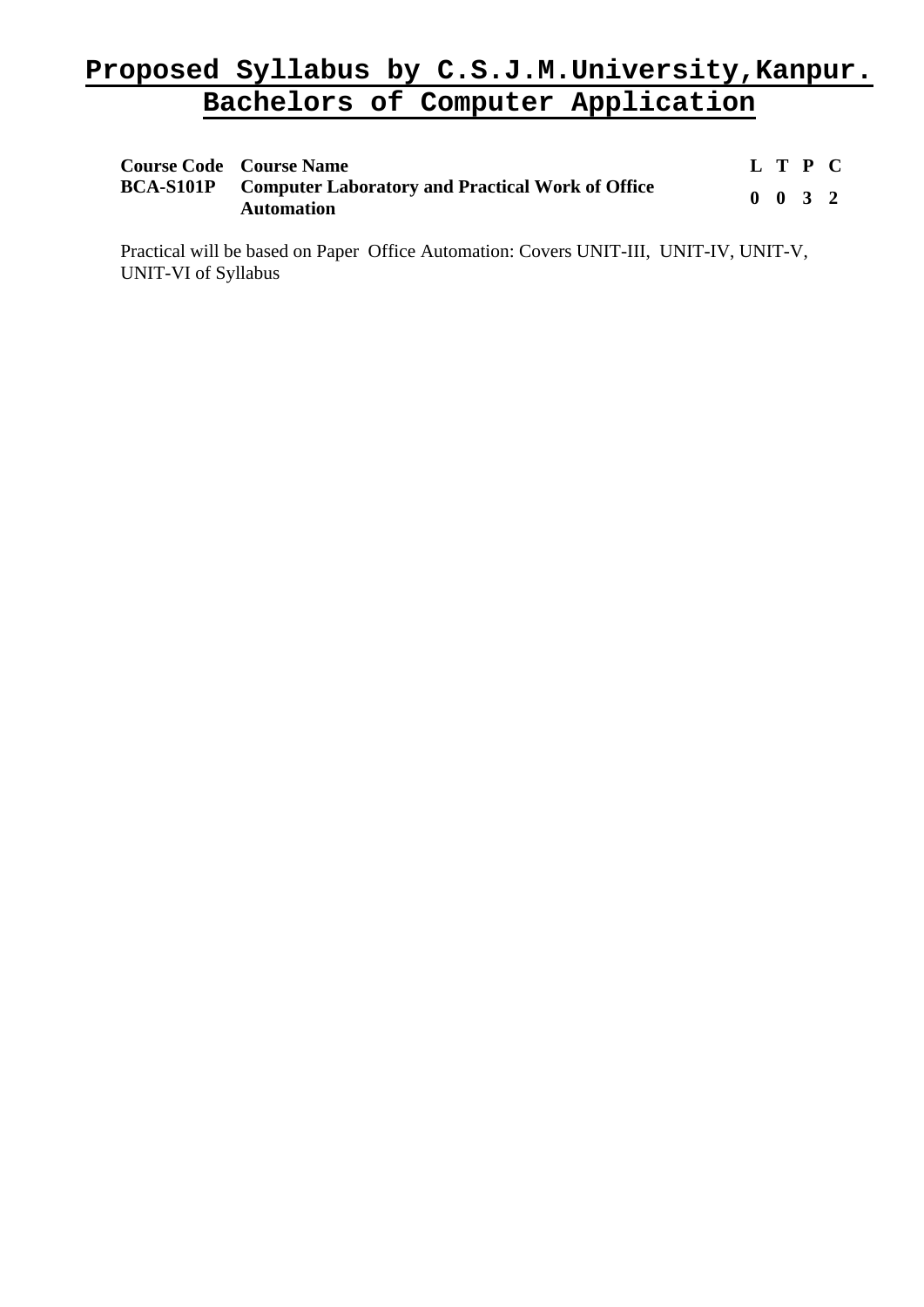| <b>Course Code Course Name</b>                                                                             | L T P C |                             |  |
|------------------------------------------------------------------------------------------------------------|---------|-----------------------------|--|
| <b>BCA-S102P</b> Computer Laboratory and Practical Work of Programming<br><b>Principle &amp; Algorithm</b> |         | $0 \quad 0 \quad 3 \quad 2$ |  |

Practical will be based on Paper Programming Principle & Algorithm: Covers UNIT-III, UNIT-IV, UNIT-V, UNIT-VI of Syllabus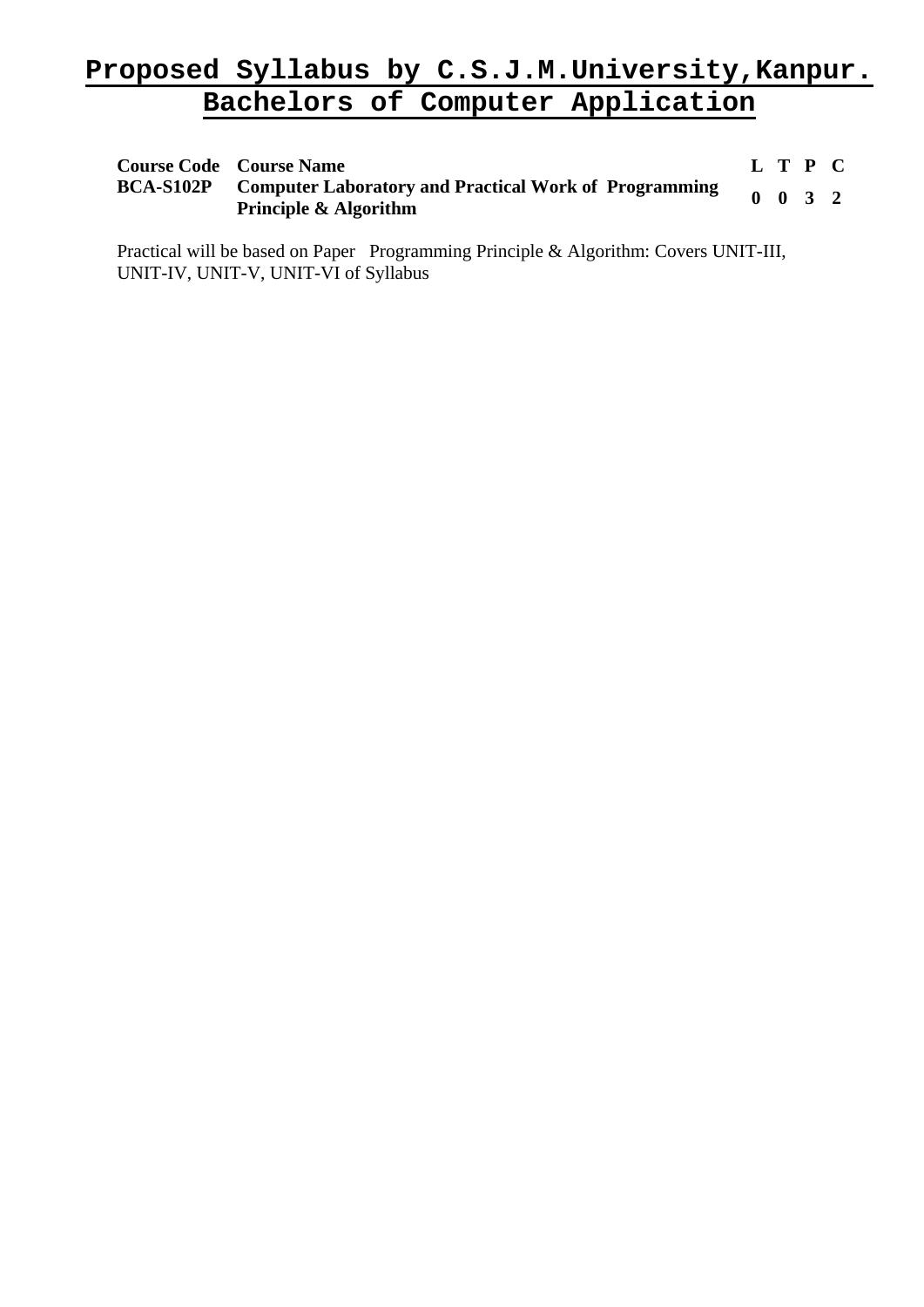| <b>Course Code Course Name</b> | L T P C                     |  |
|--------------------------------|-----------------------------|--|
| <b>BCA-S106T</b> C Programming | $3 \quad 0 \quad 0 \quad 3$ |  |

# **UNIT-I**

#### **Arrays**

Definition, declaration and initialization of one dimensional array; Accessing array elements; Displaying array elements; Sorting arrays; Arrays and function; Two-

Dimensional array: Declaration and Initialization, Accessing and Displaying, Memory representation of array [Row Major, Column Major]; Multidimensional array

# **UNIT-II**

#### **Pointers**

Definition and declaration, Initialization; Indirection operator, address of operator; pointer arithmetic; dynamic memory allocation; arrays and pointers; function and pointers

# **UNIT-III**

#### **Strings**

Definition, declaration and initialization of strings; standard library function: strlen(), strcpy(), strcat(), strcmp(); Implementation without using standard library functions

## **UNIT-IV**

#### **Structures**

Definition and declaration; Variables initialization; Accessing fields and structure operations; Nested structures; Union: Definition and declaration; Differentiate between Union and structure **UNIT-V** 

#### **Introduction C Preprocessor**

Definition of Preprocessor; Macro substitution directives; File inclusion directives; Conditional compilation

#### **Bitwise Operators**

Bitwise operators; Shift operators; Masks; Bit field

# **UNIT-VI**

### **File handling**

Definition of Files, Opening modes of files; Standard function: fopen(), fclose(), feof(), fseek(), fewind();Using text files: fgetc(), fputc(), fscanf()

# **Command line arguments**

- 1. Let us C-Yashwant Kanetkar.
- 2. Programming in C-Balguruswamy
- 3. The C programming Lang., Person Ecl Dennis Ritchie
- 4. Structured programming approach using C-Forouzah & Ceilberg Thomson learning publication.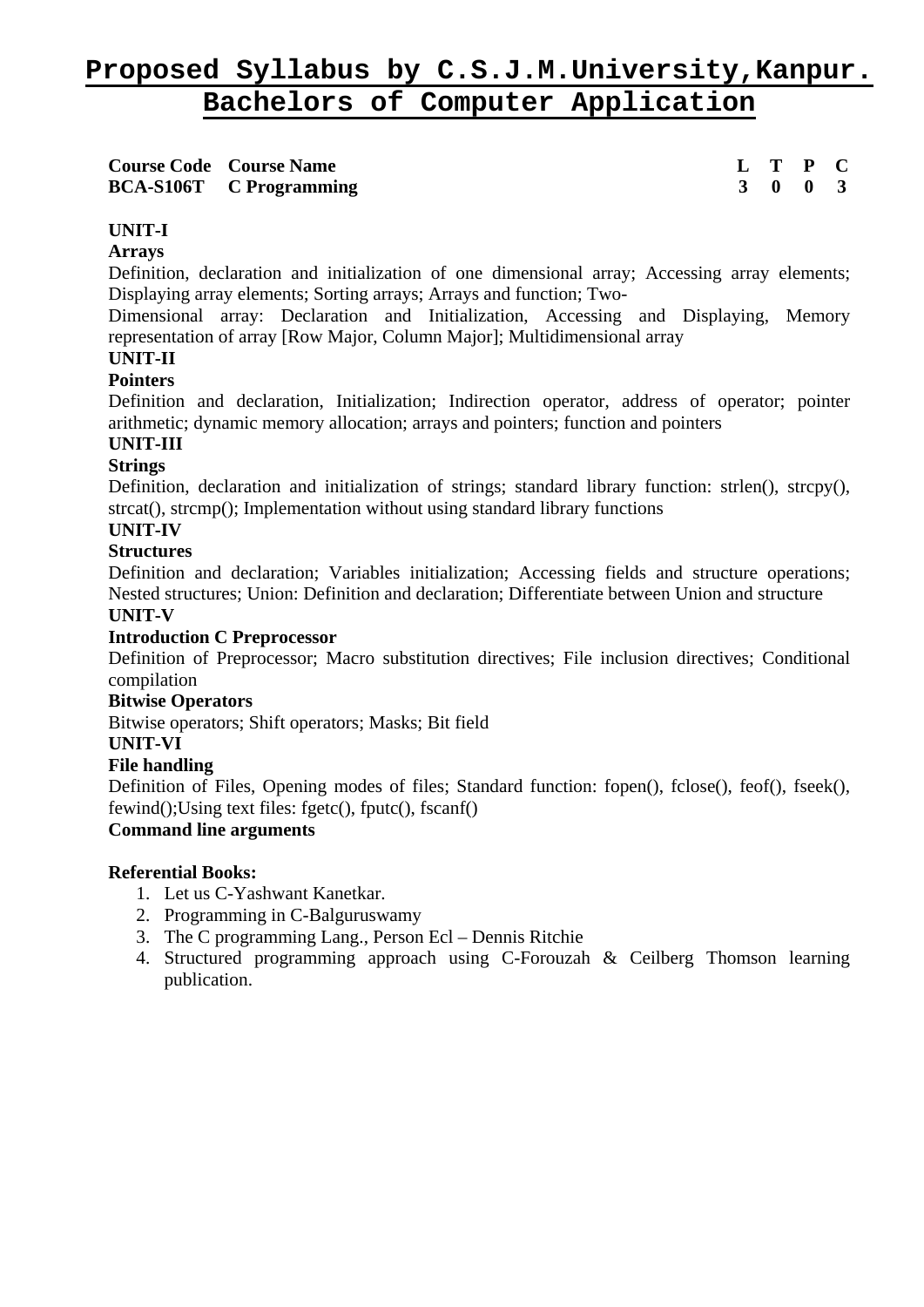| <b>Course Code Course Name</b>                              |  | $L$ T P C |  |
|-------------------------------------------------------------|--|-----------|--|
| <b>BCA-S107</b> Digital Electronics & Computer Organization |  | 3 1 0 4   |  |

# **UNIT-I**

# **Logic gates and circuit**

Gates (OR, AND, NOR, NAND, XOR & XNOR); Demogran's laws; Boolean laws, Circuit designing techniques (SOP, POS, K-Map).

# **UNIT-II**

# **Combinational Building Blocks**

Multiplexes; Decoder; Encoder; Adder and Subtracter.

# **UNIT-III**

**Memories**

ROMs, PROMs, EPROMs, RAMs, Hard Disk, Floppy Disk and CD-ROM.

**UNIT-IV** 

# **Sequential Building Blocks**

Flip-Flop (RS, D, JK, Master-slave & & T flip-flops); Registers & Shift registers; Counters; Synchronous and Asynchronous Designing method.

# **UNIT-V**

**Memory Organization:** Basic cell of static and dynamic RAM; Building large memories using chips; Associative memory; Cache memory organization and Virtual memory organization.

- 1. Digital Logic and Computer design (PHI) 1998 : M.M. Mano
- 2. Computer Architecture (PHI) 1998 : M.M. Mano
- 3. Digital Electronics (TMH) 1998 : Malvino and Leach
- 4. Computer Organization and Architecture : William Stallings
- 5. Digital fundamentals (Universal Book Stall) 1998 : Floyd, L.Thomas
- 6. Computer Organization (MC Graw-Hill, Signapore) : Hamcher, Vranesic and Zaky
- 
- 
- 
- 
- -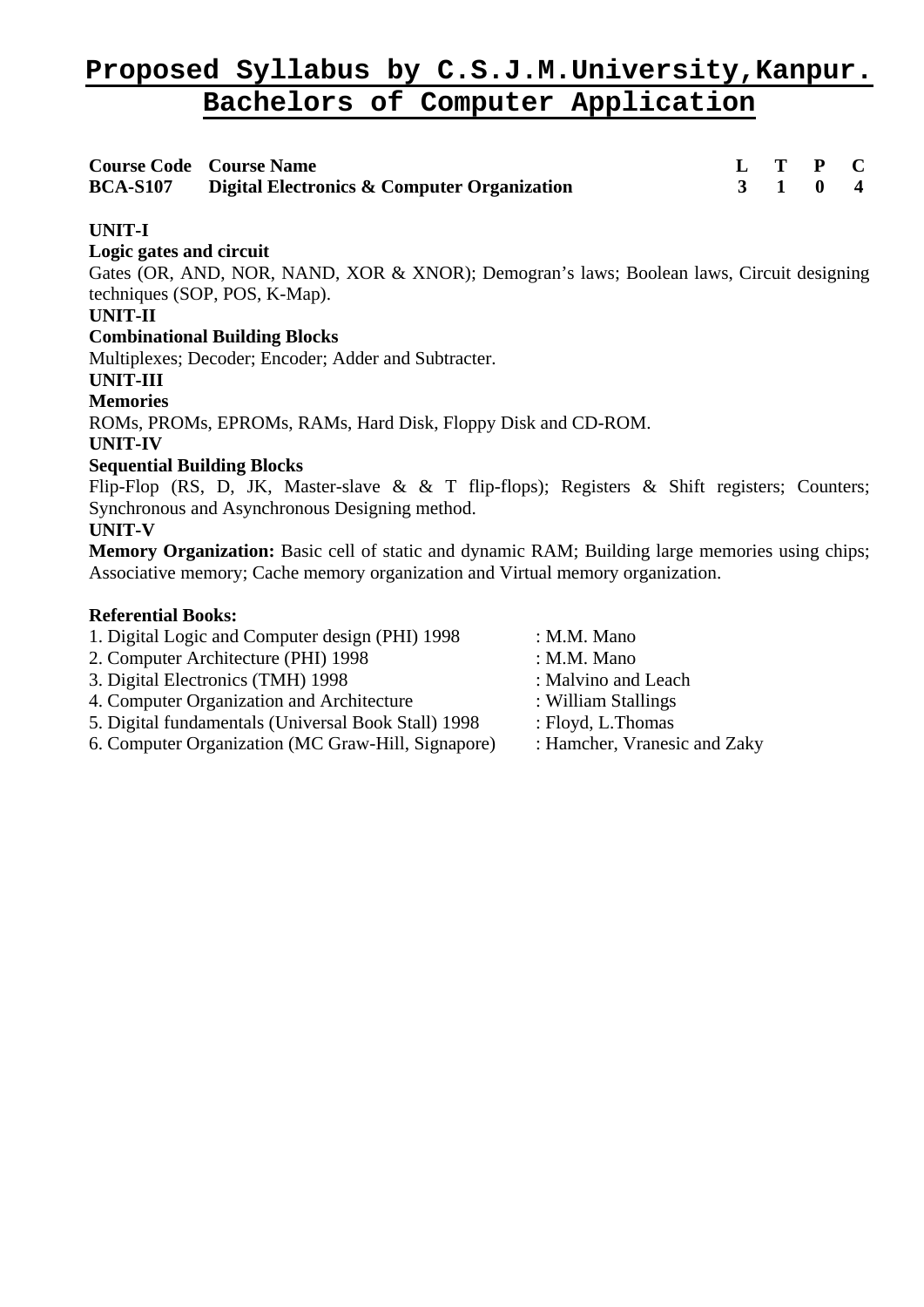**Course Code BCA-S108 Course Name Organization Behavior L T** 

**4 P 0 C**   $\frac{0}{2}$   $\frac{4}{2}$ 

# **UNIT-I**

# **Fundamentals of Organizational Behaviour**

Nature, Scope, Definition and Goals of Organizational Behaviour; Fundamental Concepts of Organizational Behaviour; Models of Organizational Behaviour; Emerging aspects of Organizational Behaviour: Meaning Cultural Diversity, Managing the Perception Process

# **UNIT-II**

### **Perception, Attitude, Values and Motivation**

Concept, Nature, Process, Importance, Management Behavioural aspect of Perception. Effects of employee attitudes; Personal and Organizational Values; Job Satisfaction; Nature and Importance of Motivation; Achievement Motive; Theories of Work Motivation: Maslow's Need Hierarchy Theory McGregcrs's Theory 'X' and Theory 'Y'

# **UNIT-III**

# **Personality**

Definition of Personality, Determinants of Personality; Theories of Personality- Trait and Type Theories, The Big Five Traites, Mytes-Briggs Indicator; Locus of Control, SType A and Type B Assessment of Personality

# **UNIT-IV**

#### **Work Stress**

Meaning and definition of Stress, Symptoms of Stress; Sources of Stress: Individual Level, Group Level, Organizational Level; Stressors, Extra Organizational Stressors; Effect of Stress – Burnouts; Stress Management – Individual Strategies, Organizational Strategies; Employee Counselling

# **UNIT-V**

#### **Group Behaviour and Leadership**

Nature of Group, Types of Groups; Nature and Characteristics of team; Team Building, Effective Teamwork; Nature of Leadership, Leadership Styles; Traits of Effective Leaders

#### **UNIT-VI Conflict in Organizations**

Nature of Conflict, Process of Conflict; Levels of Conflict – Intrapersonal, Interpersonal; Sources of Conflict; Effect of Conflict; Conflict Resolution, Meaning and types of Grievances & Process of Grievances Handling.

- 1. Organizational Behavior Text, Cases and Games- By K.Aswathappa, Himalaya Publishing House, Mumbai, Sixth Edition (2005)
- 2. Organizational Behavior Human Behavior at Work By J.W. Newstrom, Tata McGraw Hill Publishing Company Limited, New Delhi,  $12^{th}$  Edition (2007)
- 3. Organizational Behavior By Fred Luthans
- 4. Organizational Behavior By Super Robbins
- 5. Organizational Behavior Anjali Ghanekar
- 6. Organizational Behavior Fundamentals, Realities and Challenges By Detra Nelson, James Campbel Quick Thomson Publications
- 7. Organizational Behavior through Indian Philosophy, By N.M.Mishra, Hikalaya Publication House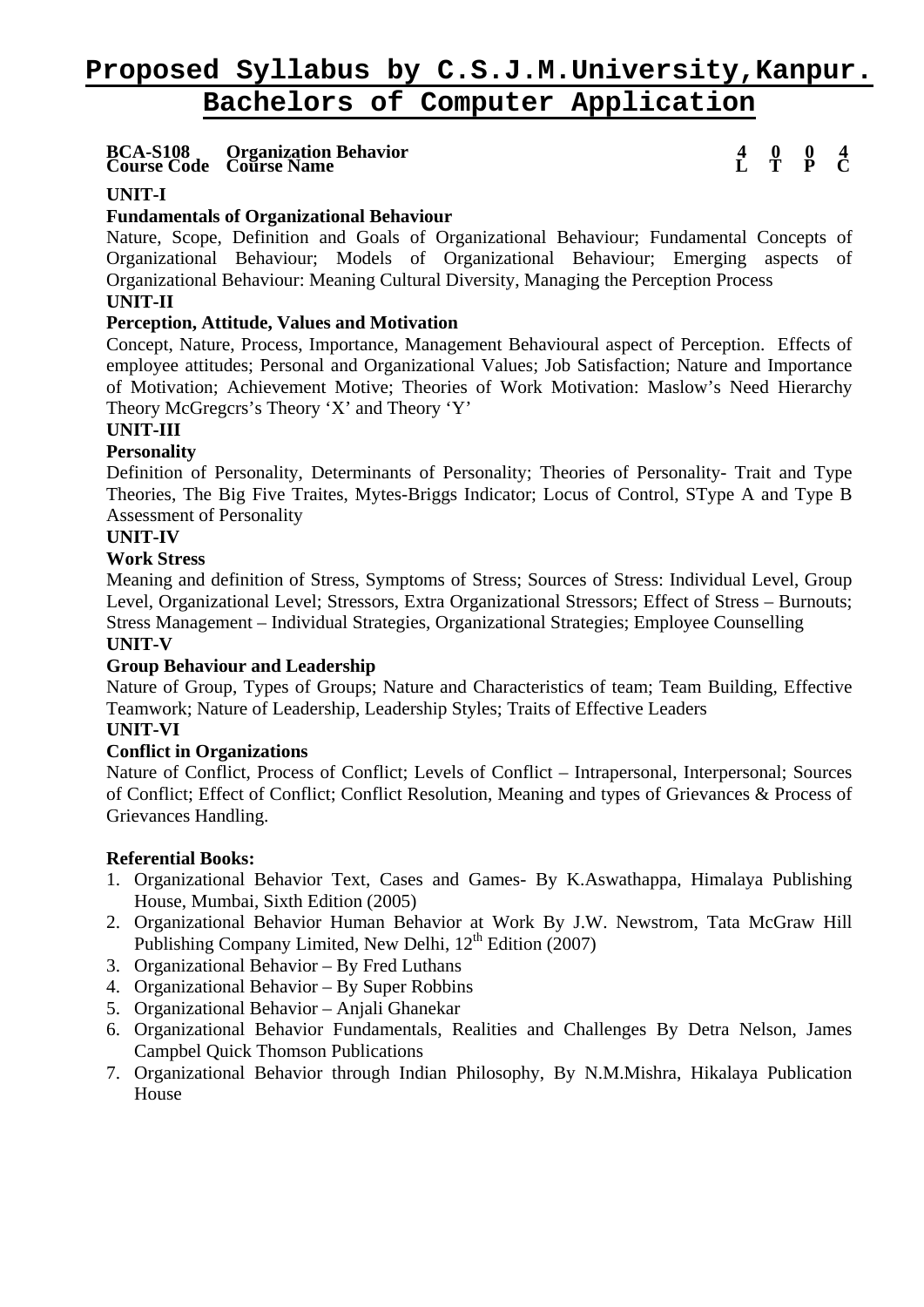|                 | <b>Course Code Course Name</b>               |  | L T P C |  |
|-----------------|----------------------------------------------|--|---------|--|
| <b>BCA-S109</b> | <b>Financial Accounting &amp; Management</b> |  | 3 1 0 4 |  |

# **UNIT-I**

Overview - Meaning and Nature of Financial Accounting, Scope of Financial Accounting, Financial Accounting & Management Accounting, Accounting concepts & convention, Accounting standards in India.

# **UNIT-II**

Basics of accounting – Capital & Revenue items, Application of Computer in Accounting Double Entry System, Introduction to Journal, Ledger and Procedure for Recording and Posting, Introduction to Trail Balance, Preparation of Final Account, Profit & Loss Account and related concepts, Balance Sheet and related concept.

# **UNIT-III**

Financial statement analysis: Ratio analysis, Funds flow analysis, concepts, uses, Preparation of funds flow statement, simple problem, Cash flow analysis, Concepts, uses, preparation of cash flow statement, simple problem, Break – even analysis.

#### **UNIT-IV**

Definition nature and Objective of Financial Management, Long Term Sources of Finance, Introductory idea about capitalization, Capital Structure, Concept of Cost of Capital, introduction, importance, explicit & implicit cost, Measurement of cost of capital, cost of debt.

#### **UNIT-V**

Concept & Components of working Capital. Factors Influencing the Composition of working Capital, Objectives of working Capital Management – Liquidity Vs. Profitability and working capital policies. Theory of working capital: Nature and concepts

# **UNIT-VI**

Cash Management, Inventory Management and Receivables Management.

- 1. Maheshwari & Maheshwari, "An Introduction to Accountancy",  $8<sup>th</sup>$  Edition, Vikas Publishing House, 2003
- 2. Gupta R.L., Gupta V.K., "Principles & Practice of Accountancy", Sultan Chand & Sons, 1999.
- 3. Khan & Jain, "Financial Accounting"
- 4. Maheshwari S.N., "Principles of Management Accounting", 11<sup>th</sup> Edition, Sultan Chand & Sons, 2001.
- 5. Shukla and Grewal, "Advanced Accounts",  $14<sup>th</sup>$  Edition, Sultan Chand & Sons.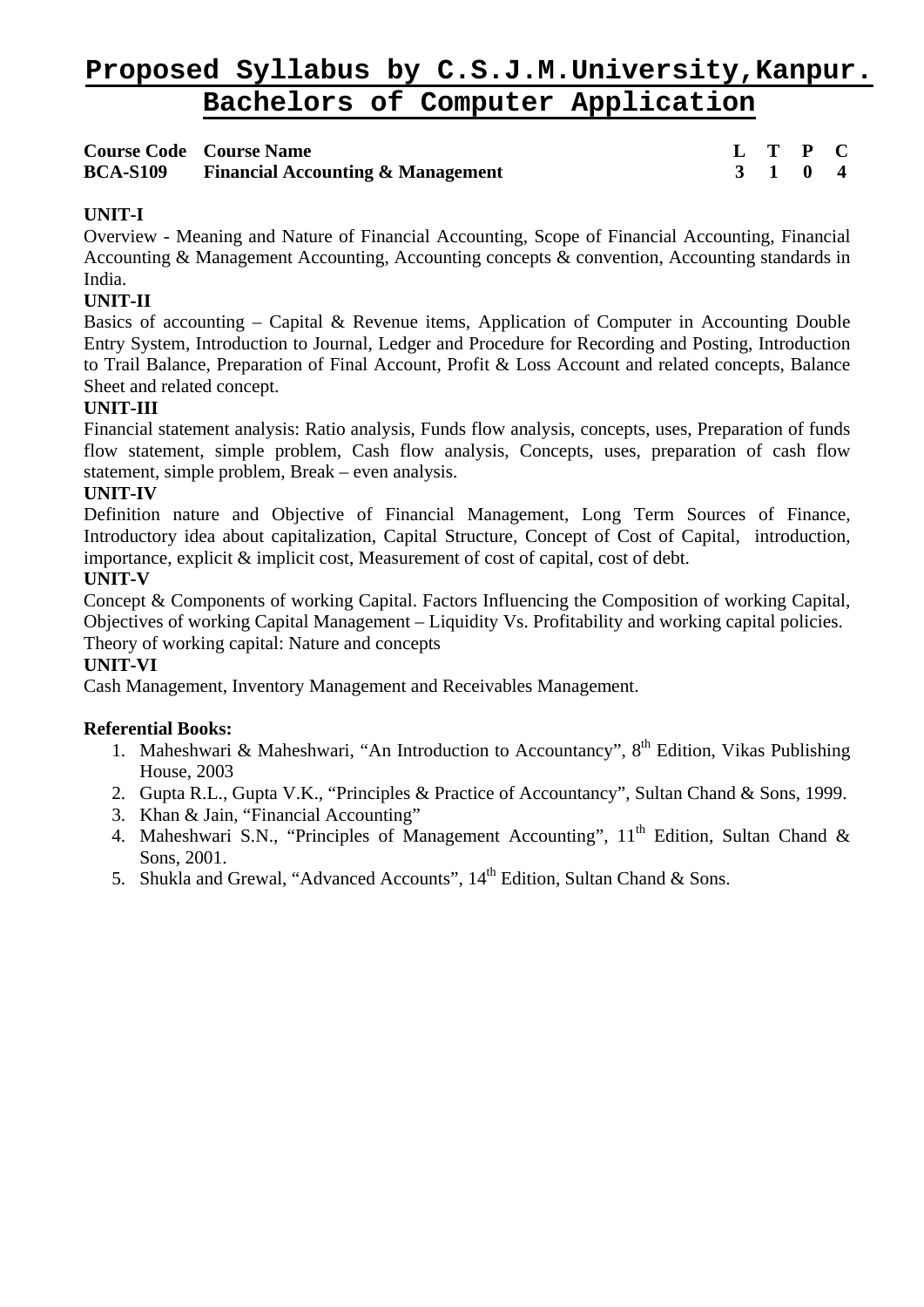| <b>Course Code</b> Course Name |  | L T P C |  |
|--------------------------------|--|---------|--|
| <b>BCA-S110</b> Mathematics II |  | 4 0 0 4 |  |

# **UNIT-I**

# **SETS**

Sets, Subsets, Equal Sets Universal Sets, Finite and Infinite Sets, Operation on Sets, Union, Intersection and Complements of Sets, Cartesian Product, Cardinality of Set, Simple Applications.

# **UNIT-II**

# **RELATIONS AND FUNCTIONS**

Properties of Relations, Equivalence Relation, Partial Order Relation Function: Domain and Range, Onto, Into and One to One Functions, Composite and Inverse Functions, Introduction of Trignometric, Logarithmic and Exponential Functions.

# **UNIT-III**

# **PARTIAL ORDER RELATIONS AND LATTICES**

Partial Order Sets, Representation of POSETS using Hasse diagram, Chains, Maximal and Minimal Point, Glb, lub, Lattices & Algebric Systems, Principle of Duality, Basic Properties, Sublattices, Distributed & Complemented Lattics.

# **UNIT-IV**

# **FUNCTIONS OF SEVERAL VARIABLES**

Partial Differentiation, Change of Variables, Chain Rule, Extrema of Functions of 2 Variables, Euler's Theorem.

# **UNIT-V**

# **3D COORDINATE GEOMETRY**

3D Coordinate Geometry: Coordinates in Space, Direction Cosines, Angle Between Two Lines, Projection of Join of Two Points on a Plane, Equations of Plane, Straight Lines, Conditions for a line to lie on a plane, Conditions for Two Lines to be Coplanar, Shortest Distance Between Two Lines, Equations of Sphere, Tangent plane at a point on the sphere. **UNIT-VI** 

#### **MULTIPLE INTEGRATION**

Double Integral in Cartesian and Polar Coordinates to find Area, Change of Order of Integration, Triple Integral to Find Volume of Simple Shapes in Cartesian Coordinates.

#### **Referential Books:**

1. Kolman, Busby and Ross, "Discrete Mathematical Structure", PHI, 1996.

2. S.K. Sarkar, "Discrete Maths"; S. Chand & Co., 2000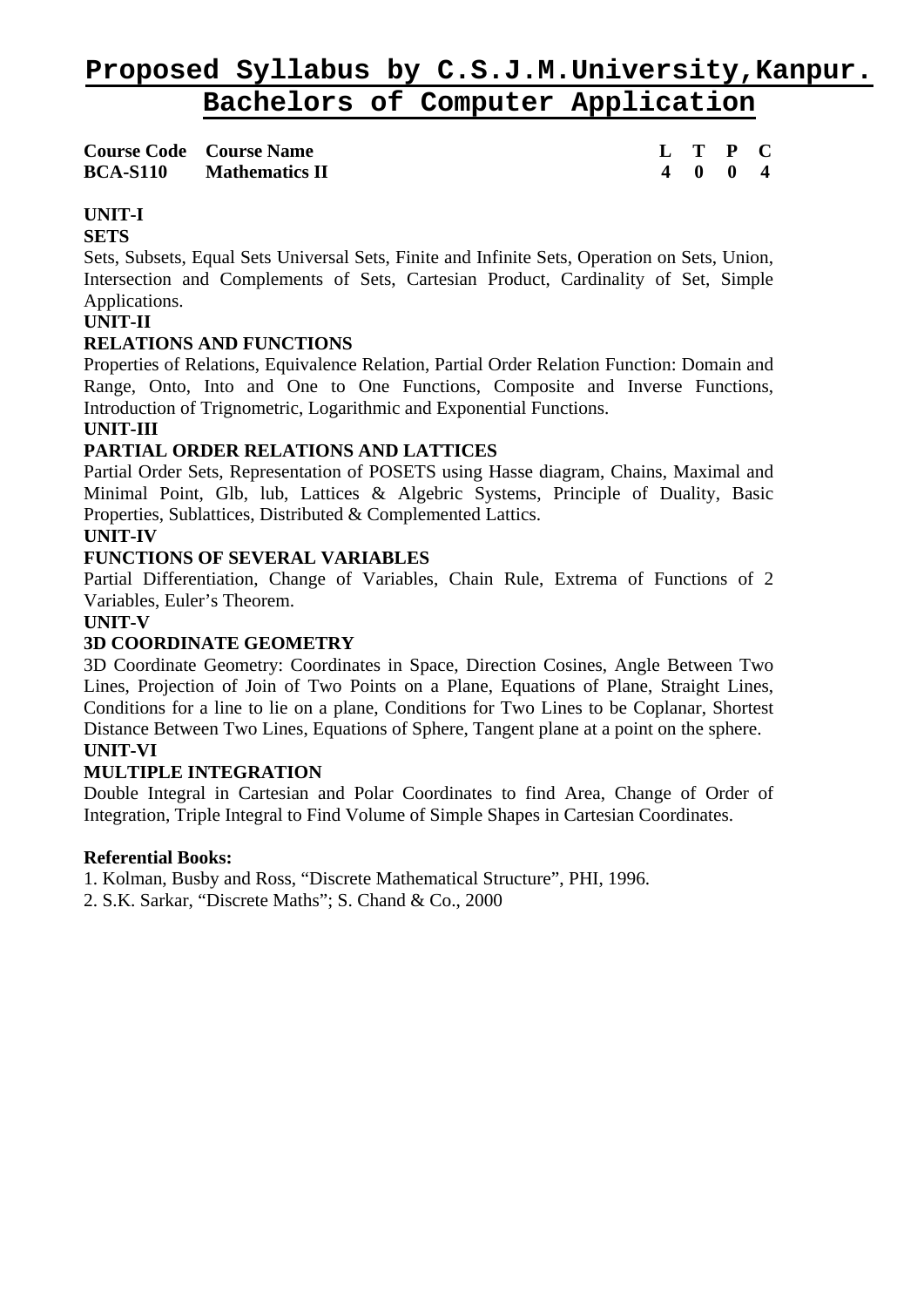| <b>Course Code</b> Course Name |                                                                             |  | L T P C         |  |
|--------------------------------|-----------------------------------------------------------------------------|--|-----------------|--|
|                                | <b>BCA-S106P</b> Computer Laboratory and Practical Work of C<br>Programming |  | $0 \t0 \t6 \t3$ |  |

Practical will be based on Paper Programming Principle & Algorithm: Covers UNIT-III, UNIT-IV, UNIT-V, UNIT-VI of Syllabus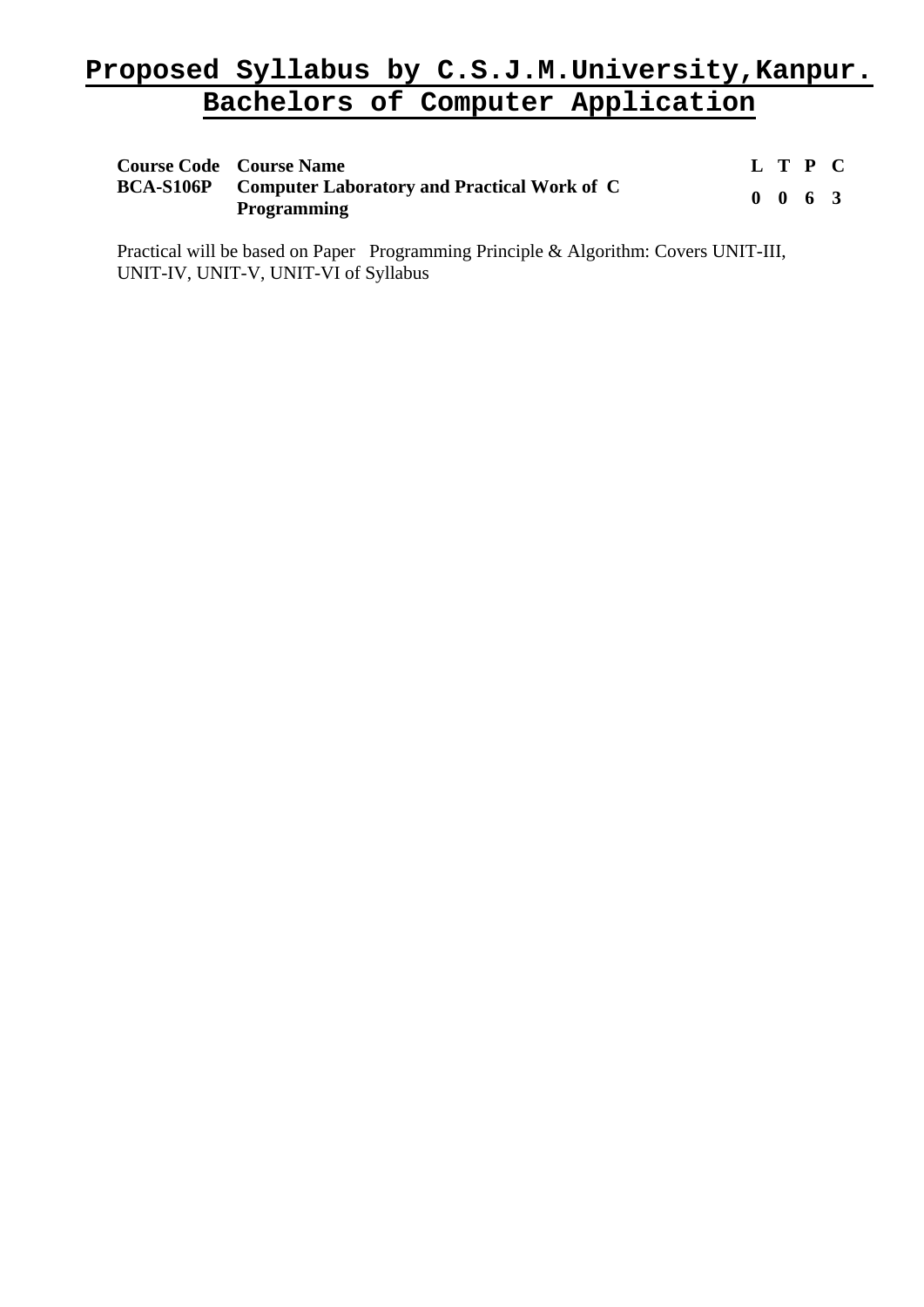| <b>Course Code Course Name</b>                         |  | L T P C                     |  |
|--------------------------------------------------------|--|-----------------------------|--|
| <b>BCA-S201T</b> Object Oriented Programming Using C++ |  | $3 \quad 0 \quad 0 \quad 3$ |  |

# **UNIT-I**

#### **Introduction**

Introducing Object – Oriented Approach, Relating to other paradigms {Functional, Data decomposition}.

#### **Basic terms and ideas**

Abstraction, Encapsulation, Inheritance, Polymorphism, Review of C, Difference between C and C++ - cin, cout, new, delete, operators.

# **UNIT-II**

# **Classes and Objects**

Encapsulation, information hiding, abstract data types, Object & classes, attributes, methods,  $C++$ class declaration, State idendity and behaviour of an object, Constructors and destructors, instantiation of objects, Default parameter value, object types, C++ garbage collection, dynamic memory allocation, Metaclass / abstract classes.

# **UNIT-III**

#### **Inheritance and Polymorphism**

Inheritance, Class hierarchy, derivation – public, private & protected, Aggregation, composition vs classification hierarchies, Polymorphism, Categorization of polymorphism techniques, Method polymorphism, Polymorphism by parameter, Operator overloading, Parameteric Polymorphism **UNIT-IV** 

#### **Generic function**

Template function, function name overloading, Overriding inheritance methods, Run time polymorphism, Multiple Inheritance.

#### **UNIT-V**

#### **Files and Exception Handling**

Streams and files, Namespaces, Exception handling, Generic Classes

- 1. A.R.Venugopal, Rajkumar, T. Ravishanker "Mastering C++", TMH, 1997**.**
- 2. S.B.Lippman & J.Lajoie, " C++ Primer", 3rd Edition, Addison Wesley, 2000.The C programming Lang., Person Ecl – Dennis Ritchie
- 3. R.Lafore, "Object Oriented Programming using C++", Galgotia Publications, 2004
- 4. D.Parasons, "Object Oriented Programming using C++", BPB Publication.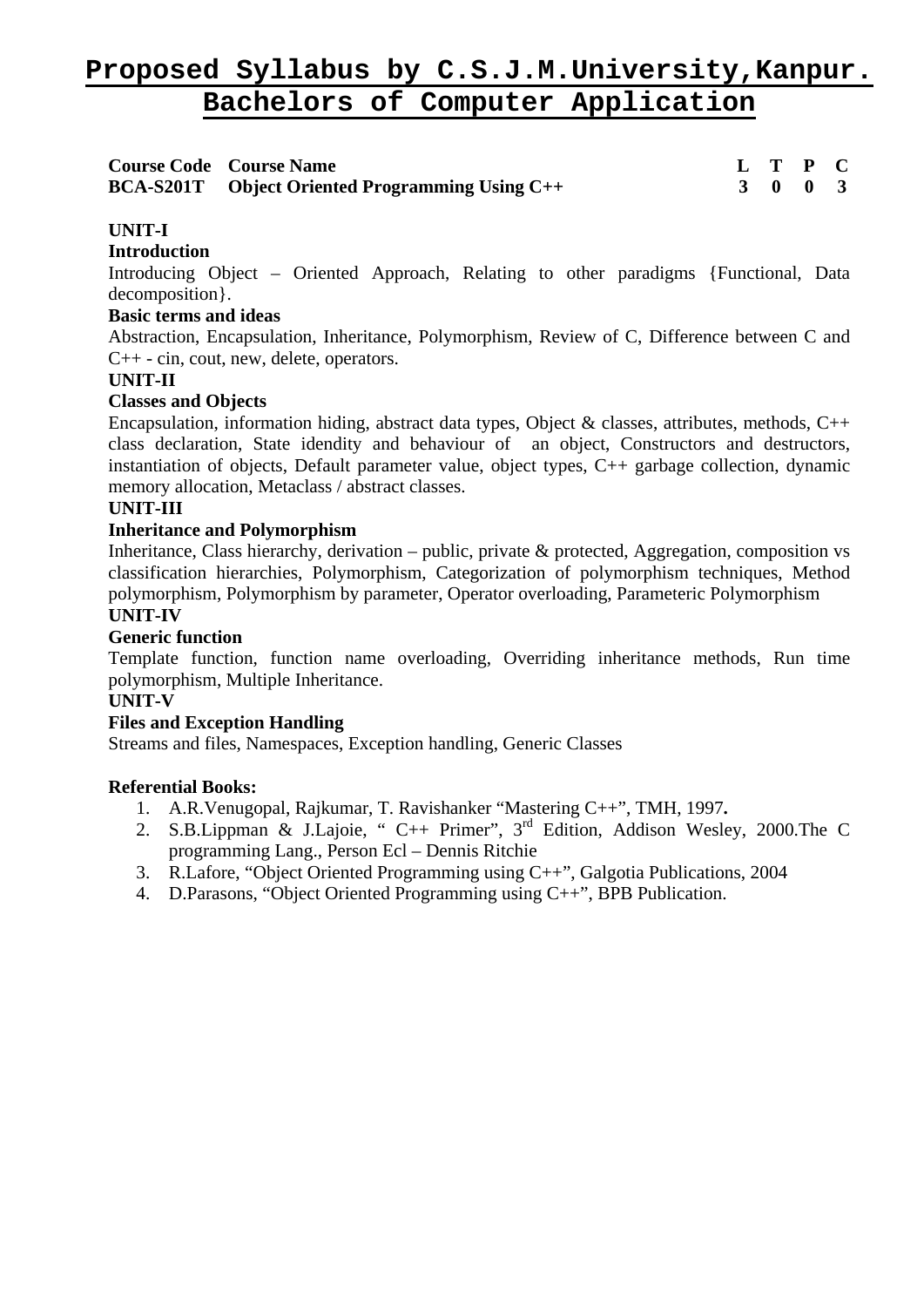| <b>Course Code Course Name</b>                  |  | $L$ T P C |  |
|-------------------------------------------------|--|-----------|--|
| <b>BCA-S202T</b> Data Structure Using $C & C++$ |  | 3 0 0 3   |  |

# **UNIT-I**

# **Introduction to Data Structure and its Characteristics**

### **Array**

Representation of single and multidimensional arrays; Sprase arrays – lower and upper triangular matrices and Tridiagonal matrices with Vector Representation also.

# **UNIT-II**

# **Stacks and Queues**

Introduction and primitive operations on stack; Stack application; Infix, postfix, prefix expressions; Evaluation of postfix expression; Conversion between prefix, infix and postfix, introduction and primitive operation on queues, D- queues and priority queues.

# **UNIT-III**

# **Lists**

Introduction to linked lists; Sequential and linked lists, operations such as traversal, insertion, deletion searching, Two way lists and Use of headers

# **UNIT-IV**

# **Trees**

Introduction and terminology; Traversal of binary trees; Recursive algorithms for tree operations such as traversal, insertion, deletion; Binary Search Tree

#### **UNIT-V**

# **B-Trees**

Introduction, The invention of B-Tree; Statement of the problem; Indexing with binary search trees; a better approach to tree indexes; B-Trees; working up from the bottom; Example for creating a B-Tree **UNIT-VI** 

Sorting Techniques; Insertion sort, selection sort, merge sort, heap sort, searching Techniques: linear search, binary search and hashing

- 1. E.Horowiz and S.Sahani, " Fundamentals of Data structures", Galgotia Book source Pvt. Ltd., 2003
- 2. R.S.Salaria, " Data Structures & Algorithms" , Khanna Book Pblishing Co. (P) Ltd..,2002
- 3. Y.Langsam et. Al., " Data Structures using C and C++" , PHI, 1999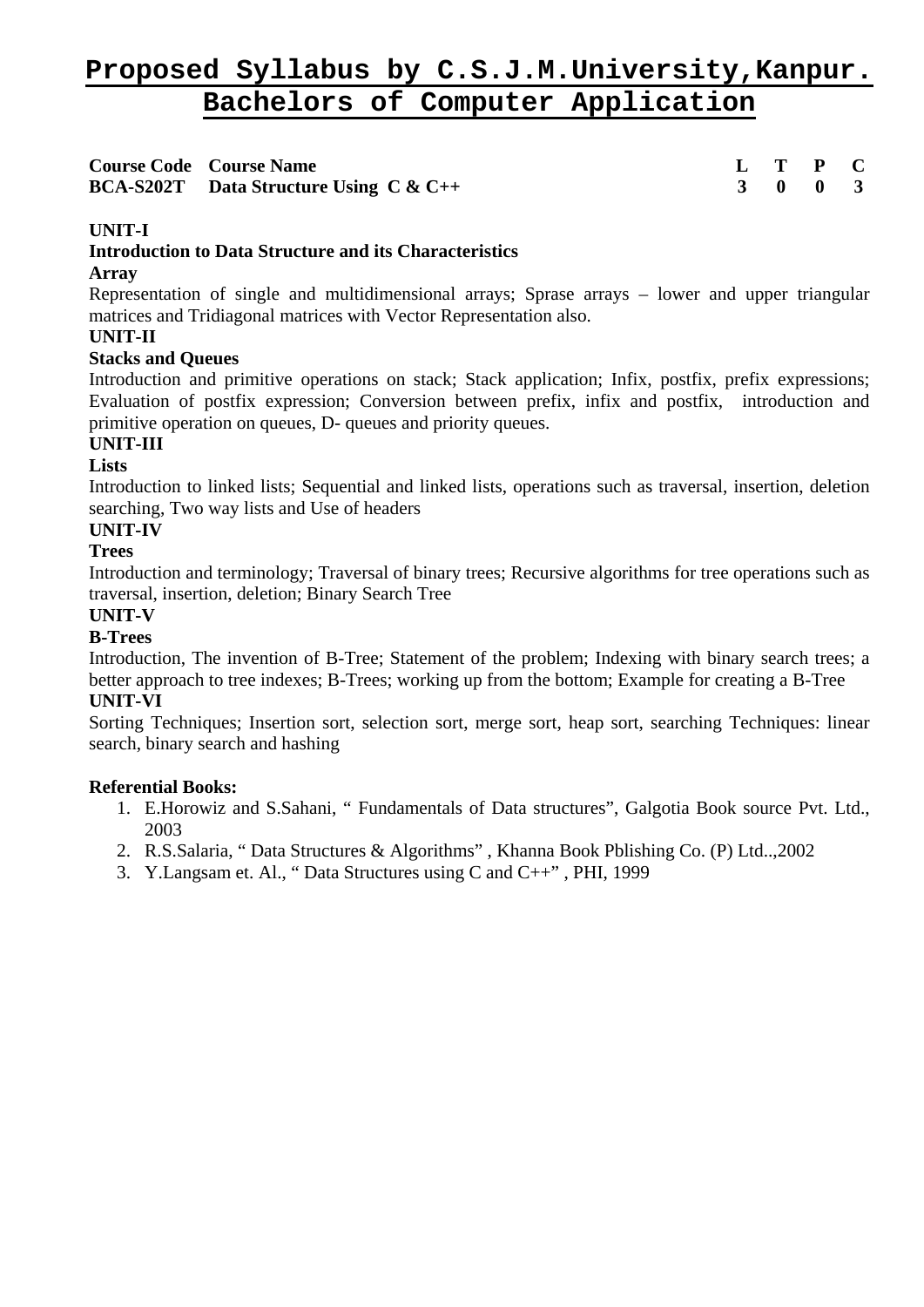| <b>Course Code Course Name</b>                            |  | $L$ T P C |  |
|-----------------------------------------------------------|--|-----------|--|
| <b>BCA-S203</b> Computer Architecture & Assembly Language |  | 3 1 0 4   |  |

# **UNIT-I**

Basic computer organization and design, Instructions and instruction codes, Timing and control/ instruction cycle, Register/ Types of register/ general purpose  $\&$  special purpose registers/ index registers, Register transfer and micro operations/ register transfer instructions, Memory and memory function, Bus/ Data transfer instructions, Arithmetic logic micro-operations/ shift micro-operations, Input/ Output and interrupts, Memory reference instructions, Memory interfacing memory/ Cache memory.

# **UNIT-II**

# **Central Processing Unit**

General Register Organization/ stacks organizations instruction formats, addressing modes, Data transfer and manipulation. Program control reduced computer, pipeline/ RISC/ CISC pipeline vector processing/ array processing.

Arithmetic Algorithms: Integer multiplication using shift and add, Booth's algorithm,

Integer division, Floating-point representations.

# **UNIT-III**

# **Computer Arithmetic**

Addition, subtraction and multiplication algorithms, divisor algorithms. Floating point, arithmetic operations, decimal arithmetic operations, decimal arithmetic operations.

# **UNIT-IV**

# **Input – Output Organization**

Peripheral devices, Input/output interface, ALU Asynchronous Data transfer, mode of transfer, priority interrupts, Direct memory Address (DMA), Input/ Output processor (IOP), serial communication. **UNIT-V** 

#### **Evaluation of Microprocessor**

Overview of Intel 8085 to Intel Pentium processors Basic microprocessors, architecture and interface, internal architecture, external architecture memory and input/ output interface.

# **UNIT-VI**

Assembly language, Assembler, Assembly level instructions, macro, use of macros in I/C instructions, program loops, programming arithmetic and logic subroutines, Input-Output programming.

- 1. Leventhal, L.A, "Introduction to Microprocessors", Prentice Hall of India
- 2. Mathur, A.P., "Introduction to Microprocessors" , Tata McGraw Hill
- 3. Rao,P.V.S., "Prospective in Computer Architechture" , Prentice Hall of India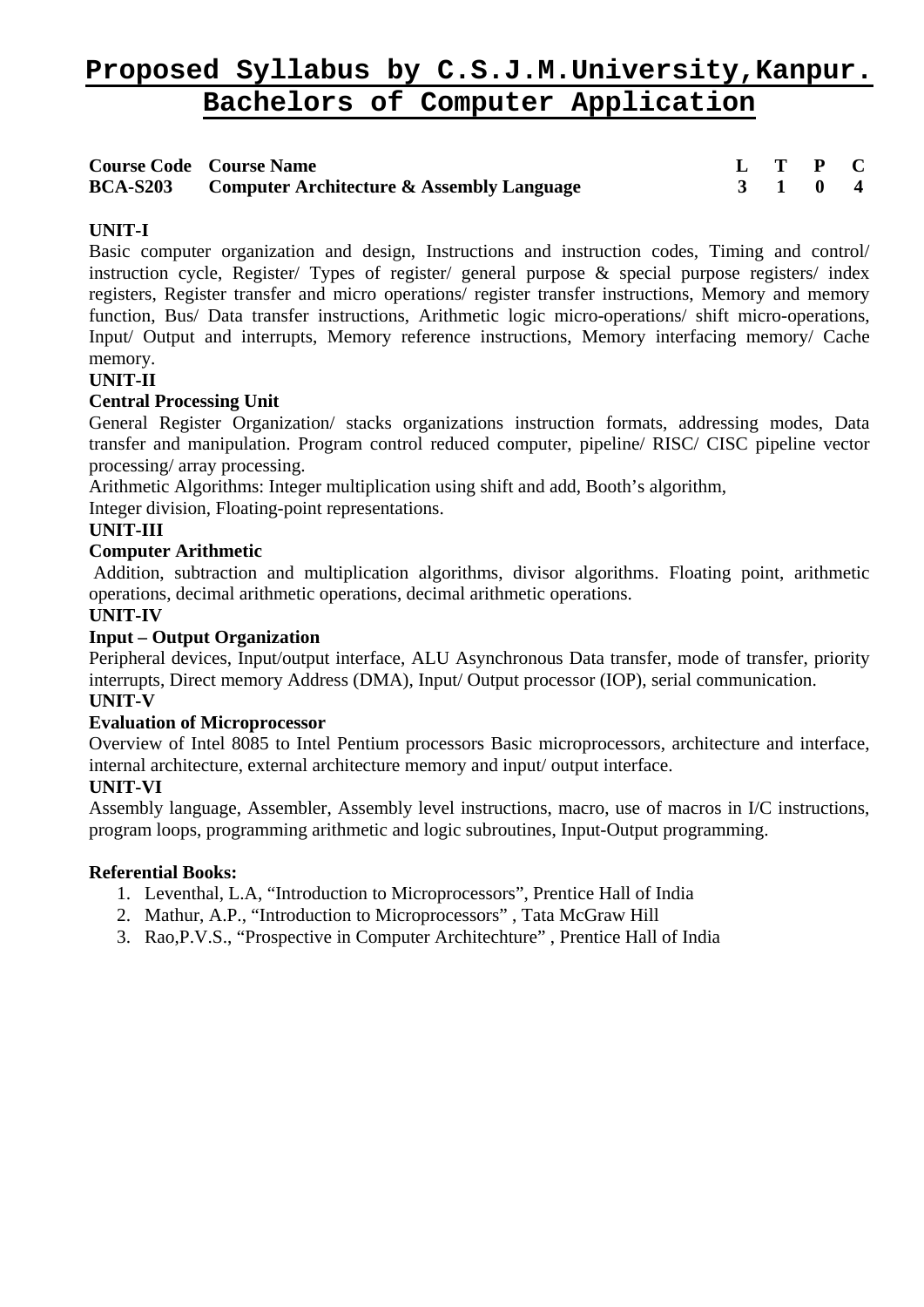| <b>Course Code Course Name</b>     |  | $L$ T P C |  |
|------------------------------------|--|-----------|--|
| <b>BCA-S204</b> Business Economics |  | 3 1 0 4   |  |

# **UNIT-I**

**The Scope and Method of Economics, the Economic Problem:** Scarity & Choice, The Price Mechanism, Demand & Supply Equilibrium: The Concept of Elasticity and it's Applications.

**The Production Process:** output decisions – Revenues Costs and Profit Maximisation

**Laws of returns & Returns to Scale:** Economics and Diseconomies of scale.

# **UNIT-II**

**Market Structure:** Equilibrium of a firm and Price, Output Determination under Perfect Competition Monopoly, Monoplastic Competition & Oligopoly

# **UNIT-III**

# **Macro Economic Concerns**

Inflalation, Unemployment, Trade-Cycles, Circular Flow upto Four Sector Economy, Government in the Macro Economy: Fiscal Policy, Monetary Policy, Measuring national Income and Output **UNIT-IV** 

The World Economy – WTO, Globalisation, MNC's, Outsourcing, Foreign Capital in India, Trips, Groups of Twenty (G-20), Issues of dumping, Export-Import Policy 2004-2009

- 1. Ahuja H.L., "Business Economics",S.Chand & Co., New Delhi, 2001
- 2. Ferfuson P.R., Rothchild, R and Fergusen G.J."Business Economics" Mac-millan, Hampshire, 1993
- 3. Karl E.Case & Ray C. fair , "Principles of Economics" , Pearson Education , Asia, 2000
- 4. Nellis, Joseph, Parker David, " The Essence of Business Economics",Prentice Hall, New Delhi, 1992.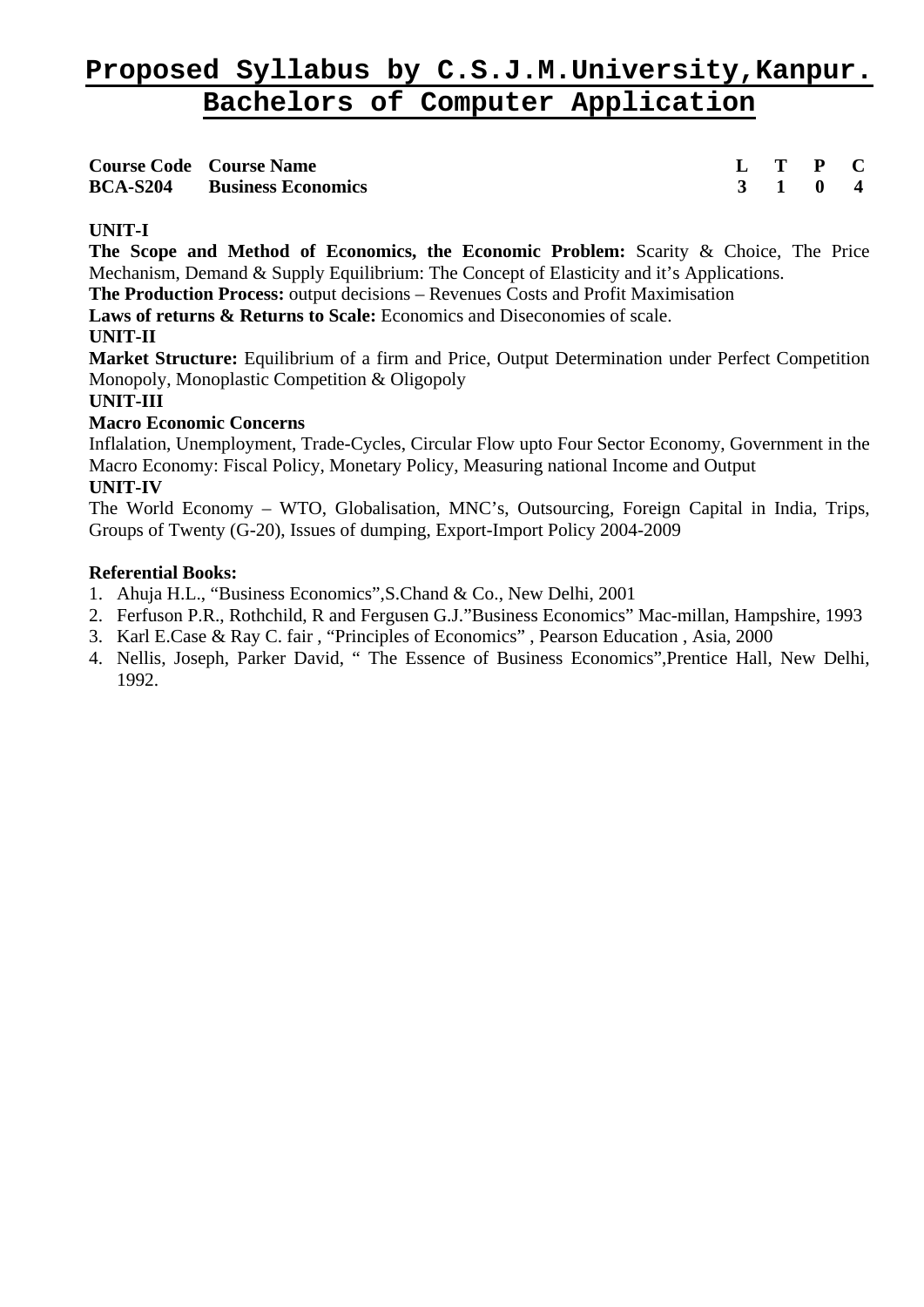| <b>Course Code Course Name</b>         |  | $L$ T P C |  |
|----------------------------------------|--|-----------|--|
| <b>BCA-S205</b> Elements of Statistics |  | 3 1 0 4   |  |

# **UNIT-I**

# **Population, Sample and Data Condensation**

Definition and scope of statistics, concept of population and simple with Illustration, Raw data, attributes and variables, classification, frequency distribution, Cumulative frequency distribution.

#### **UNIT-II**

# **Measures of Central Tendency**

Concept of central Tendency, requirements of a good measures of central tendency, Arithmetic mean, Median, Mode, Harmonic Mean, Geometric mean for grouped and ungrouped data.

#### **UNIT-III**

# **Measures of Dispersion:**

Concept of dispersion, Absolute and relative measure of dispersion, range variance, Standard deviation, Coefficient of variation.

#### **UNIT-IV**

# **Permutations and Combinations**

Permutations of 'n' dissimilar objects taken 'r' at a time (with or without repetitions).  ${}^{n}P_{r} = n!/(n-r)$ !(without proof). Combinations of 'r' objects taken from 'n' objects.  ${}^nC_r = n!/(r!(n-r)!)$  (without proof). Simple examples, Applications.

# **UNIT-V**

# **Sample space, Events and Probability**

Experiments and random experiments, Ideas of deterministic and non-deterministic experiments; Definition of sample space, discrete sample space, events; Types of events, Union and intersections of two or more events, mutually exclusive events, Complementary event, Exhaustive event; Simple examples.

Classical definition of probability, Addition theorem of probability without Proof (upto three events are expected). Definition of conditional probability Definition of independence of two events, simple numerical problems.

# **UNIT-VI**

# **Statistical Quality Control**

Introduction, control limits, specification limits, tolerance limits, process and product control; Control charts for X and R; Control charts for number of defective {n-p chart} ,control charts for number of defects {c - chart}

- **1.** S.C.Gupta Fundamentals of statistics Sultan chand & sons , Delhi.
- **2.** D.N.Elhance Fundamentals of statistics Kitab Mahal, Allahabad.
- **3.** Montogomery D.C. Statistical Quality Control John Welly and Sons
- **4.** Goon, Gupta And Dasgupta Fundamentals of statistics The world press private ltd. , Kolkata.
- **5.** Hogg R.V. and Craig R.G. Introduction to mathematical statistics Ed 4 {1989} Macmillan Pub. Co. Newyork.
- **6.** Gupta S.P. Statistical Methods , Pub Sultan Chand and sons New Delhi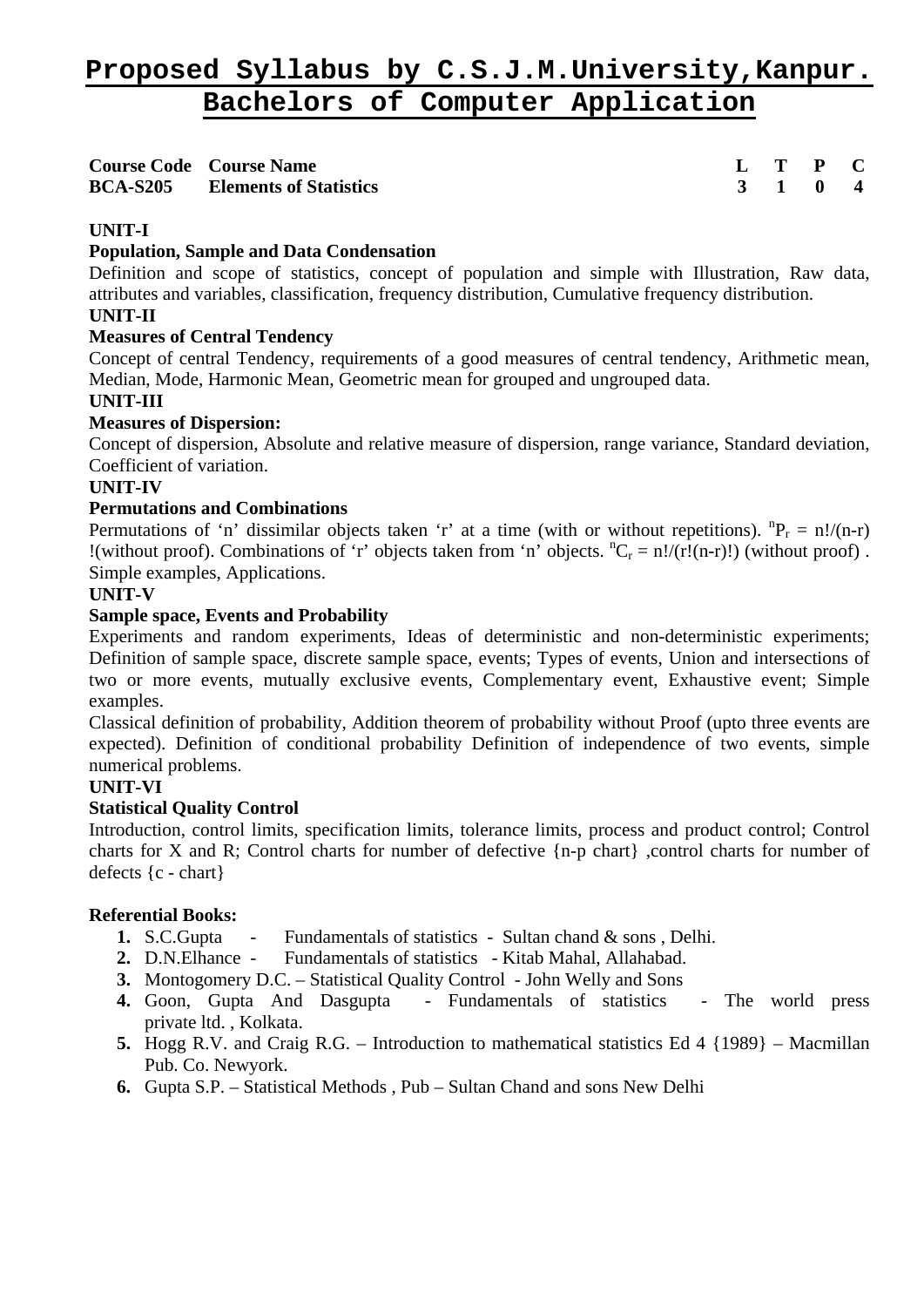| <b>Course Code</b> Course Name                                  |                    | L T P C |  |
|-----------------------------------------------------------------|--------------------|---------|--|
| <b>BCA-S201P</b> Computer Laboratory and Practical Work of OOPS | $0 \t 0 \t 3 \t 2$ |         |  |

Practical will be based on Paper Object Oriented Programming: Covers UNIT-II, UNIT-III, UNIT-IV, UNIT-V of Syllabus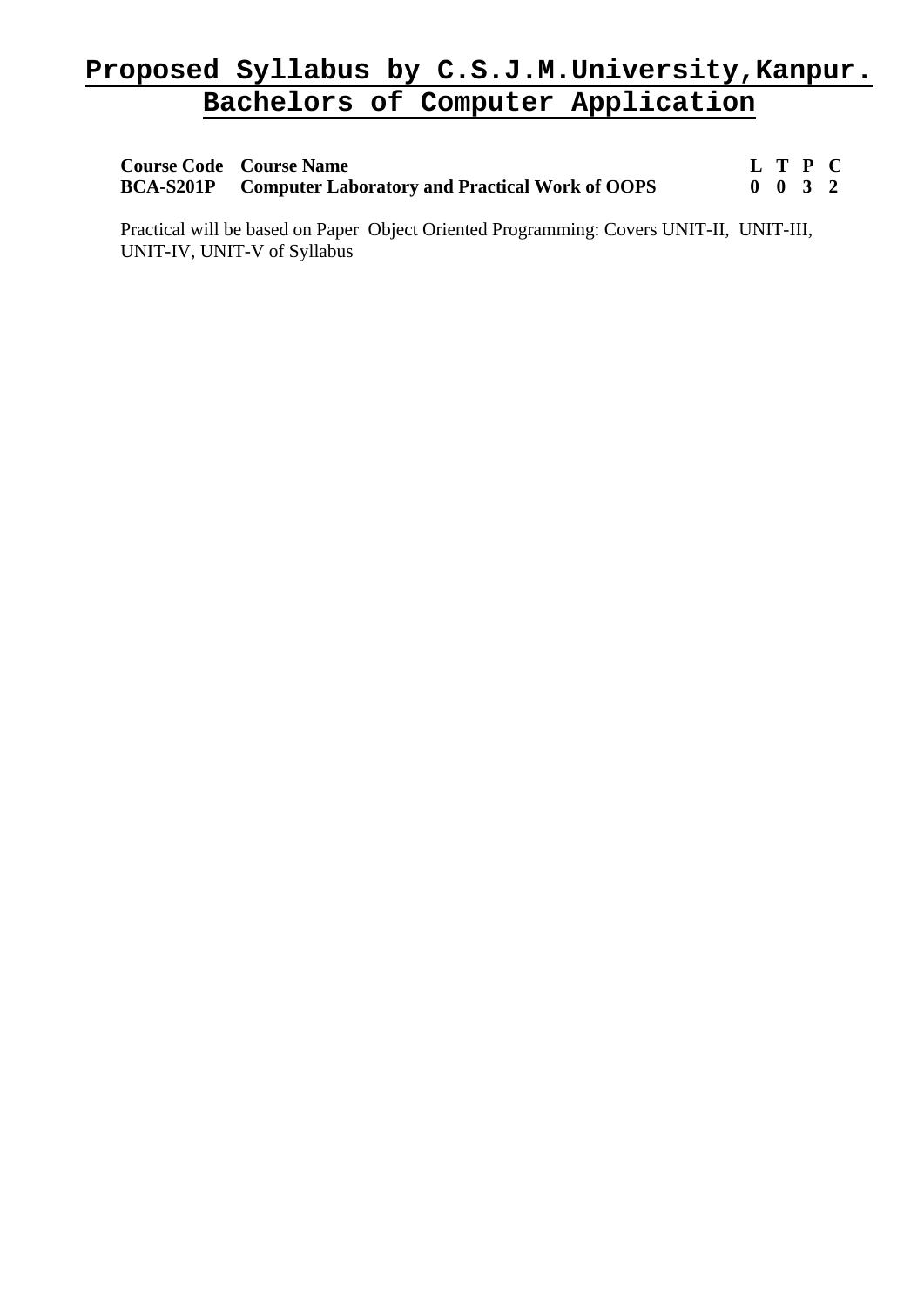| <b>Course Code Course Name</b>                                |  | L T P C            |  |
|---------------------------------------------------------------|--|--------------------|--|
| <b>BCA-S202P</b> Computer Laboratory and Practical Work of DS |  | $0 \t 0 \t 3 \t 2$ |  |

Practical will be based on Paper Data Structure: Covers UNIT-III, UNIT-IV, UNIT-V, UNIT-VI of Syllabus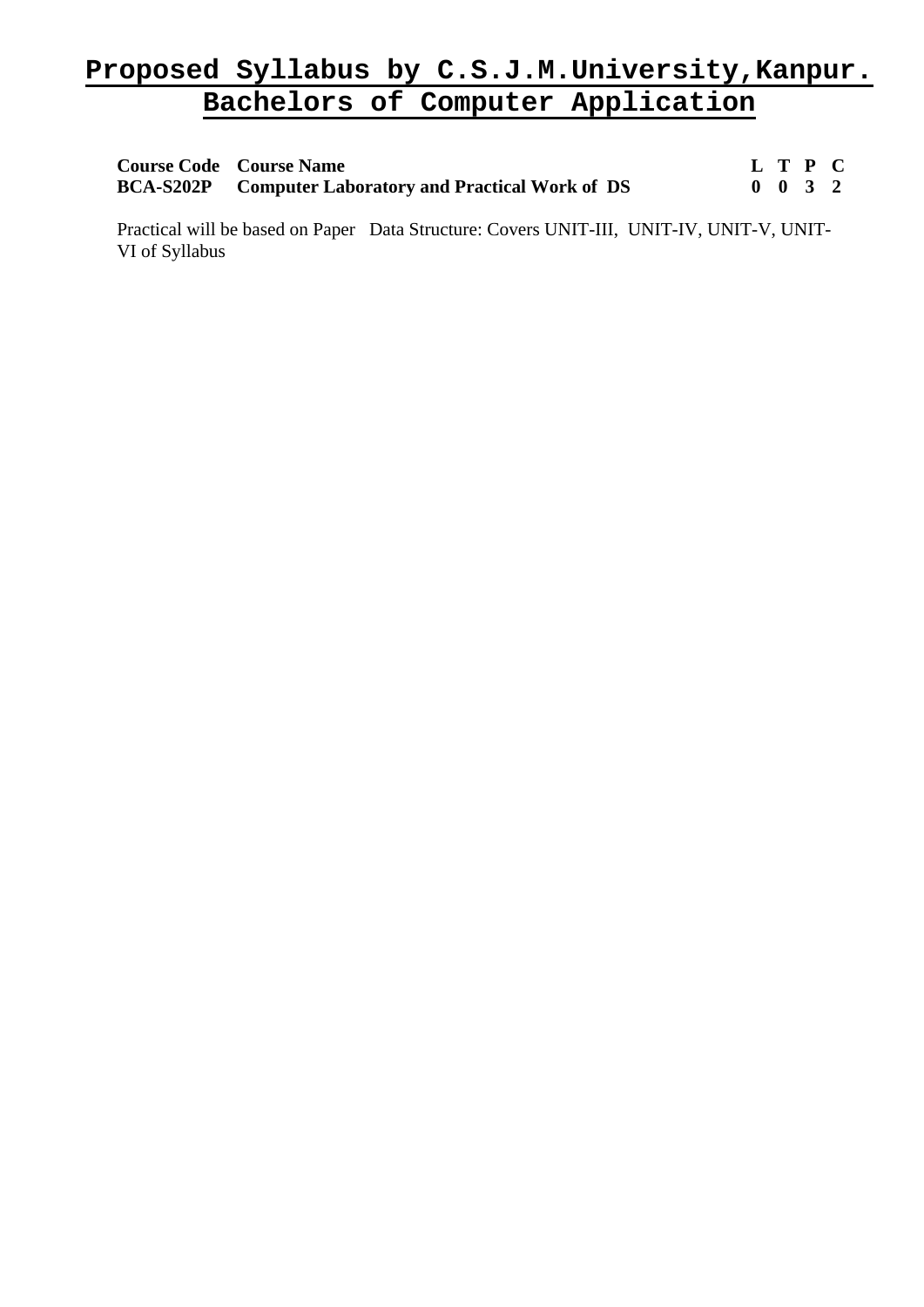| <b>Course Code Course Name</b>                              |  | L T P C |  |
|-------------------------------------------------------------|--|---------|--|
| <b>BCA-S206T</b> Computer Graphics & Multimedia Application |  | 3 0 0 3 |  |

# **UNIT-I**

**Introduction:** The Advantages of Interactive Graphics, Representative Uses of Computer

Graphics, Classification of Application Development of Hardware and software for computer Graphics, Conceptual Framework for Interactive Graphics, Overview, Scan: Converting Lines, Scan Converting Circles, Scan Converting Ellipses.

# **UNIT-II**

Hardcopy Technologies, Display Technologies, Raster-Scan Display System, Video

Controller, Random-Scan Display processor, Input Devices for Operator Interaction, Image Scanners, Working exposure on graphics tools like Dream Weaver, 3D Effects etc,

# **Clipping**

Southland- Cohen Algorithm, Cyrus-Beck Algorithm, Midpoint Subdivision Algorithm **UNIT-III** 

# **Geometrical Transformation**

2D Transformation, Homogeneous Coordinates and Matrix Representation of 2D Transformations, composition of 2D Transformations, the Window-to-Viewport Transformations, Introduction to 3D Transformations Matrix.

# **UNIT-IV**

# **Representing Curves & Surfaces**

Polygon meshes parametric, Cubic Curves, Quadric Surface;

# **Solid Modeling**

Representing Solids, Regularized Boolean Set Operation primitive Instancing Sweep

Representations, Boundary Representations, Spatial Partitioning Representations,

Constructive Solid Geometry Comparison of Representations.

# **UNIT-V**

Introductory Concepts: Multimedia Definition, CD-ROM and the multimedia highway, Computer Animation (Design, types of animation, using different functions)

# UNIT-VI

Uses of Multimedia, Introduction to making multimedia – The stage of Project, hardware  $\&$ software requirements to make good multimedia skills and Training opportunities in Multimedia Motivation for Multimedia usage

- 1. Foley, Van Dam, Feiner, Hughes, Computer Graphics Principles& practice,2000.
- 2. D.J. Gibbs & D.C. Tsichritzs: Multimedia programming Object Environment& Frame work , 2000
- 3. Ralf Skinmeiz and Klana Naharstedt, Multimedia: computing, Communication and Applications, pearson, 2001
- 4. D.Haran & Baker. Computer Graphics Prentice Hall of India,1986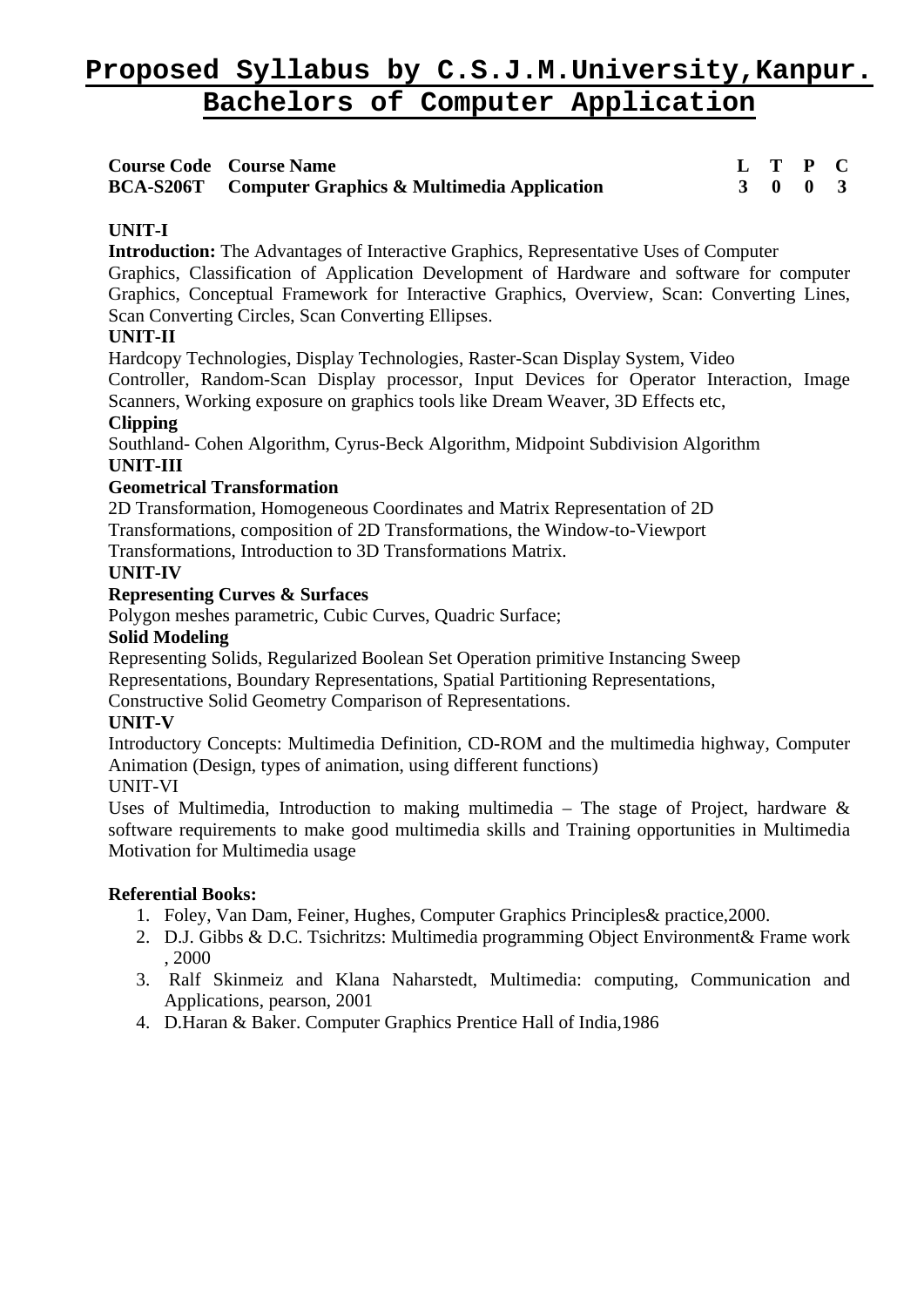| <b>Course Code Course Name</b>   |  | L T P C                     |  |
|----------------------------------|--|-----------------------------|--|
| <b>BCA-S207</b> Operating System |  | $3 \quad 1 \quad 0 \quad 4$ |  |

# **UNIT-I**

Introduction, What is an operating system, Simple Batch Systems, Multi-programmed Batch systems, Time- Sharing Systems, Personal – Computer Systems, Parallel systems, Distributed systems, Real- Time Systems**.** 

**Memory Management:** Background, Logical versus physical Address space, swapping, Contiguous allocation, Paging, Segmentation

**Virtual Memory:** Demand Paging, Page Replacement, Page- replacement Algorithms, Performance of Demand Paging, Allocation of Frames, Thrashing, Other Considerations **UNIT-II** 

**Processes:** Process Concept, Process Scheduling, Operation on Processes

**CPU Scheduling:** Basic Concepts, Scheduling Criteria, Scheduling Algorithms, Multiple – Processor Scheduling.

**Process Synchronization:** Background, The Critical – Section Problem, Synchronization Hardware, Semaphores, Classical Problems of Synchronization

#### **UNIT-III**

**Deadlocks:** System Model, Deadlock Characterization, Methods for Handling Deadlocks, Deadlock prevention, Deadlock Avoidance, Deadlock Detection, Recovery from Deadlock **UNIT-IV** 

**Device Management:** Techniques for Device Management, Dedicated Devices, Shared Devices, Virtual Devices; Input or Output Devices, Storage Devices, Buffering, Secondary Storage Structure: Disk Structure, Disk Scheduling, Disk Management, Swap- Space Management, Disk Reliability

#### **UNIT-V**

**Information Management:** Introduction, A Simple File system, General Model of a File System, Symbolic File System, Basic File System, Access Control Verification, Logical File System, Physical File system File – System Interface; File Concept, Access Methods, Directory Structure, Protection, Consistency Semantics File – System Implementation: File – System Structure, Allocation Methods, Free- Space Management

- 1. Silbersachatz and Galvin, "Operating System Concepts", Person, 5<sup>th</sup> Ed. 2001
- 2. Madnick E., Donovan J., " Operating Systems:,Tata McGraw Hill,2001
- 3. Tannenbaum, "Operating Systems", PHI, 4<sup>th</sup> Edition, 2000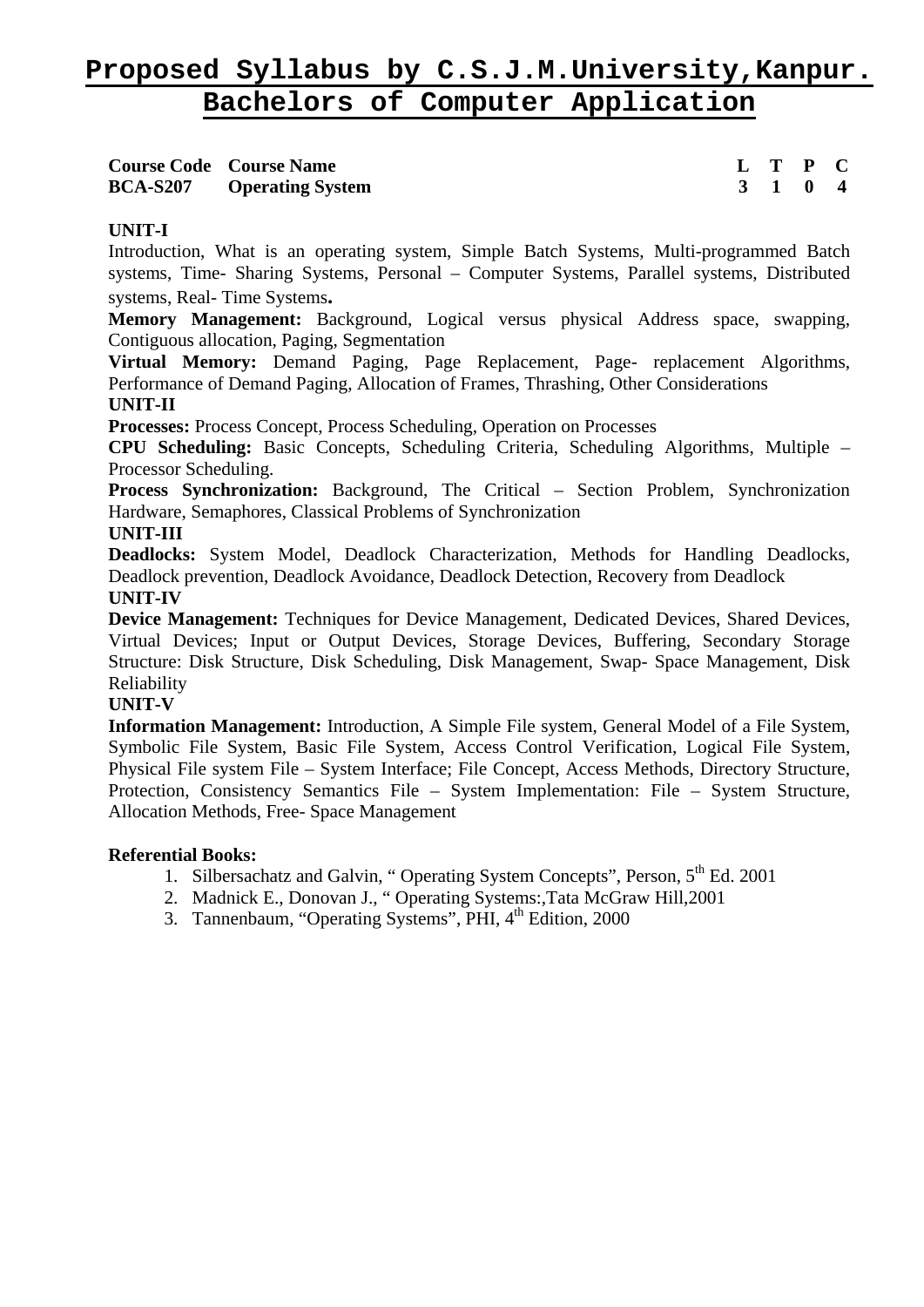| <b>Course Code Course Name</b>       |  | L T P C                     |  |
|--------------------------------------|--|-----------------------------|--|
| <b>BCA-S208</b> Software Engineering |  | $3 \quad 1 \quad 0 \quad 4$ |  |

# **UNIT-I**

**Software Engineering:** Definition and paradigms, A generic view of software engineering. **UNIT-II** 

**Requirements Analysis:** Statement of system scope, isolation of top level processes and entitles and their allocation to physical elements, refinement and review.

Analyzing a problem, creating a software specification document, review for correctness, consistency, and completeness.

#### **UNIT-III**

**Designing Software Solutions:** Refining the software Specification; Application of fundamental design concept for data, architectural and procedural designs using software blue print methodology and object oriented design paradigm; Creating design document: Review of conformance to software requirements and quality.

#### **UNIT-IV**

**Software Implementation:** Relationship between design and implementation, Implementation issues and programming support environment, Coding the procedural design, Good coding style and review of correctness and readability.

# **UNIT-V**

**Software Maintenance:** Maintenance as part of software evaluation, reasons for maintenance, types of maintenance (Perceptive, adoptive, corrective), designing for maintainability, techniques for maintenance.

### **UNIT-VI**

Comprehensive examples using available software platforms/case tools, Configuration Management.

- 1. K.K.Aggarwal & Yogesh Singh "Software engineering",  $2<sup>nd</sup>$  Ed., New Age International 2005.
- 2. I.Sommerville, "Software Engineering", Addison Wesley, 2002.
- 3. James Peter, W. Pedrycz, "Software Engineering: An Engineering Approach" John Wiley  $&$  Sons.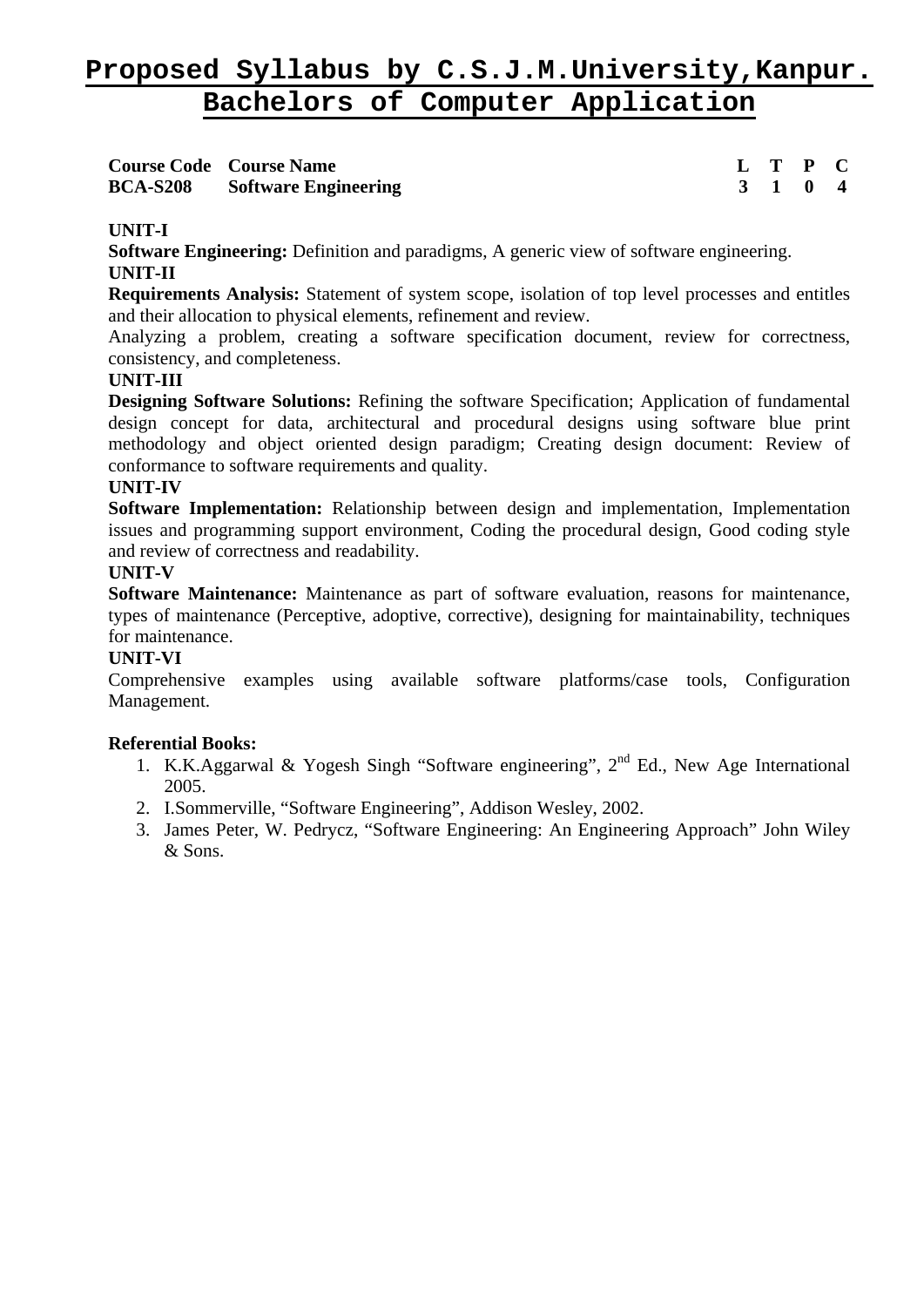| <b>Course Code Course Name</b> |                                         | L T P C |  |
|--------------------------------|-----------------------------------------|---------|--|
|                                | <b>BCA-S209</b> Optimization Techniques | 3 1 0 4 |  |

# **UNIT-I**

# **Linear programming**

Central Problem of linear Programming various definitions included Statements of basic theorem and also their properties, simplex methods, primal and dual simplex method, transport problem, tic-tac problem, and its solution. Assignment problem and its solution. Graphical Method Formulation, Linear Programming Problem.

#### **UNIT-II**

#### **Queuing Theory**

Characteristics of queuing system, Classification of Queuing Model Single Channel Queuing Theory, Generalization of steady state M/M/1 queuing models(Model-I, Model-II).

### **UNIT-III**

# **Replacement Theory**

Replacement of item that deteriorates replacement of items that fail. Group replacement and individual replacement.

# **UNIT-IV**

# **Inventory Theory**

Cost involved in inventory problem- single item deterministic model economics long size model without shortage and with shorter having production rate infinite and finite.

#### **UNIT-V**

# **Job Sequencing**

Introduction, solution of sequencing problem Johnson s algorithm for n jobs through 2 machines

- 1. Gillet B.E. "Introduction to Operation Research"
- 2. Taha,H.A. "Operation Research an introduction"
- 3. Kanti Swarup "Operation Research"
- 4. S.D.Sharma "Operation Research"
- 5. Hira & Gupta "Operation Research"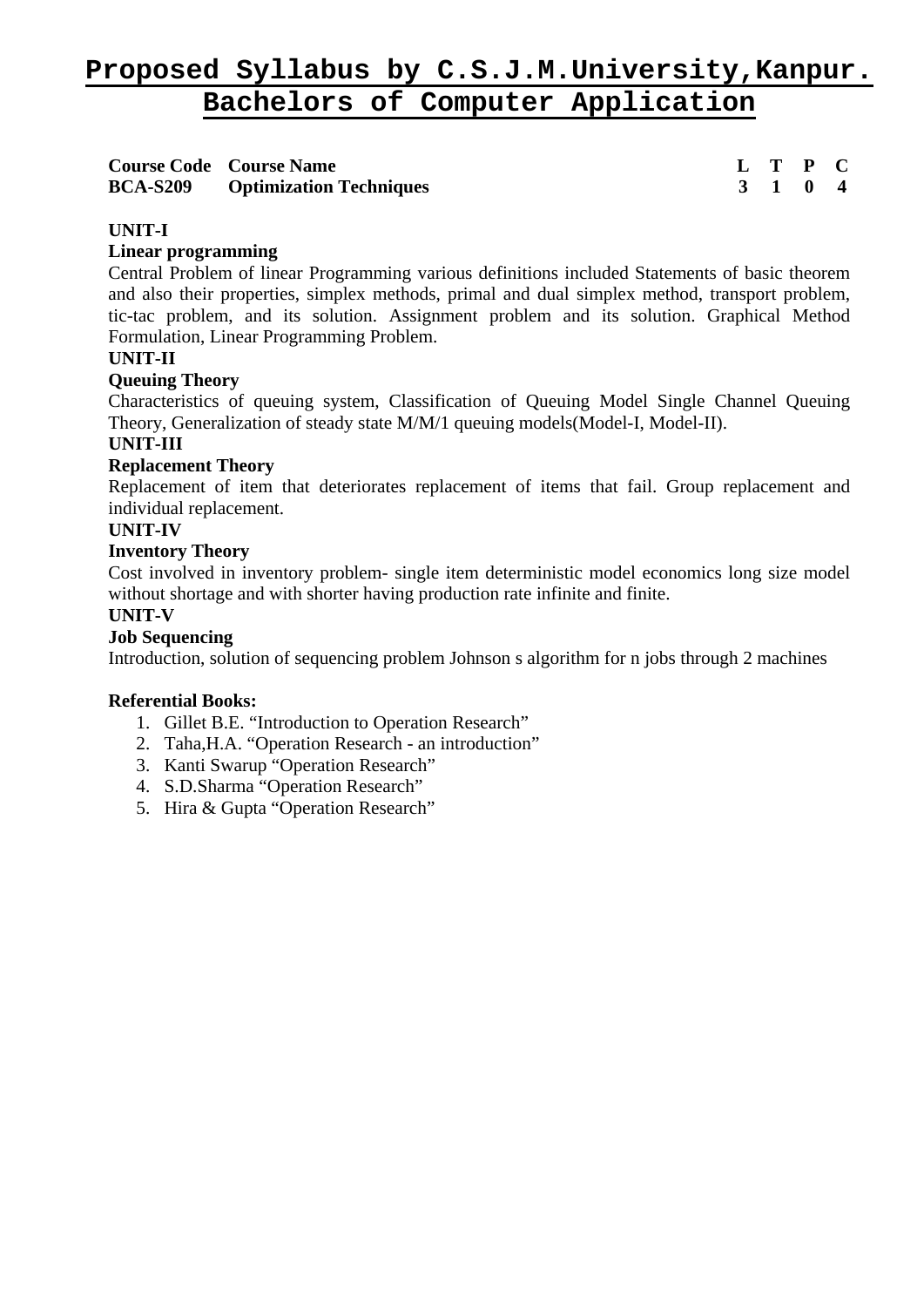|                 | <b>Course Code Course Name</b> | L T P C |  |
|-----------------|--------------------------------|---------|--|
| <b>BCA-S210</b> | <b>Mathematics-III</b>         | 4 0 0 4 |  |

# **UNIT-I**

**COMPLEX VARIABLES:** Complex Number System, Algebra of Complex Numbers, Polar Form, Powers and Roots, Functions of Complex Variables, Elementary Functions, Inverse Trigonometric Function.

### **UNIT-II**

**SEQUENCE, SERIES AND CONVERGENCE:** Sequence, Finite and Infinite Sequences, Monotonic Sequence, Bounded Sequence, Limit of a Sequence, Convergence of a Sequence, Series, Partial Sums, Convergent Series, Theorems on Convergence of Series (statement, alternating series, conditional convergent), Leibnitz Test, Limit Comparison Test, Ratio Test, Cauchy's Root Test, Convergence of Binomial and Logarithmic Series, Raabe's Test, Logarithmic Test, Cauchy's Integral Test (without proof)

#### **UNIT-III**

**VECTOR CALCULUS:** Differentiation of Vectors, Scalar and Vector Fields, Gradient, Directional Derivatives, Divergence and Curl and their Physical Meaning.

#### **UNIT-IV**

**FOURIER SERIES:** Periodic Functions, Fourier series, Fourier Series of Even and Odd Functions, Half Range Series.

#### **UNIT-V**

**ORDINARY DIFFERENTIAL EQUATIONS OF FIRST ORDER:** Variable- Separable Method, Homogeneous Differential Equations, Exact Differential Equations, Linear Differential Equations, Bernoulli's Differential Equations, Differential Equations of First Order and First Degree by Integrating Factor.

#### **UNIT-VI**

**ORDINARY DIFFERENTIAL EQUATIONS OF SECOND ORDER:** Homogenous Differential Equations with Constant Coefficients, Cases of Complex Roots and Repeated

Roots, Differential Operator, Solutions by Methods of Direct Formulae for Particular Integrals, Solution by Undetermined Coefficients, Cauchy Differential Equations, (only Real and Distinct Roots) Operator Method for Finding Particular Integrals, (Direct Formulae).

- 1. A.B. Mathur and V.P. Jaggi, "Advanced Engineering Mathematics", Khanna Publishers, 1999.
- 2. 2. H.K. Dass, "Advanced Engineering Mathematics", S. Chand & Co., 9th Revised Ed.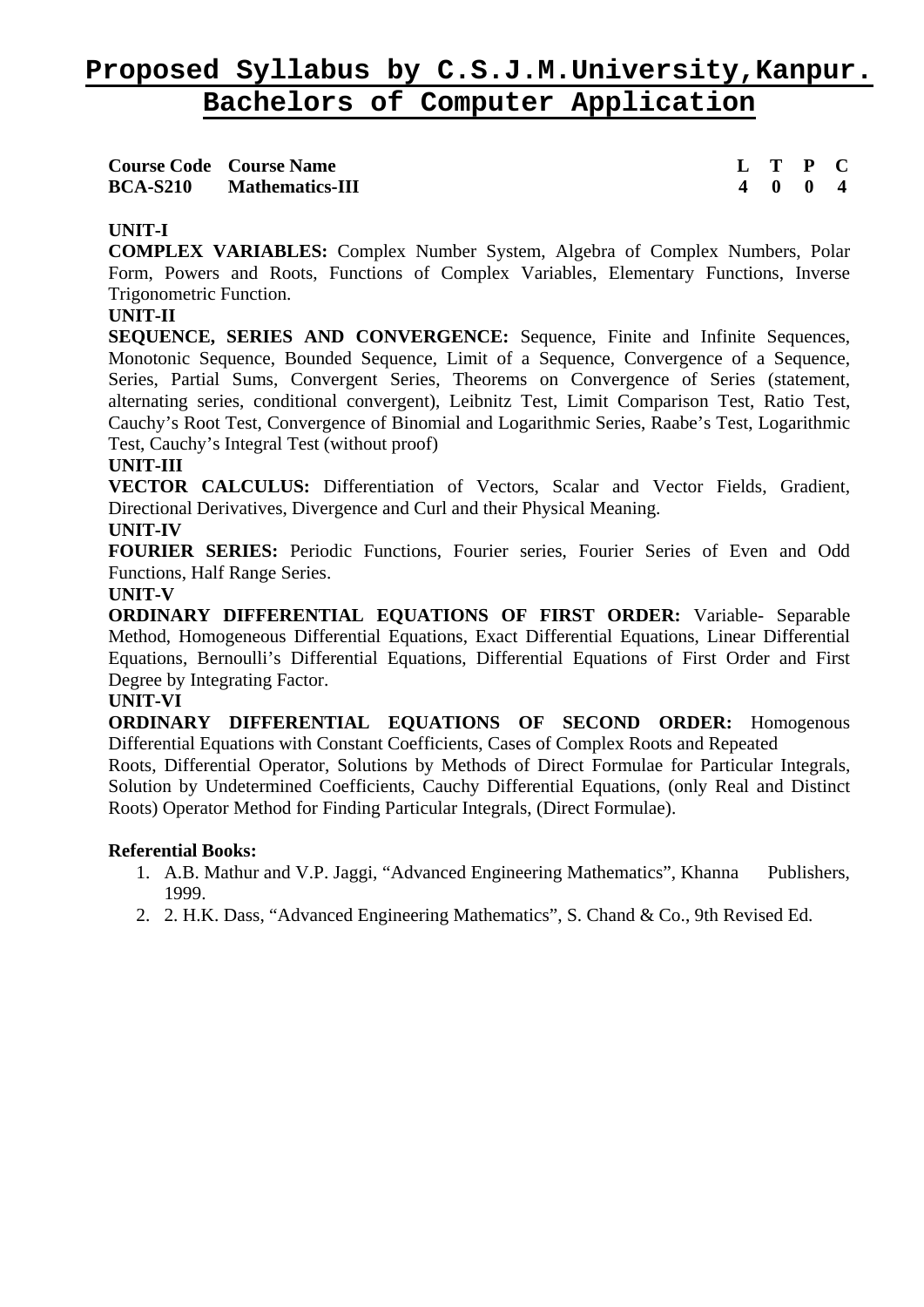| <b>Course Code Course Name</b>                                                                                      | L T P C |                    |  |
|---------------------------------------------------------------------------------------------------------------------|---------|--------------------|--|
| <b>BCA-S206P</b> Computer Laboratory and Practical Work of Computer<br><b>Graphics &amp; Multimedia Application</b> |         | $0 \t 0 \t 6 \t 3$ |  |

Practical will be based on Paper Computer Graphics & Multimedia Application: Covers UNIT-II, UNIT-III, UNIT-V of Syllabus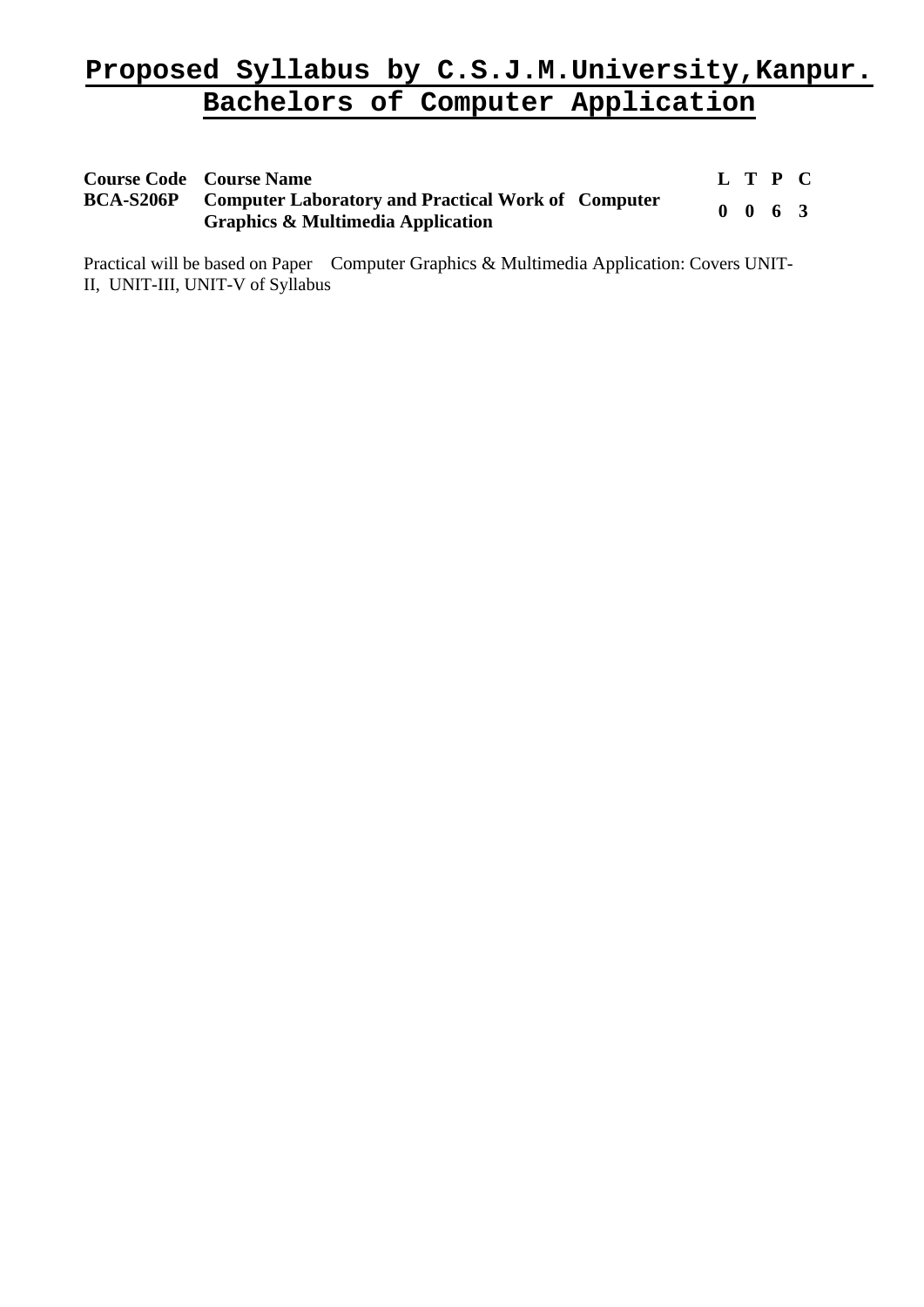| <b>Course Code Course Name</b>        |  | L T P C                     |  |
|---------------------------------------|--|-----------------------------|--|
| <b>BCA-S301T</b> Introduction to DBMS |  | $3 \quad 0 \quad 0 \quad 3$ |  |

# **UNIT-I**

Introduction: Characteristics of database approach, data models, DBMS architecture and data independence.

### **UNIT-II**

**E-R Modeling:** Entity types, Entity set, attribute and key, relationships, relation types, roles and structural constraints, weak entities, enhanced E-R and object modeling, Sub classes; Super classes, inheritance, specialization and generalization.

# **UNIT-III**

**File Organization:** Indexed sequential access files; implementation using B & B++ trees, hashing, hashing functions, collision resolution, extendible hashing, dynamic hashing approach implementation and performance.

#### **UNIT-IV**

**Relational Data Model:** Relational model concepts, relational constraints, relational alzebra **SQL:** SQL queries, programming using SQL.

#### **UNIT-V**

**EER and ER to relational mapping:** Data base design using EER to relational language. **UNIT-VI** 

**Data Normalization:** Functional Dependencies, Normal form up to 3<sup>rd</sup> normal form.

Concurrency Control: Transaction processing, locking techniques and associated, database recovery, security and authorization. Recovery Techniques, Database Security

- 1. Abraham Silberschatz, Henry Korth, S.Sudarshan, "Database Systems Concepts", 4<sup>th</sup> Edition, McGraw Hill, 1997.
- 2. Jim Melton, Alan Simon, "Understanding the new SQL: A complete Guide", Morgan Kaufmann Publishers, 1993.
- 3. A.K.Majumdar, P. Bhattacharya, "Database Management Systems", TMH, 1996.
- 4. Bipin Desai, "An Introduction to database systems", Galgotia Publications, 1991.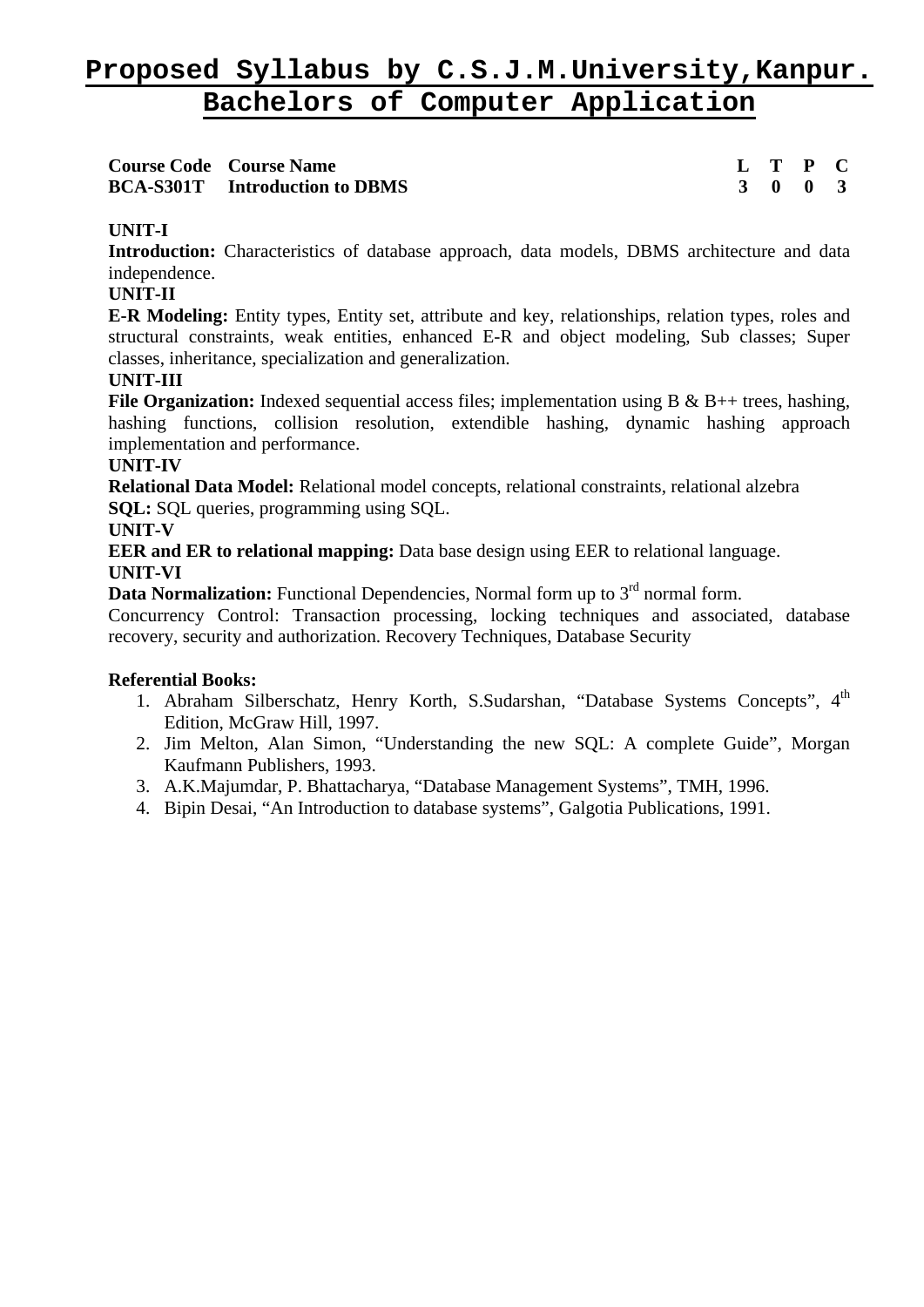| <b>Course Code</b> Course Name                               | L T P C |  |
|--------------------------------------------------------------|---------|--|
| <b>BCA-S302T</b> Java Programming and Dynamic Webpage Design | 3 0 0 3 |  |

# **UNIT-I**

**Java Programming:** Data types, control structured, arrays, strings, and vector, classes (inheritance, package, exception handling) multithreaded programming.

# **UNIT-II**

Java applets, AWT controls (Button, Labels, Combo box, list and other Listeners, menu bar) layout manager, string handling (only main functions)

# **UNIT-III**

Networking (datagram socket and TCP/IP based server socket) event handling, JDBC: Introduction, Drivers, Establishing Connection, Connection Pooling.

# **UNIT-IV**

HTML: use of commenting, headers, text styling, images, formatting text with <FONT>, special characters, horizontal rules, line breaks, table, forms, image maps, <META> tags, <FRAMESET> tags, file formats including image formats.

# **UNIT-V**

**Java Servlets:** Introduction, HTTP Servlet Basics, The Servlet Lifecycle, Retrieving Information, Sending HTML Information, Session Tracking, Database Connectivity **UNIT-VI** 

**Java Server Pages:** Introducing Java Server Pages, JSP Overview, Setting Up the JSP Environment, Generating Dynamic Content, Using Custom Tag Libraries and the JSP Standard Tag Library, Processing Input and Output.

- 1. Patrick Naughton and Herbertz Schildt, "Java-2 The Complete Reference" 199, TMH.
- 2. Shelley Powers, "Dynamic Web Publishing" 2<sup>nd</sup> Ed. Techmedia, 1998.
- 3. Ivor Horton, "Beginning Java-2" SPD Publication
- 4. Jason Hunter, "Java Servlet Programming" O'Reilly
- 5. Shelley Powers, "Dynamic Web Publishing" 2<sup>nd</sup> Ed. Techmedia, 1998
- 6. Hans Bergsten, "Java Server Pages",  $3<sup>rd</sup>$  Ed. O'reilly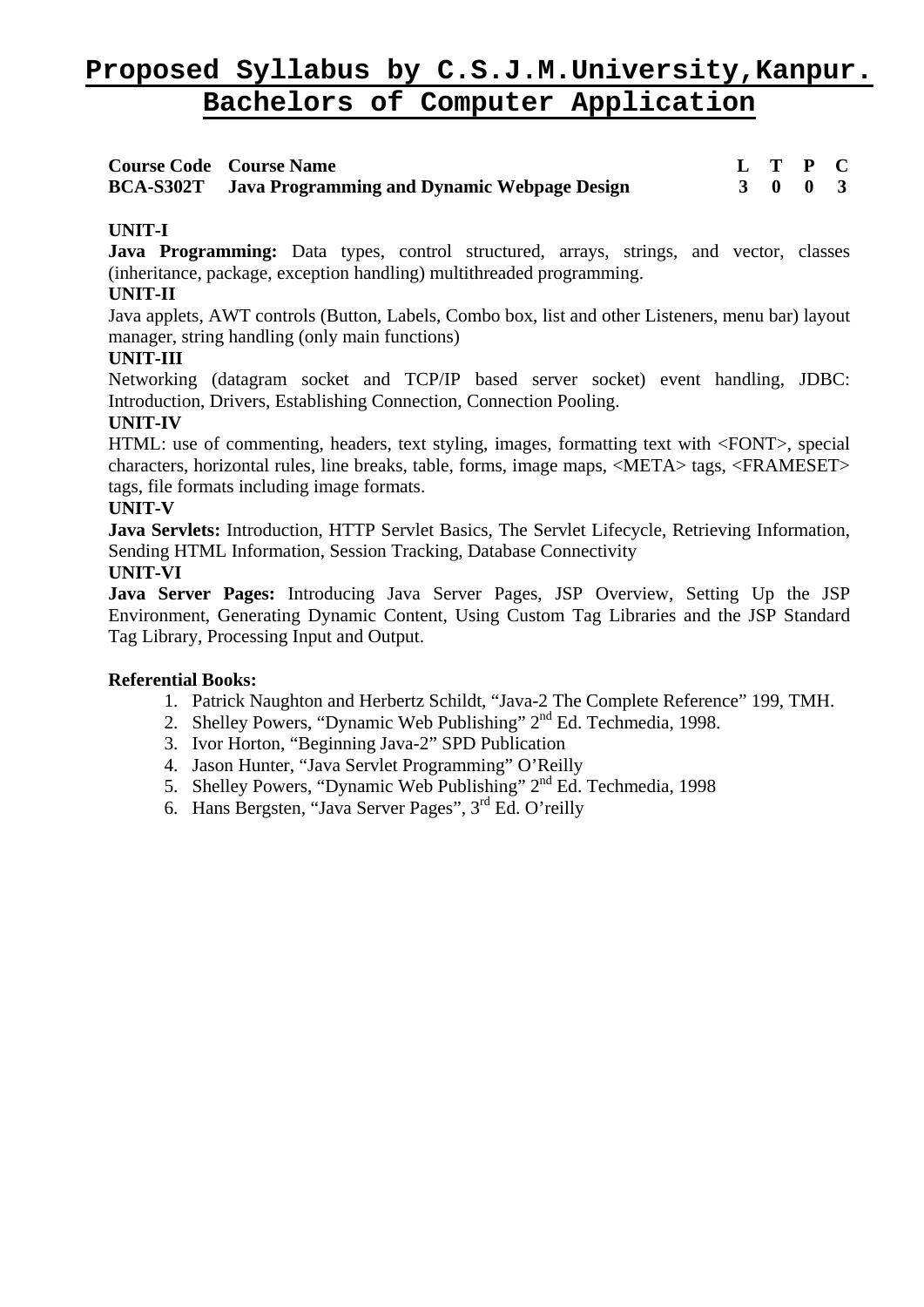| <b>Course Code Course Name</b>   | L T P C |         |  |
|----------------------------------|---------|---------|--|
| <b>BCA-S303</b> Computer Network |         | 3 1 0 4 |  |

# **Course Code Course Name L T P C**

# **UNIT-I**

**Basic Concepts:** Components of data communication, distributed processing, standards and organizations. Line configuration, topology, Transmission mode, and categories of networks.

**OSI and TCP/IP Models:** Layers and their functions, comparison of models.

Digital Transmission: Interfaces and Modems: DTE-DCE Interface, Modems, Cable modems. **UNIT-II** 

**Transmission Media:** Guided and unguided, Attenuation, distortion, noise, throughput, propagation speed and time, wavelength, Shannon capacity, comparison of media **UNIT-III** 

# **Telephony:** Multiplexing, error detection and correction: Many to one, One to many, WDM, TDM, FDM, Circuit switching, packet switching and message switching.

Data link control protocols: Line discipline, flow control, error control, synchronous and asynchronous protocols, character and bit oriented protocols, Link access procedures.

**Point to point controls:** Transmission states, PPP layers, LCP, Authentication, NCP.

**ISDN:** Services, Historical outline, subscriber's access, ISDN Layers and broadcast ISDN. **UNIT-IV** 

**Devices:** Repeaters, bridges, gateways, routers, The Network Layer; Design issues, Routing algorithms, Congestion control Algorithms, Quality of service, Internetworking, Network-Layer in the internet.

# **UNIT-V**

**Transport and upper layers in OSI Model:** Transport layer functions, connection management, functions of session layers, presentation layer and application layer.

- 1. A.S.Tanenbaum, "Computer Networks"; Pearson Education Asia, 4<sup>th</sup> Ed. 2003.
- 2. Behrouz A.Forouzan, "Data Communication and Networking", 3<sup>rd</sup> Ed. Tata MCGraw Hill, 2004.
- 3. William stallings, "Data and computer communications", Pearson education Asia, 7<sup>th</sup> Ed., 2002.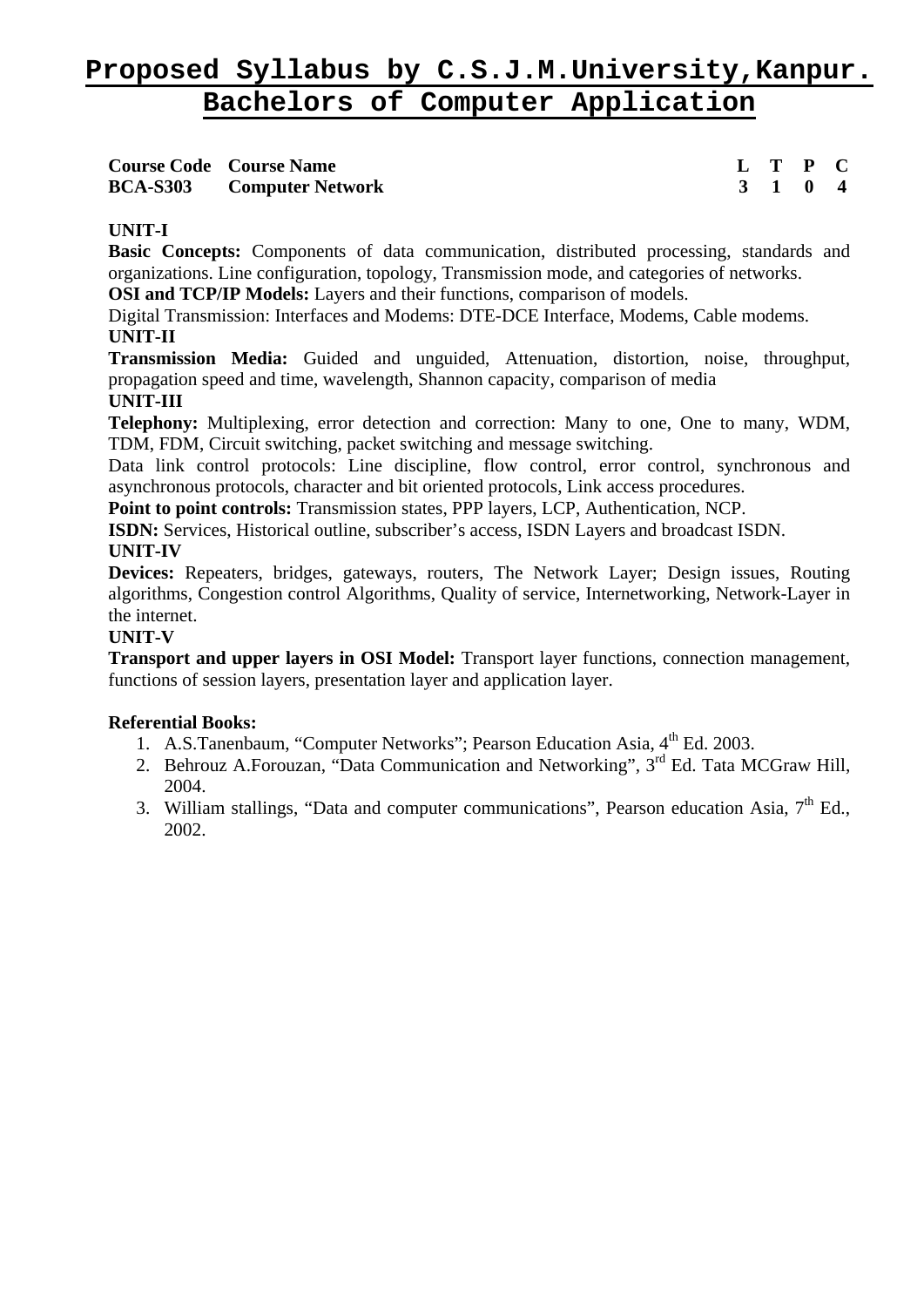| <b>Course Code Course Name</b>    | L T P C |  |
|-----------------------------------|---------|--|
| <b>BCA-S304</b> Numerical Methods | 3 1 0 4 |  |

# **UNIT-I**

**Roots of Equations:** Bisections Method, False Position Method, Newton's Raphson Method, Rate of convergence of Newton's method.

### **UNIT-II**

**Interpolation and Extrapolation :** Finite Differences, The operator E, Newton's Forward and Backward Differences, Newton's dividend differences formulae, Lagrange's Interpolation formula for unequal Intervals, Gauss's Interpolation formula, Starling formula, Bessel's formula, Laplace-Everett formula.

# **UNIT-III**

**Numerical Differentiation Numerical Integration :** Introduction, direct methods, maxima and minima of a tabulated function, General Quadratic formula, Trapezoidal rule, Simpson's One third rule, Simpson's three- eight rule.

#### **UNIT-IV**

**Solution of Linear Equation:** Gauss's Elimination method and Gauss's Siedel iterative method. **UNIT-V** 

**Solution of Differential Equations:** Euler's method, Picard's method, Fourth-order Ranga – Kutta method.

- 1. Scarbourogh, "Numerical Analysis".
- 1. Gupta & Bose S.C. "Introduction to Numerical Analysis, "Academic Press, Kolkata, 3. S.S.Shashtri, " Numerical Analysis", PHI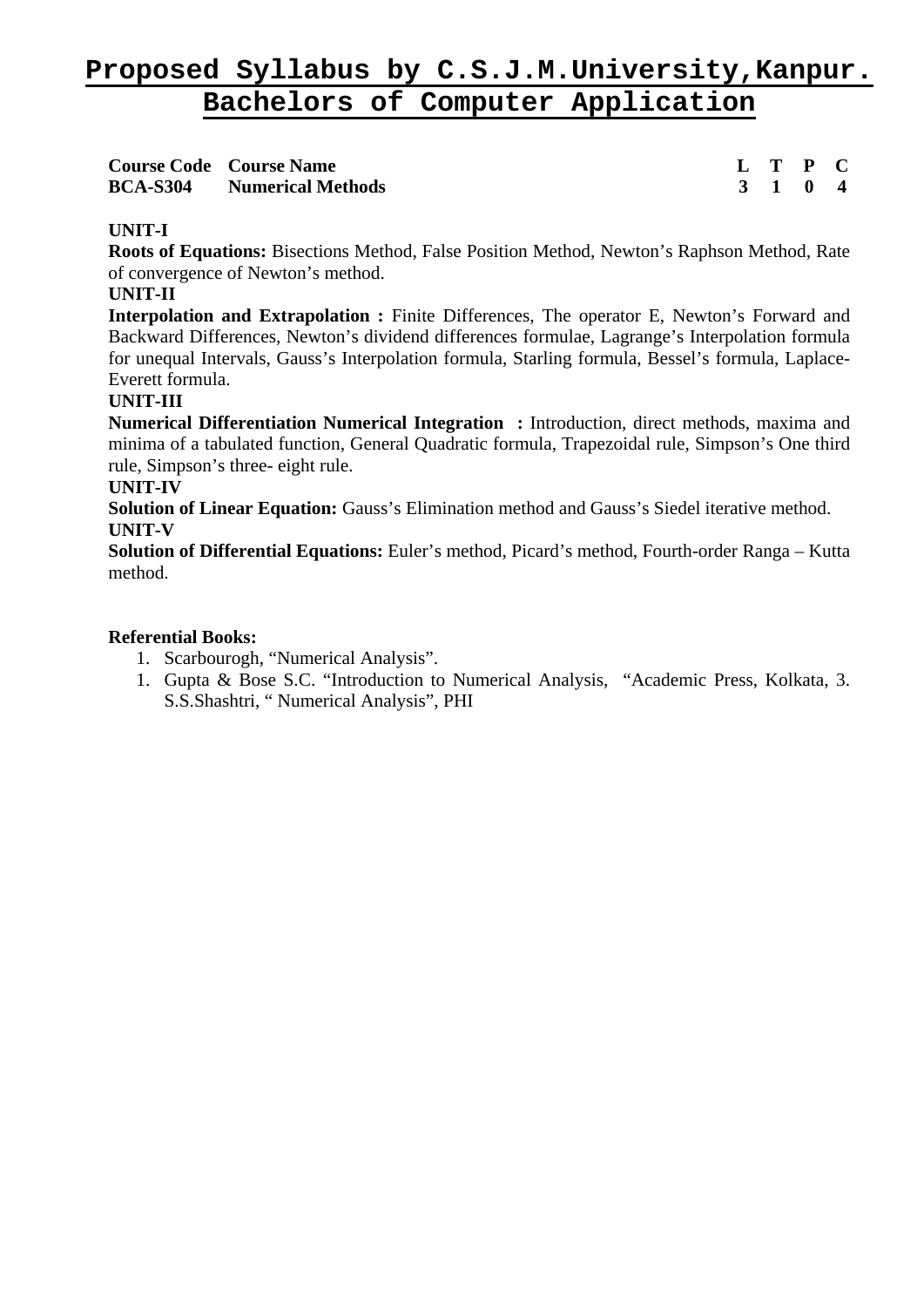| <b>Course Code Course Name</b> |                               |  | L T P C                     |  |
|--------------------------------|-------------------------------|--|-----------------------------|--|
|                                | <b>BCA-S305</b> Minor Project |  | $0 \quad 1 \quad 2 \quad 2$ |  |

Evaluation will be based on Summer Training held after fourth semester and will be Conducted by the college committee only.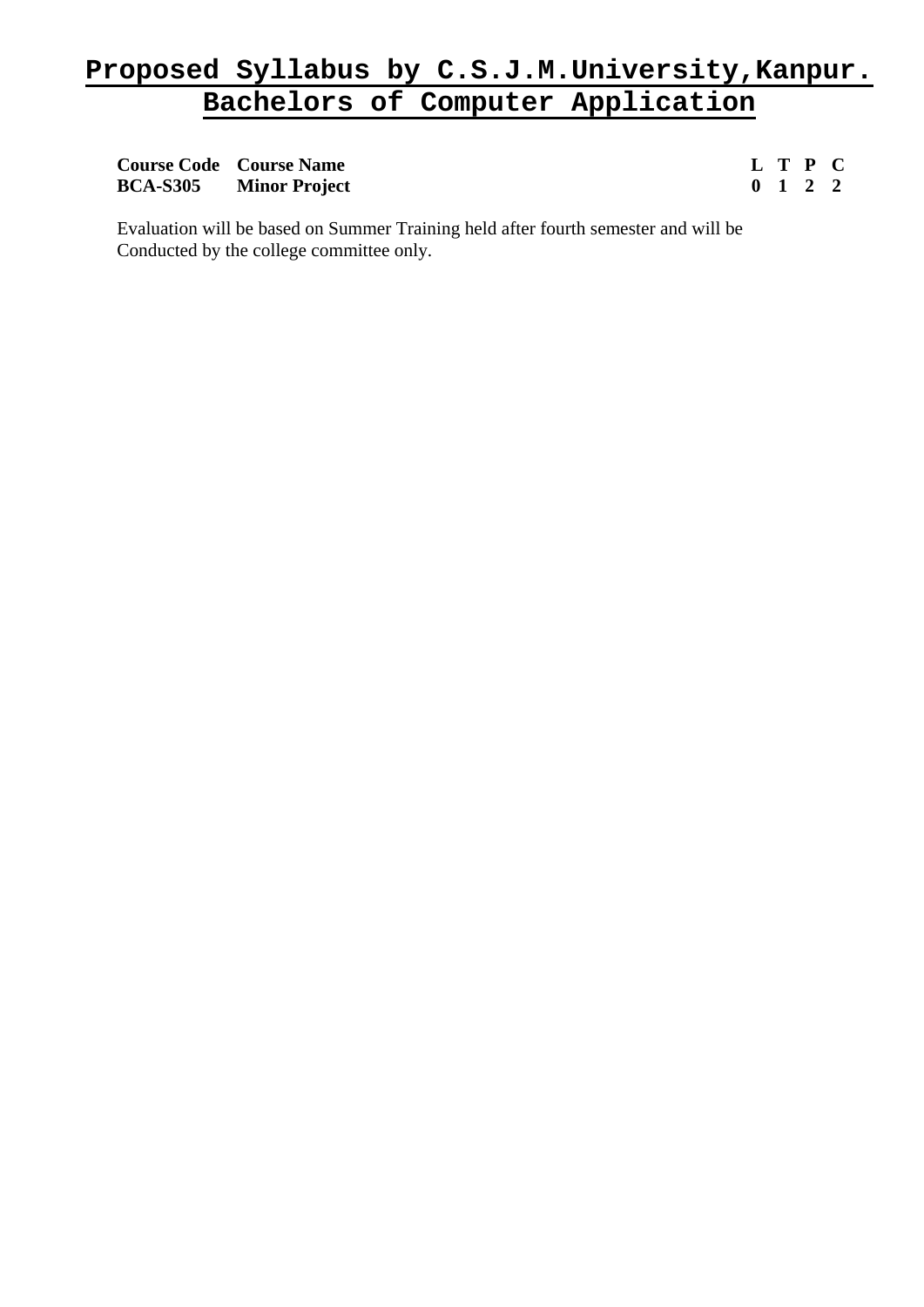# **Course Code Course Name L T P C BCA-S306 Viva-Voice on Summer Training 0 0 2 1**

The viva will be conducted based on summer training of four weeks after the end of fourth Semester and will be Conducted by the college committee only.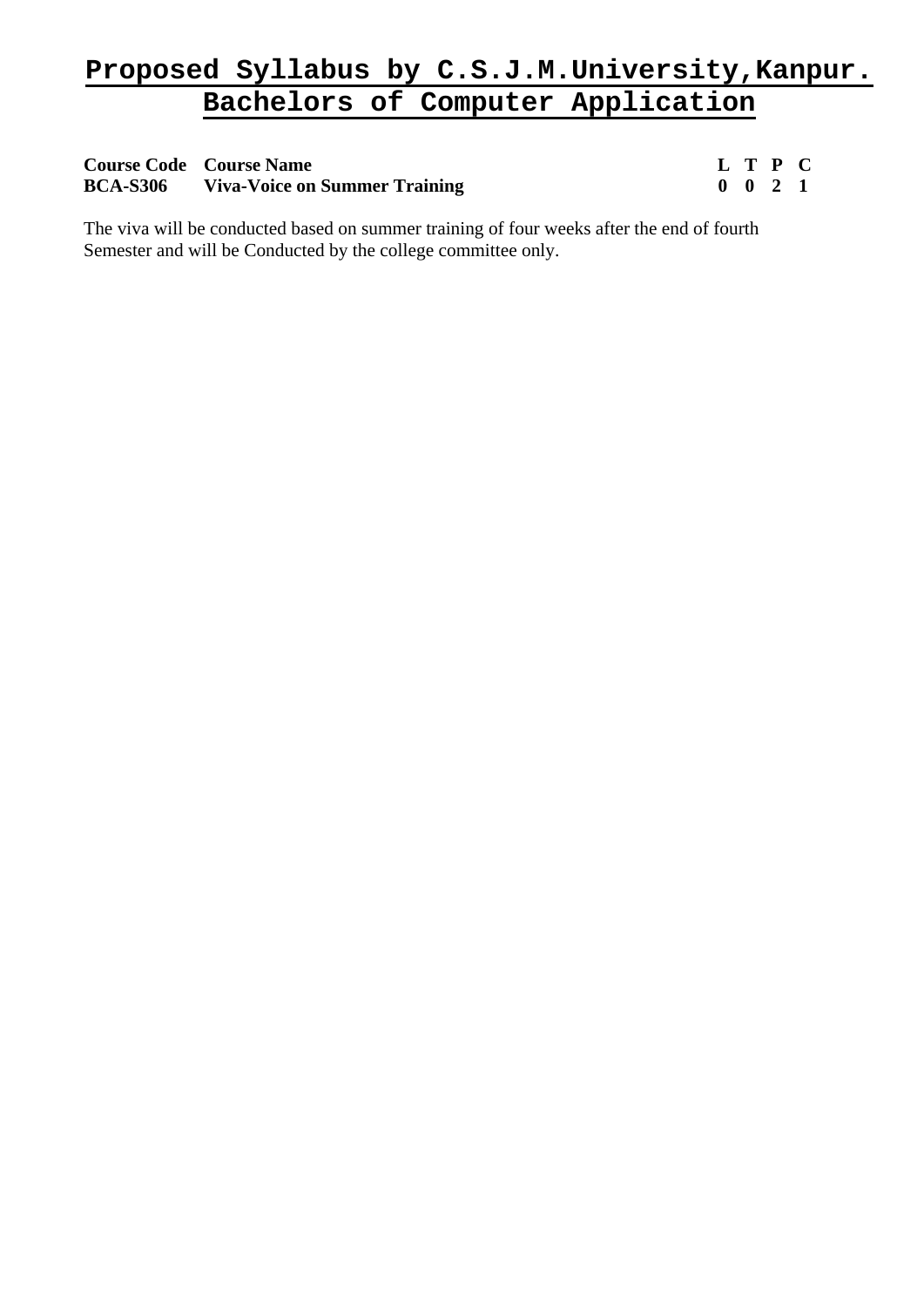| <b>Course Code Course Name</b>                                  | L T P C                     |  |
|-----------------------------------------------------------------|-----------------------------|--|
| <b>BCA-S301P</b> Computer Laboratory and Practical Work of DBMS | $0 \quad 0 \quad 3 \quad 2$ |  |

Practical will be based on Paper Data Base Management System : on UINT-IV converging the concept from UNIT-II to UNIT-VI of Syllabus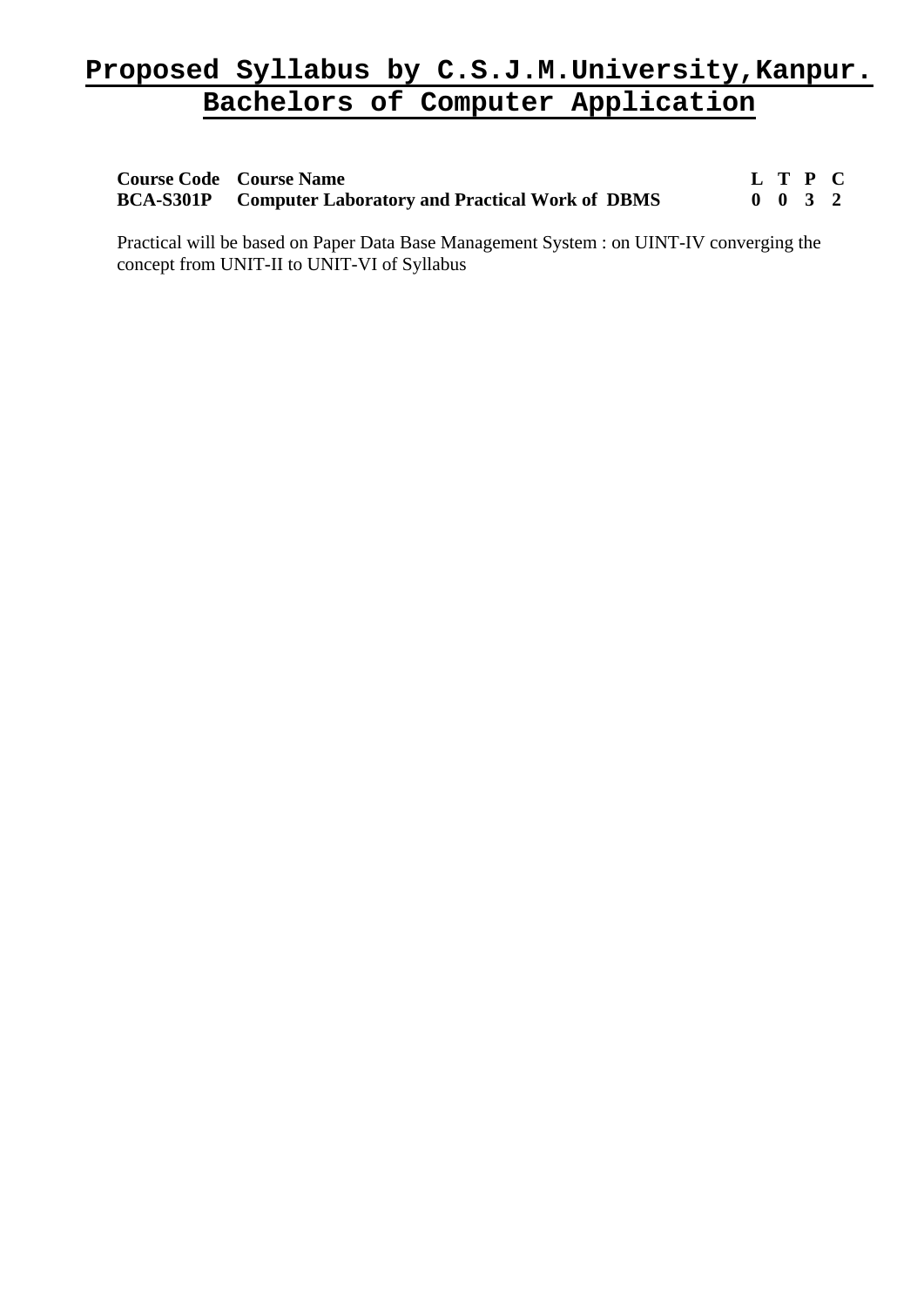| <b>Course Code</b> Course Name                                                                                   |  | L T P C            |  |
|------------------------------------------------------------------------------------------------------------------|--|--------------------|--|
| <b>BCA-S302P</b> Computer Laboratory and Practical Work of Java<br><b>Programming and Dynamic Webpage Design</b> |  | $0 \t 0 \t 3 \t 2$ |  |

Practical will be based on Paper Java Programming & Website Design : on Whole Syllabus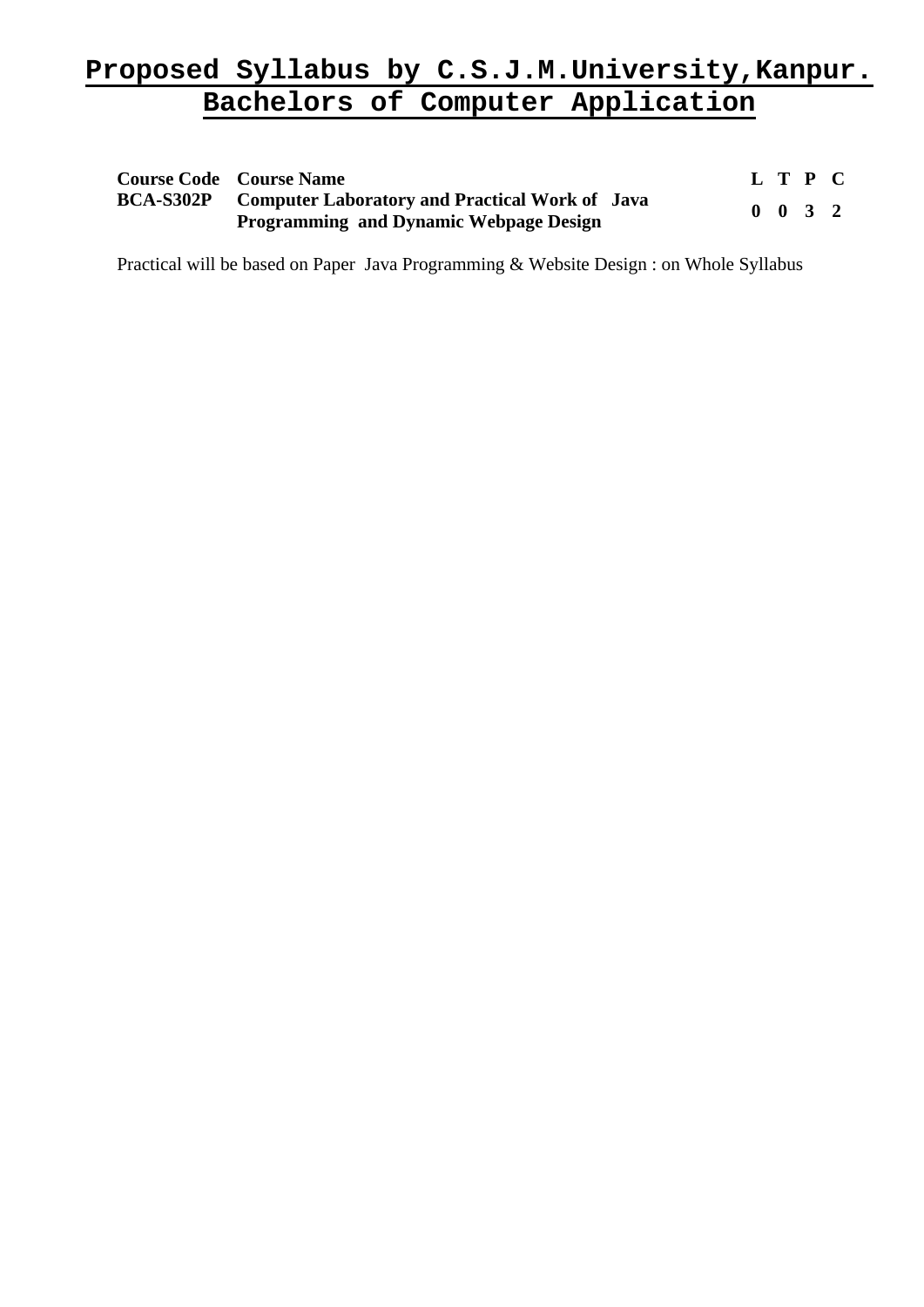| <b>Course Code Course Name</b> |                                           |  | L T P C |  |
|--------------------------------|-------------------------------------------|--|---------|--|
|                                | <b>BCA-S307</b> Computer Network Security |  | 4 0 0 4 |  |

# **UNIT-I**

**Introduction:** Attack, Services and Mechanism, Model for Internetwork Security.

Cryptography: Notion of Plain Text, Encryption, Key, Cipher Text, Decryption and cryptanalysis; Public Key Encryption, digital Signatures and Authentication.

### **UNIT-II**

#### **Network Security:**

Authentication Application: Kerveros, X.509, Directory Authentication Service, Pretty Good Privacy, S/Mime.

# **UNIT-III**

**IP security Architecture:** Overview, Authentication header, Encapsulating Security Pay Load combining Security Associations, Key Management.

# **UNIT-IV**

**Web Security:** Requirement, Secure Socket Layer, Transport Layer Security, and Secure Electronic Transactions.

#### **UNIT-V**

**Network Management Security:** Overview of SNMP Architecutre-SMMPVI1 Communication Facility, SNMPV3.

#### **UNIT-VI**

**System Security:** Intruders, Viruses and Relate Threats, Firewall Design Principles.

Comprehensive examples using available software platforms/case tools, Configuration Management.

- 1. W. Stallings, Networks Security Essentials: Application & Standards, Pearson Education, 2000.
- 2. W.Stallings, Cryptography and Network Security, Principles and Practice, Pearson Education, 2000.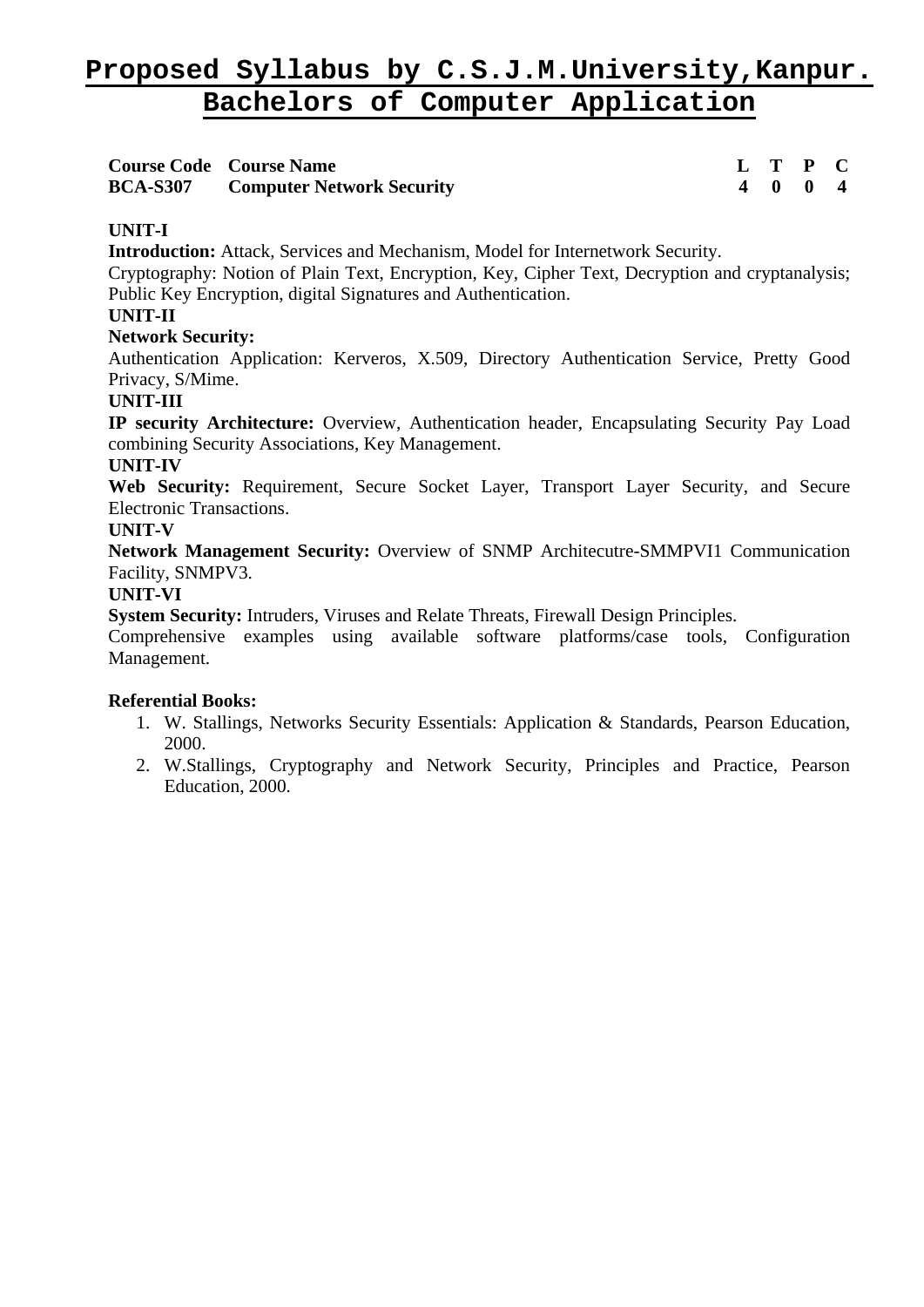| <b>Course Code Course Name</b>                                       |         | L T P C |  |
|----------------------------------------------------------------------|---------|---------|--|
| <b>BCA-S308</b> Information System: Analysis Design & Implementation | 3 1 0 4 |         |  |

# **UNIT-I**

**Overview of System Analysis and Design:** Systems Development Life Cycle; concept and Models: requirements determination, logical design, physical design, test planning, implementation, planning and performance evaluation, communication, interviewing, presentation skills; group dynamics; risk and feasibility analysis; group based approaches, JAD, structures walkthroughs, and design and code reviews; prototyping; database design software quality metrics; application categories software package evaluation and acquisition.

# **UNIT-II**

**Information Requirement Analysis:** Process modeling with physical logical data flow diagrams, data modeling with logical entity relationship diagrams.

# **UNIT-III**

**Developing a Proposal:** Feasibility study and cost estimation.

**System Design:** Design of input and control, design of output and control, file design/database design, process, user interface design, prototyping; software constructors; documentation.

# **UNIT-IV**

**Application Development Methodologies and CASE tools**: Information engineering structured system analysis and design, and object oriented methodologies for application development data modeling, process modeling, user interface design, and prototyping, use of computer aided software engineering (CASE) tools in the analysis design and implementation of information systems.

### **UNIT-V**

**Design and Implementation on OO Platform:** Object oriented analysis and design through object modeling technique, object modeling, dynamic modeling and functional object oriented design and object oriented programming systems for implementation, object oriented data bases. **UNIT-VI** 

**Managerial issues in Software Projects:** Introduction to software markets; planning of software projects, size and cost estimates; project scheduling; measurement of software quality and productivity, ISO and capability maturity models for organizational growth.

- 1. I.T.Haryszkiewycz, Introduction of System Analysis and Design, Pearson Education, (PHI) 1998.
- 2. V.Rajaraman, Analysis and Design of Information System, Pearson Education, 1991.
- 3. J.A.Senn, "Analysis and Design of Information Systems"
- 1. J.K.Whiten., L.D.Bentley, V.M.Beslow, "System Analysis and Design Methods", (Galgotia Publications Pvt.Ltd.) 1994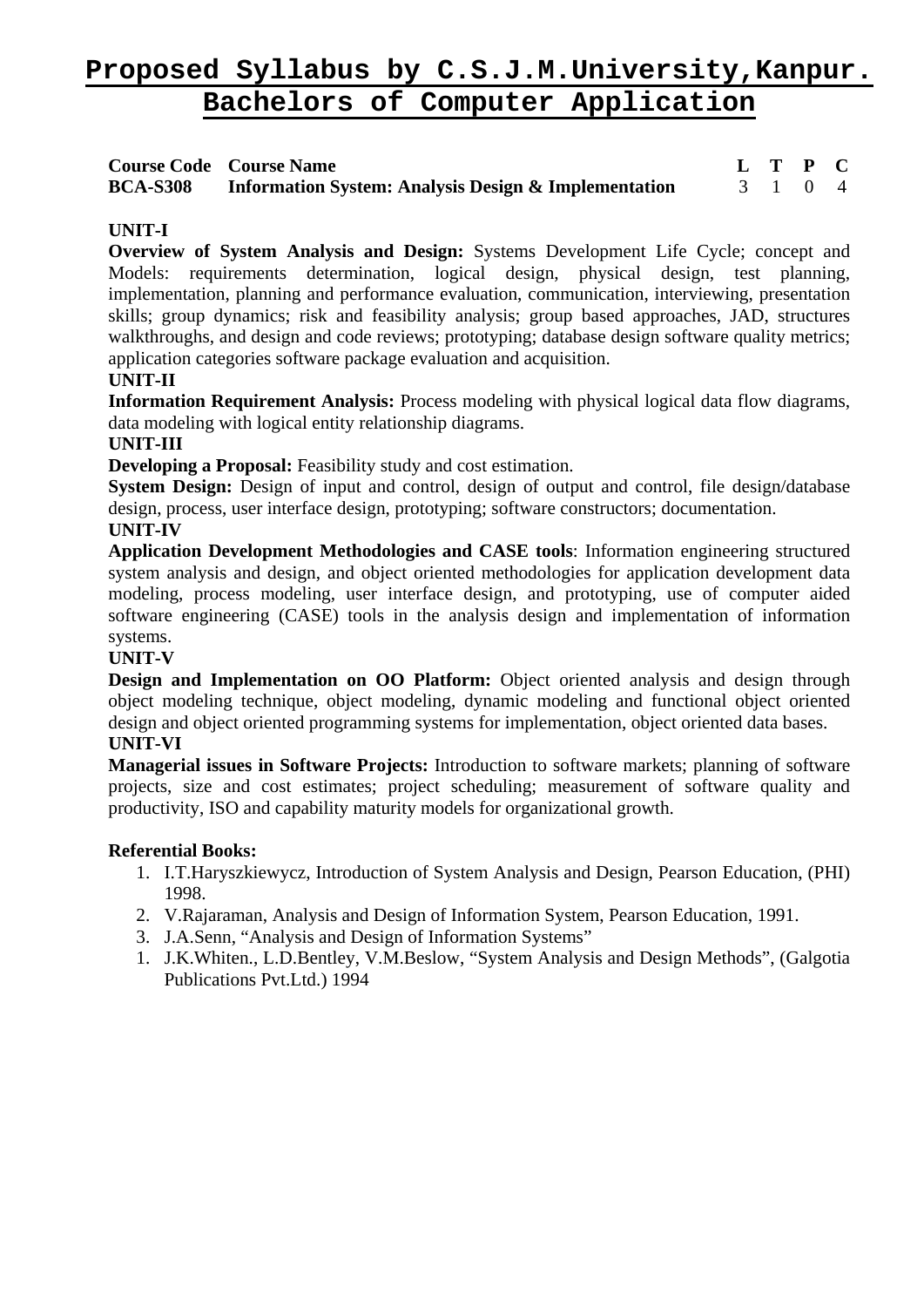**Course Code Course Name L T P C BCA-S309 E-Commerce 4 0 0 4** 

### **UNIT-I**

**Introduction to E-Commerce:** The Scope of Electronic Commerce, Definition of Electronic Commerce, Electronic E-commerce and the Trade Cycle, Electronic Markets, Electronic Data Interchange, Internet Commerce, E-Commerce in Perspective.

**Business Strategy in an Electronic Age:** Supply Chains, Porter's Value Chain Model, Inter Organizational Value Chains, Competitive Strategy, Porter's Model, First Mover Advantage Sustainable Competitive Advantage, Competitive Advantage using E-Commerce, Business Strategy, Introduction to Business Strategy, Strategic Implications of IT, Technology, Business Environment, Business Capability, Exiting Business Strategy, Strategy Formulation & Implementation Planning, E-Commerce Implementation, E-Commerce Evaluation.

#### **UNIT-II**

**Business-to-Business Electronic Commerce:** Characteristics of B2B EC, Models of B2B Ec, Procurement Management Using the Buyer's Internal Marketplace, Just in Time Delivery, Other B2B Models, Auctions and Services from Traditional to Internet Based EDI, Intergration with Back-end Information System, The Role of Software Agents for B2B EC, Electronic marketing in B2B, Solutions of B2B EC, Managerial Issues, Electronic Data Interchange (EDI), EDI: The Nuts and Bolts, EDI & Business.

#### **UNIT-III**

**Internet and Extranet :** Automotive Network Exchange, The Largest Extranet, Architecture of the Internet, Intranet and Extranet, Intranet software, Applications of Intranets, Intranet Application Case Studies, Considerations in Intranet Deployment, The Extranets, The structures of Extranets, Extranet products & services, Applications of Extranets, Business Models of Extranet Applications, Managerial Issues.

**Electronic Payment Systems :** Is SET a failure, Electronic Payments & Protocols, Security Schemes in Electronic payment systems, Electronic Credit card system on the Internet, Electronic Fund transfer and Debit cards on the Internet, Stored – value Cards and E- Cash, Electronic Check Systems, Prospect of Electronic Payment Systems, Managerial Issues.

#### **UNIT-IV**

**Public Policy: From Legal Issues to Privacy :** EC- Related Legal Incidents, Legal Incidents, Ethical & Other Public Policy Issues, Protecting Privacy, Protecting Intellectual Property, Free speech, Internet Indecency & Censorship, Taxation & Encryption Policies, Other Legal Issues: Contracts, Gambling & More, Consumer & Seller Protection In EC.

#### **UNIT-V**

Infrastructure For EC : It takes more than Technology, A Network Of Networks, Internet Protocols, Web- Based client/ Server, Internet Security, selling on the web, Chatting on the Web, Multimedia delivery, Analyzing Web Visits, Managerial Issues.

- 1. David Whiteley, " E-Commerce", Tata McGraw Hill, 2000
- 2. Eframi Turban, Jae Lee, David King, K. Michale Chung, "Electronic Commerce", Pearson Education, 2000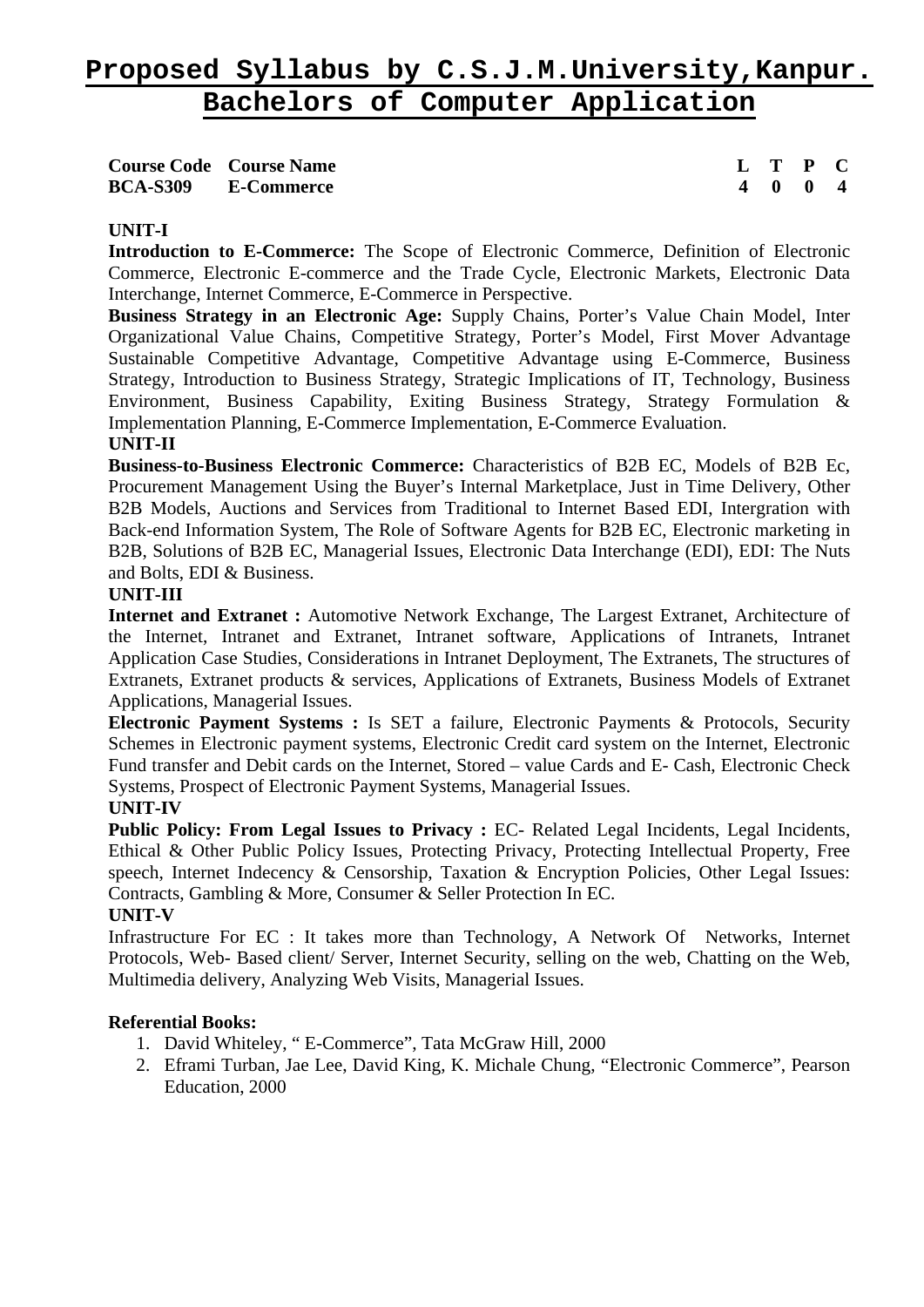|                 | <b>Course Code Course Name</b> |  | L T P C                     |  |
|-----------------|--------------------------------|--|-----------------------------|--|
| <b>BCA-S310</b> | <b>Knowledge Management</b>    |  | $3 \quad 1 \quad 0 \quad 4$ |  |

# **UNIT-I**

**Business Intelligence and Business Decisions:** Modeling Decision Process; Decision support systems; Group decision support and Groupware Technologies.

**UNIT-II**

**Executive Information and support Systems:** Business Expert System and AI, OLTO & OLAP; Data Warehousing; Data Marts, Data Warehouse architecture; Tools for data warehousing. **UNIT-III** 

**Multi- Dimensional analysis:** Data mining and knowledge discovery; Data mining and Techniques; Data mining of Advance Databases.

# **UNIT-IV**

**Knowledge Management Systems:** Concept and Structure KM systems, techniques of knowledge management appreciation & limitation.

- 1. Decision support system, EIS, 2000
- 2. W.H.Inmon, "Building Data Warehousing", Willey, 1998.
- 3. Han, Jiawei, Kamber, Michelinal, " Data Mining Concepts & Techniques", Harcourt India, 2001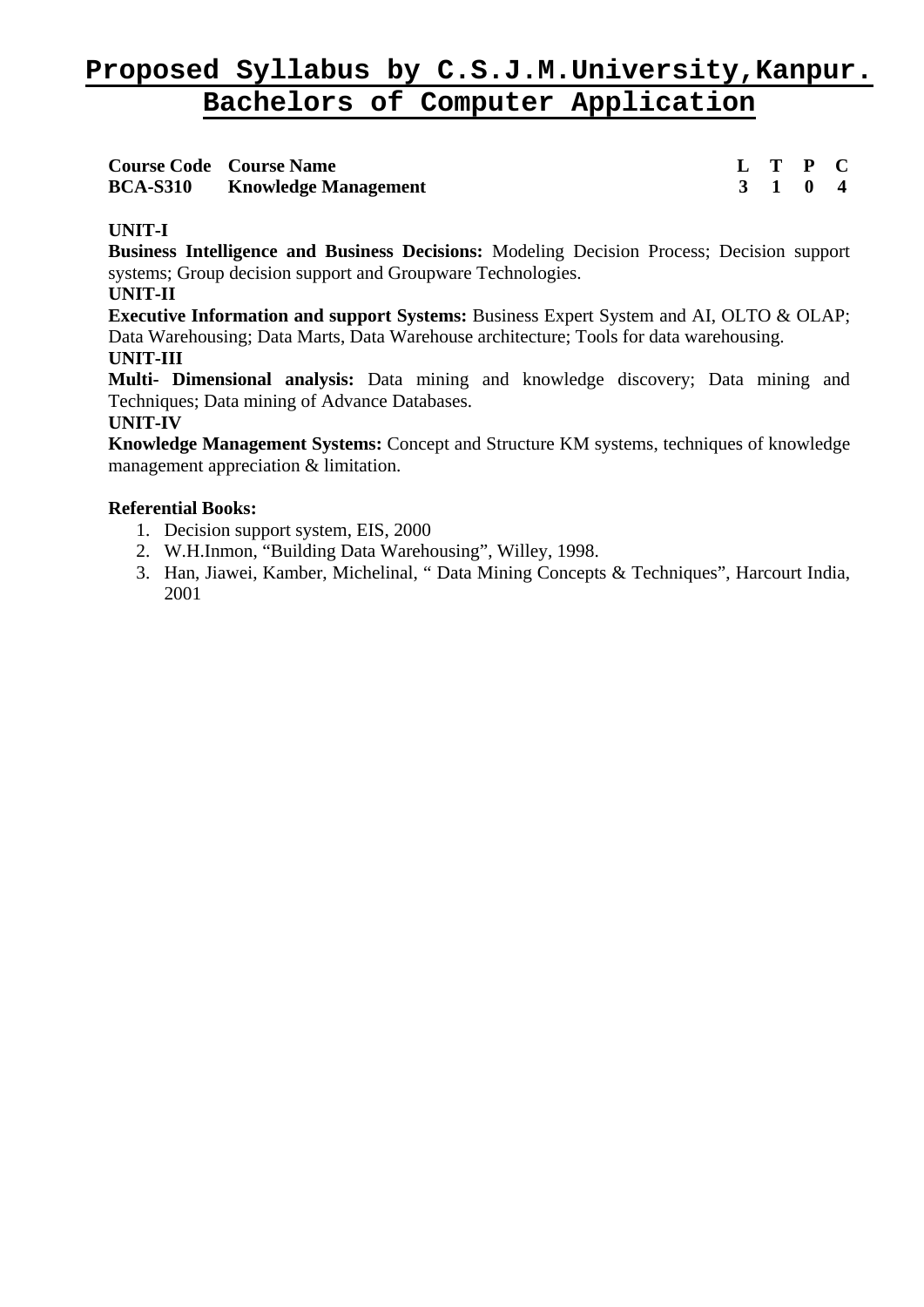**Course Code Course Name** L T P C BCA-S311 Major Project 0 3 6 5 **BCA-S311** Major Project

Evaluation will be based on held after fourth semester and will be Conducted by the college committee only.